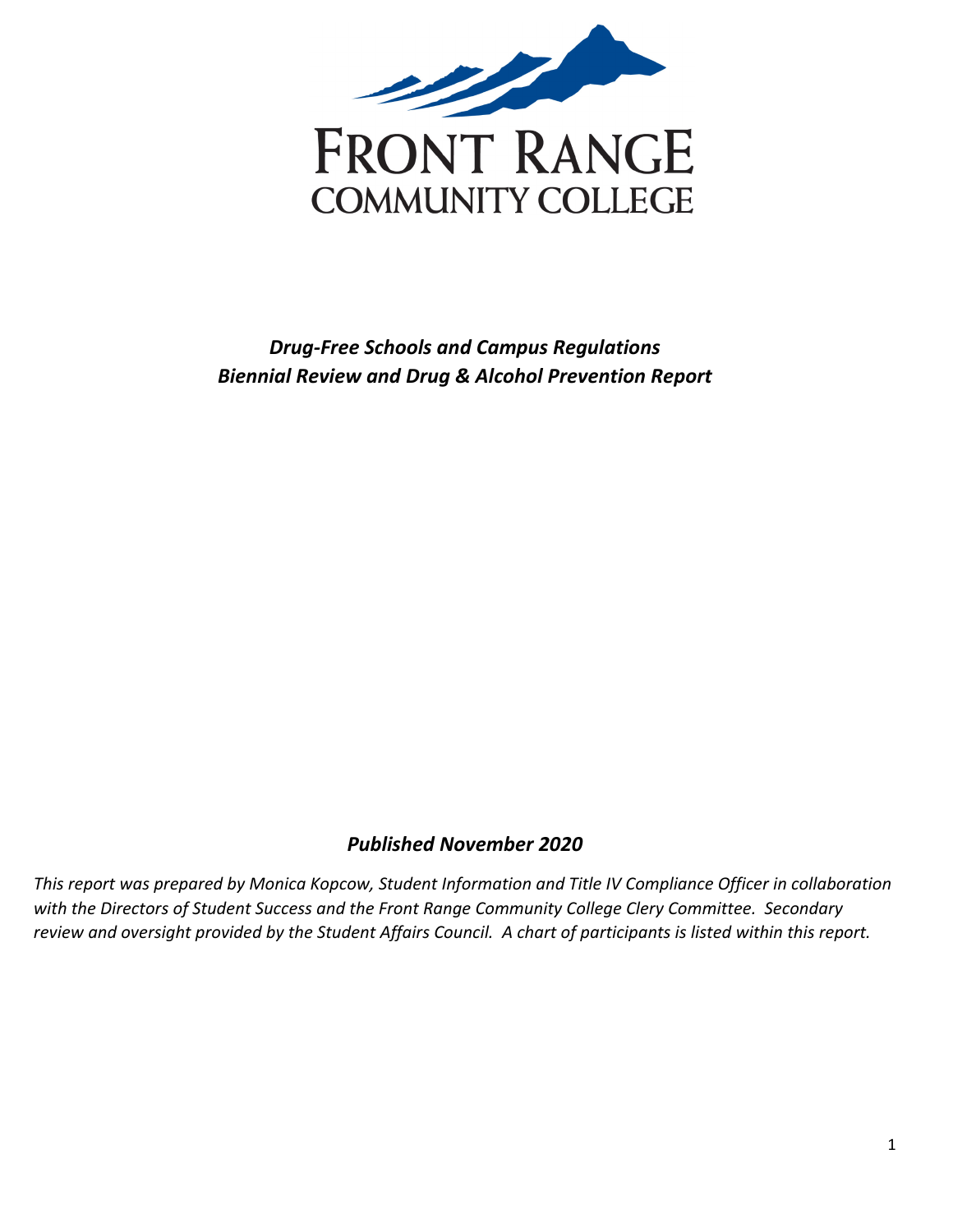## **Table of Contents**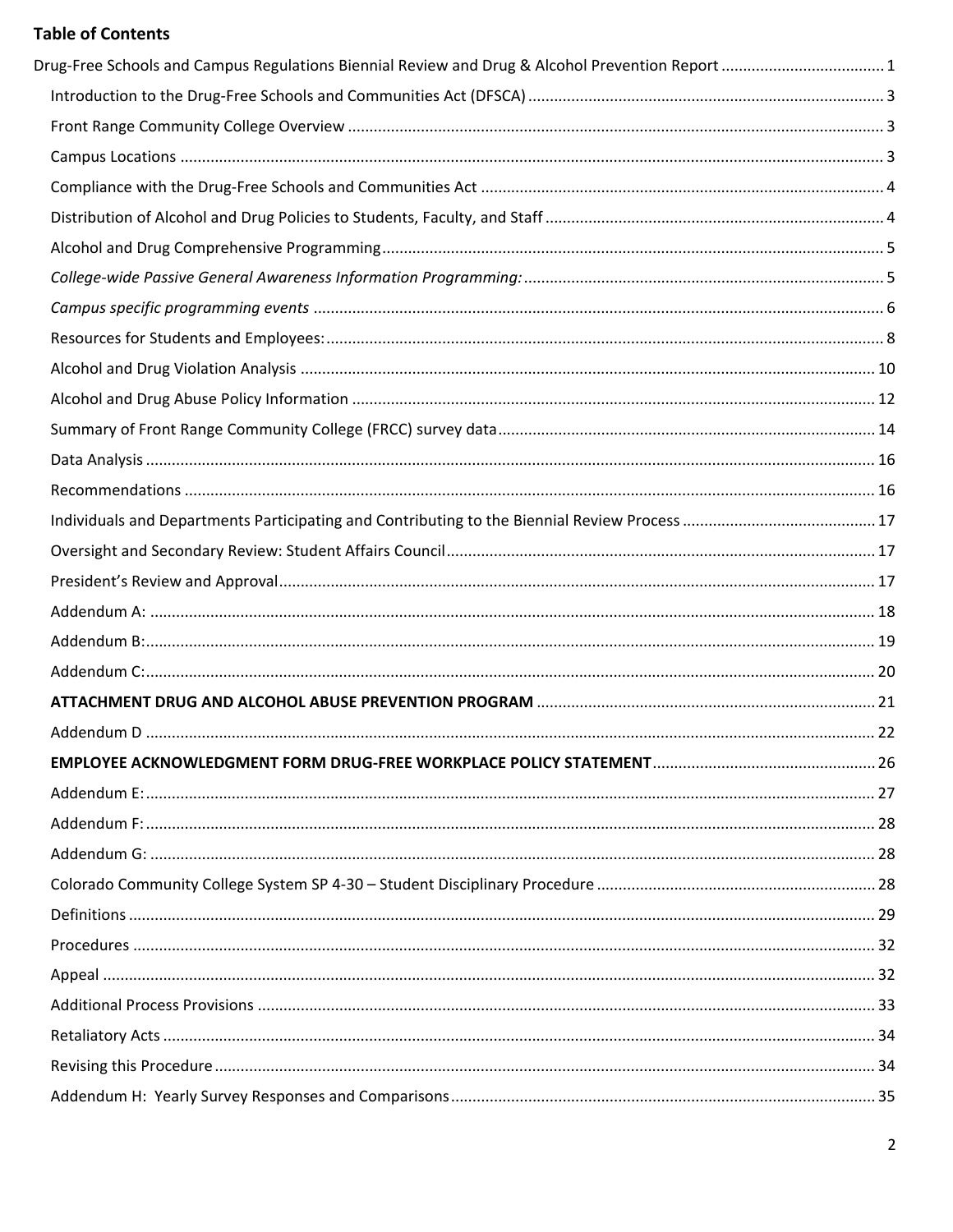## <span id="page-2-0"></span>**Introduction to the Drug-Free Schools and Communities Act (DFSCA)**

Front Range Community College (FRCC) is committed to supporting the health and safety of its campus community. As part of our commitment, FRCC has implemented a college wide drug and alcohol prevention program that incorporates educational programming, formal notifications, cross-campus collaboration, counseling services and intervention. The Drug-Free Schools and Campuses Regulations (EDGAR C.F.R Part 86) require that, as a condition of receiving funds or any other form of financial assistance under any federal program, an institution of higher education (IHE) must certify that it has adopted and implemented a program to prevent the unlawful possession, use, or distribution of illicit drugs and alcohol by students and employees. Every two years, institutions of higher education must also conduct a review of its alcohol and drug program to determine effectiveness and consistency of sanction enforcement and identify and implement any necessary changes.

In order to meet compliance, this report is the result of a biennial review of FRCC's drug and alcohol abuse prevention programming and covers the time period **August 2018-July 2020.**

An electronic version of the FRCC Biennial Review is located on the college [HEOA consumer information webpage](https://www.frontrange.edu/disclaimers-and-legal-notices/higher-education-opportunity-act-disclosures) under the health and safety tab. For a hardcopy, all email requests can be directed to the Vice President of Enrollment Services and Student Success. Institutions of higher education are not required to submit the certification or report to the U.S. Department of Education but will make it available upon request.

## <span id="page-2-1"></span>**Front Range Community College Overview**

It is our mission at Front Range Community College (FRCC) to enrich lives through learning. Our vision is that all students at FRCC will accomplish their educational and career goals. We will be recognized for our singular focus on student success, our exceptional teaching, our strong commitment to diverse learners and communities, and our effective business and community partnerships.

## <span id="page-2-2"></span>**Campus Locations**

FRCC is one of thirteen state system community colleges under the governance of the State Board for Community Colleges and Occupational Education (SBCCOE) FRCC is accredited by The Higher Learning Commission and has multiple campuses in Colorado. Table 1 lists all FRCC campus locations and centers covered in this report.

| <b>Boulder County Campus</b> | <b>Westminster Campus</b>       | Loveland Center vacated 7/22/2020 |
|------------------------------|---------------------------------|-----------------------------------|
| 2190 Miller Drive            | 3645 West 112 <sup>th</sup> Ave | 800 S. Taft Ave.                  |
| Longmont, CO 80501           | Westminster, CO 80031           | Loveland, CO 80537                |
| Phone: 303-678-3722          | Phone: 303-404-5000             | Phone: 970-613-7580               |
|                              |                                 |                                   |
|                              |                                 |                                   |
| <b>Larimer Campus</b>        | <b>Brighton Center</b>          | Prospect Center vacated 8/14/2020 |
| 4616 S. Shields Street       | 1850 Egbert Street STE 100      | 1501 Academy Ct.                  |
| Fort Collins, CO 80526       | Brighton, CO 80601              | Fort Collins, CO 80524            |
| Phone: 970-226-2500          | Phone: 303-404-5099             | Phone: 970-204-8327               |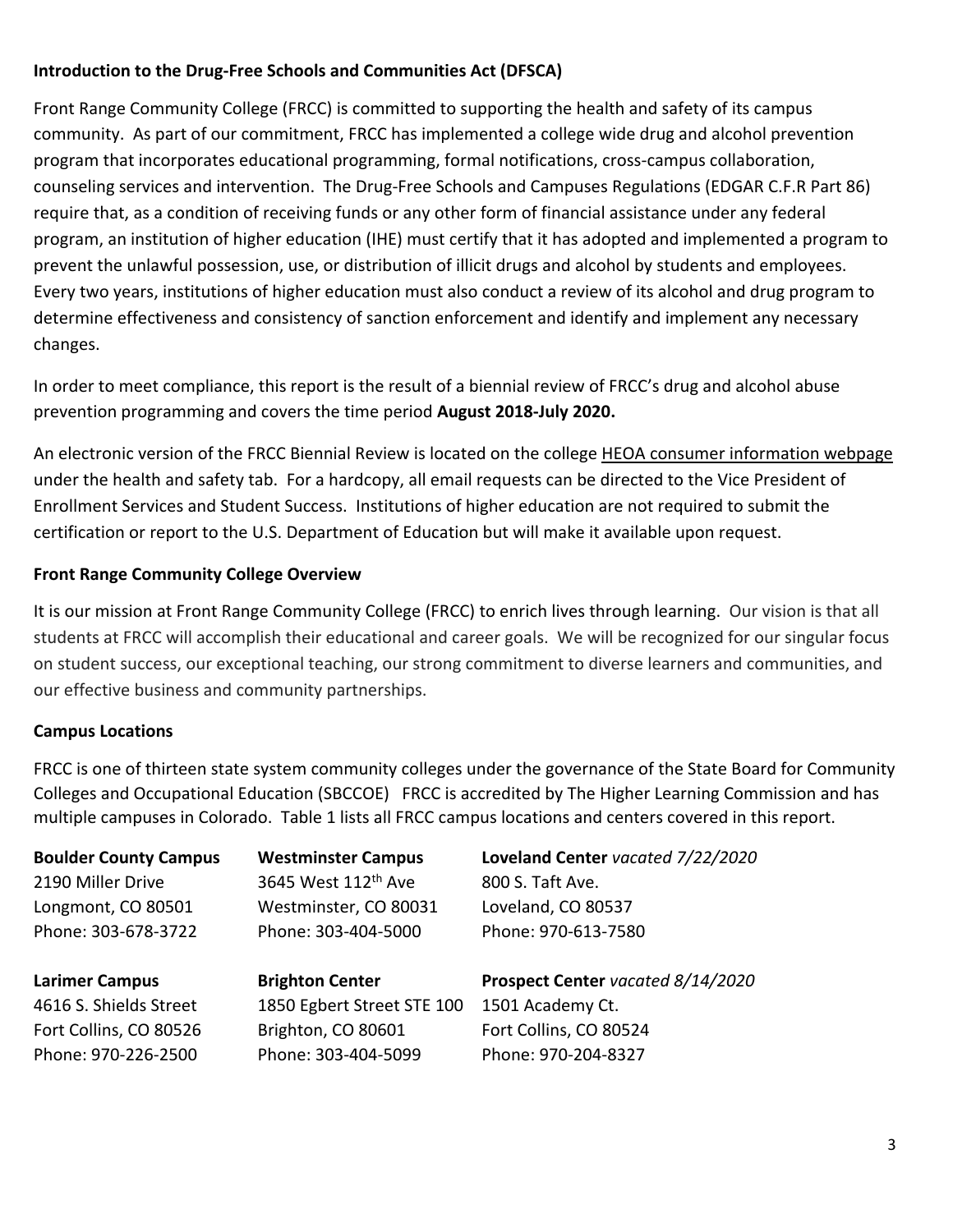## <span id="page-3-0"></span>**Compliance with the Drug-Free Schools and Communities Act**

In accordance with the federal law, Front Range Community College (FRCC) *annually* provides all employees and students with drug and alcohol abuse programming and guidelines. These guidelines include:

- Written policy on alcohol and other drugs
- Standards of conduct that prohibit the unlawful possession, use or distribution of illicit drugs and alcohol on college property or as part of college sponsored activities
- Health risks associated with the use of illicit drugs and the abuse of alcohol
- A description of legal sanctions under local, state and federal law for the unlawful possession or distribution of illicit drugs and alcohol
- Counseling and resource programs
- In person and static programming

On a biennial basis, Front Range Community College does an internal review of its drug and alcohol abuse program. The objectives of the biennial review are to:

- Determine the effectiveness of drug and alcohol abuse prevention program(s) and implement changes to programming, if needed
- Provide related policies, procedures and programming information
- Determine the number of drug and alcohol-related violations and fatalities that 1) occur on the institution's campus or as part of any of the institution's activities and 2) are reported to campus officials
- Ensure disciplinary sanctions that are imposed by the college for drug and alcohol-related violations or fatalities are enforced consistently
- Prepare a biennial drug and alcohol report on the effectiveness of its alcohol and other drug (AOD) programs
- Maintain the biennial drug and alcohol report on file and on the college's public website

## <span id="page-3-1"></span>**Distribution of Alcohol and Drug Policies to Students, Faculty, and Staff**

The campus community is notified that official communication will be through their college assigned email address. Drug Free campus program information and drug and alcohol policies are distributed to students and employees in the following ways:

## **Students:**

- Mandatory new student orientation/wolf welcome(s) each semester
- Annual emails to continuing students with links to information and resources
- FRCC college catalog (produced annually)
- Student Handbook and Planner. The handbook is available online and in person through each Student Life office
- FRCC consumer information [\(HEOA\) webpage](https://www.frontrange.edu/disclaimers-and-legal-notices/higher-education-opportunity-act-disclosures)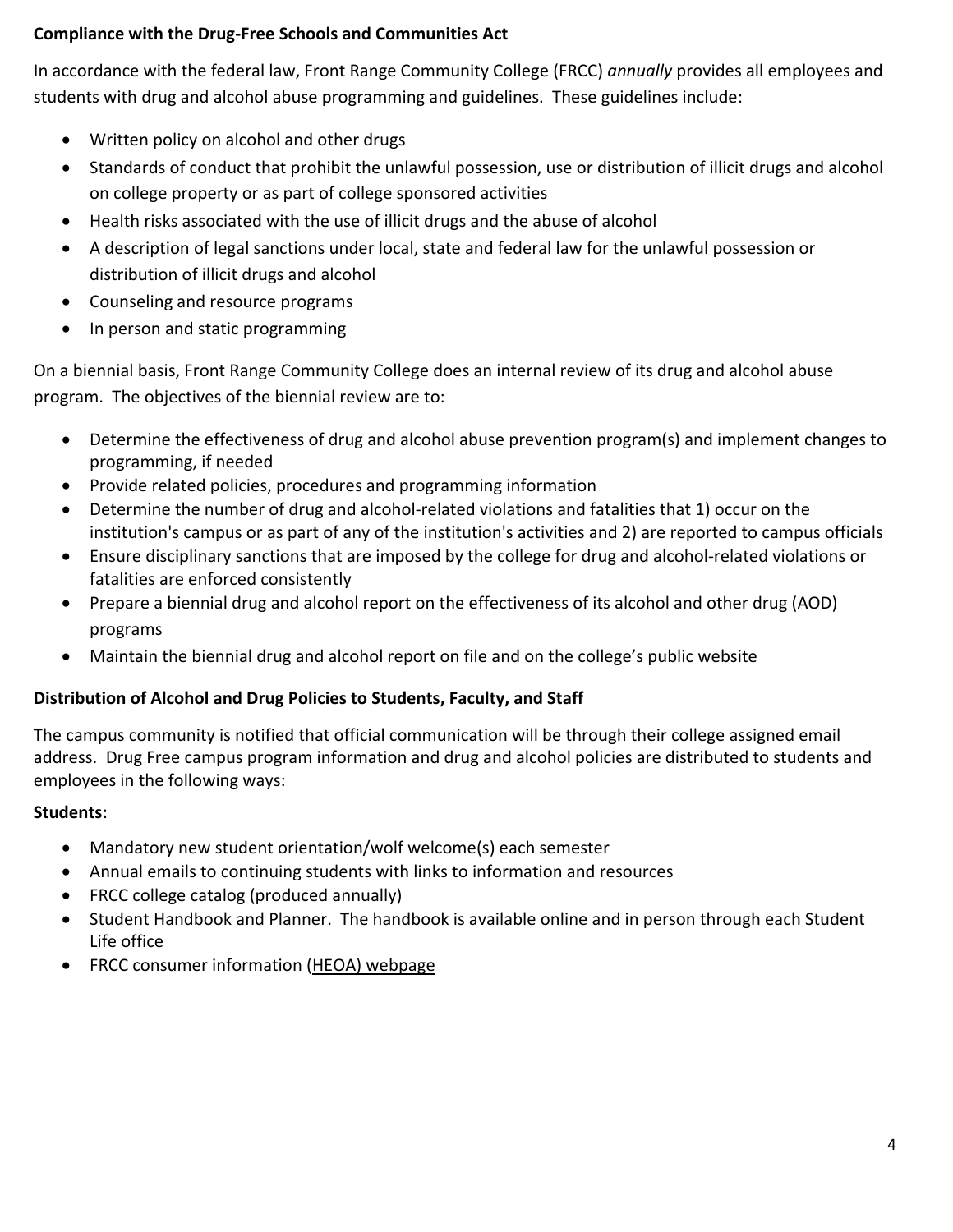## **Faculty and Staff:**

- New employee orientation
- Annual emails containing drug and alcohol policies and resource information
- FRCC consumer information [\(HEOA\) webpage](https://www.frontrange.edu/disclaimers-and-legal-notices/higher-education-opportunity-act-disclosures)
- The FRCC employee intranet (Inside FRCC)
- The [Colorado Community College System \(CCCS\) website](https://www.cccs.edu/)
- D2L Greenlight trainings through human resources

## <span id="page-4-0"></span>**Alcohol and Drug Comprehensive Programming**

Front Range Community College (FRCC) is committed to ensuring, to the best of its ability, that its students, staff, faculty and adjunct instructors are aware of the dangers of abuse of alcohol and other drugs. We strive to provide appropriate information and resources to ameliorate such abuse. Many of the programs offered to students around alcohol and drugs are coordinated among the various campus Student Life Directors, The Director(s) of Student Success at the Larimer and Westminster campus, Deans of Student Affairs and Human Resources.

FRCC has adopted and implemented programs to prevent the abuse of alcohol and the possession, use or distribution of illicit drugs by students and employees both on its premises and as a part of any of the college's activities. We employ different strategies and programs to address abuse among our campus community. FRCC provides a broad array of activities that are alcohol and drug free and we support those who choose to remain alcohol and drug free. We believe efforts to prevent or ameliorate drug and alcohol abuse are more likely to be successful if they involve the entire campus community.

## <span id="page-4-1"></span>*College-wide Passive General Awareness Information Programming:*

- Each FRCC campus offers information to students, faculty, and staff on the effects of drug and alcohol use. Information can be obtained by contacting, the Student Life Director(s) or the Director(s) of Student Success at the Larimer or Westminster campuses. Programming includes access to education, training, and treatment resources in the community.
- The FRCC Student Handbook and Planner lists information on alcohol and drug related programs and provides a link to local resources for drug and alcohol counseling. A hardcopy of the handbook is distributed to students during the first week of classes and is available in the Student Life Office throughout the year. An electronic version is also available on our website.
- The Advising, Career and Counseling Departments at each campus have information as well as a resource guide regarding drug and alcohol referral information.
- Alcohol and drug information as well as programming information is placed in various publications throughout the year. These include the Stall Street Journal, campus newsletters, and/or are available at each campus information desk. Drug and alcohol information and resources are available on the college website, intranet and in Human Resources. The college encourages faculty and staff to share information with students throughout the school year and to encourage event participation.
- Campus Security and Preparedness distributes alcohol and drug awareness pamphlets to faculty, staff and students upon request. Resource information is available to anyone who contacts Campus Security with a drug and alcohol referral or question.
- July 2019- A [Clery Act webpage](https://www.frontrange.edu/being-a-student/campus-security/clery-act) was created. The webpage has a FAQ section with drug and alcohol resource and referral information.
- The FRCC College Catalog has information regarding health risks associated with drug and alcohol use. The catalog also contains links to resources.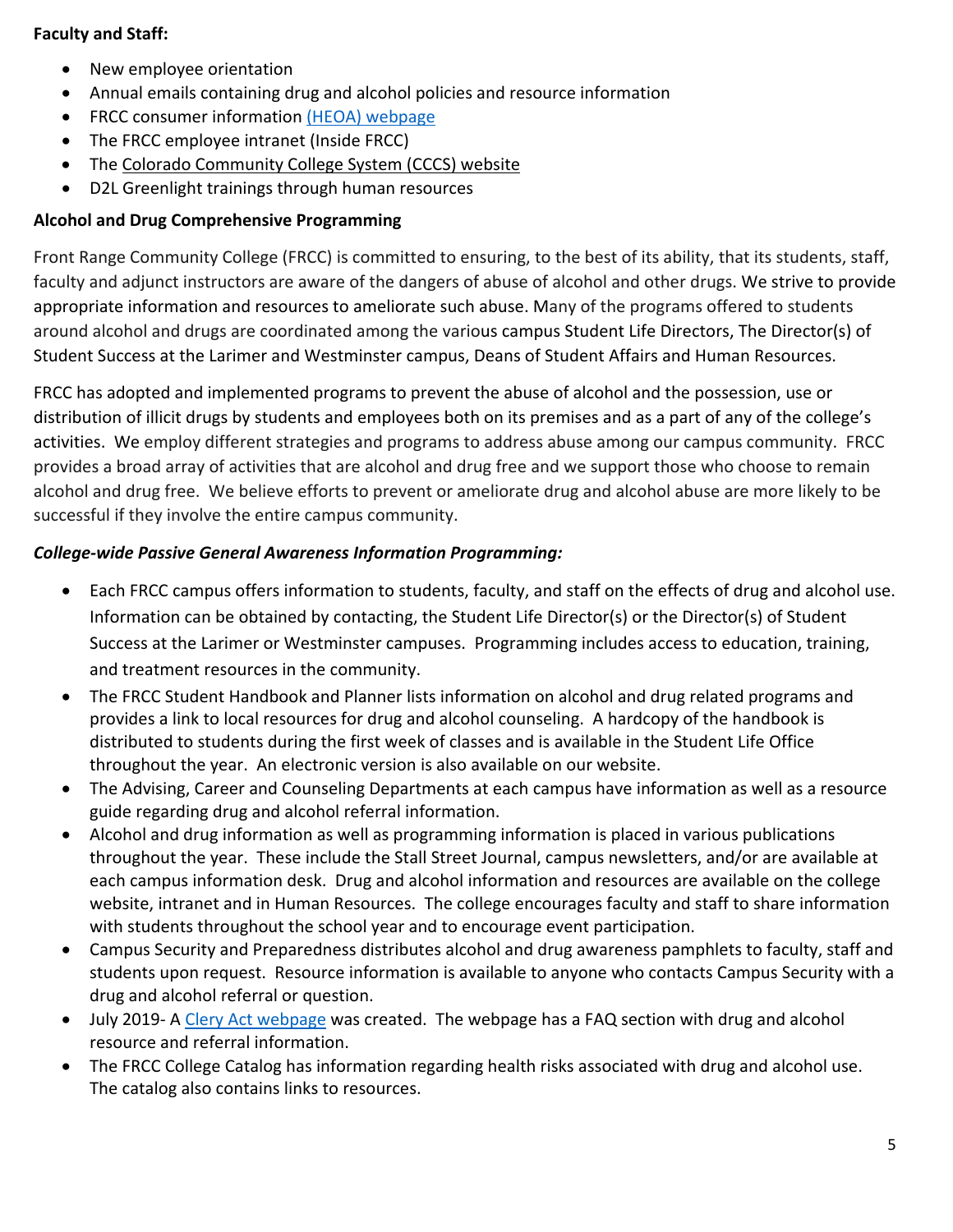- FRCC maintains a licensed professional counselor on each campus. Services are provided for free to students and include stress management services and resource referrals. The Westminster Campus counselor is also a certified addictions counselor.
- Human Resources offers a Drug-Free Workplace training within Greenlight for full-time staff and instructors to access throughout the year.
- Spring 2020 the college transitioned to mostly remote work due to the COVID-19 pandemic. In person programming was limited. However, a weekly Wolf Call was emailed to students with an abundance of information. A COVID-19 webpage was also created. Many departments reached out to students via personal emails, WebEx meetings and phone calls to check on student(s) wellbeing and provide resource information, when needed.

## <span id="page-5-0"></span>*Campus specific programming events*

## **Boulder County Campus:**

- October 2018- Student Life hosted *Stalked: One Women's Story of Terror, Survival and Redemption.*
- November 2018- Student Life hosted a panel discussion on Sexual Harassment and Title IX. Drug and alcohol abuse, sexual harassment and Title IX information was discussed.
- April 2019 -Student Life hosted a 5-hour wellness fair for the campus community. The fair had community organizations present and focus on physical, emotional and mental health. Drug and alcohol information and community resources were also available.
- April 2019- Student Life hosted *Take Back the Night*. The event was designed to shatter the silence and stop violence against women through education, information and resources. Different community agencies participated to provide various resources including AOD information. A keynote speaker shared information and her life story. An open mic was provided throughout the event for participants to share their individual stories.
- September 2019- The campus hosted a wellness fair. Drug and alcohol programming was provided.
- February 2020- Student Life hosted a consent workshop for bystander intervention. Drug and alcohol resources were provided.
- February 2020- Two films, *13th* and *Paris is Burning* were hosted during Black History Month. Each film touched on the history of drugs and alcohol in the US and how it has impacted the black and queer communities.

## **Larimer Campus:**

- The campus continued to use their *CADE (Coalition of Colorado Campus Alcohol and Drug Educators)*  grant from the Substance Abuse and Mental Health Services Administration (SAMHSA) to support programming. The grant ended spring 2019.
- Student Life provided referral information for safe rides home due to drinking. They also have information and counseling resources related to drug(s) and alcohol readily available for students who inquire.
- Static information was provided on campus wide bulletin boards, tables and periodically in the Stall Street Journal publication regarding sobriety and habits.
- October 2018- Student Success hosted a 3-hour alcohol awareness booth. Information was provided on the effects of alcohol and binge drinking and had a series of games students could participate in for candy.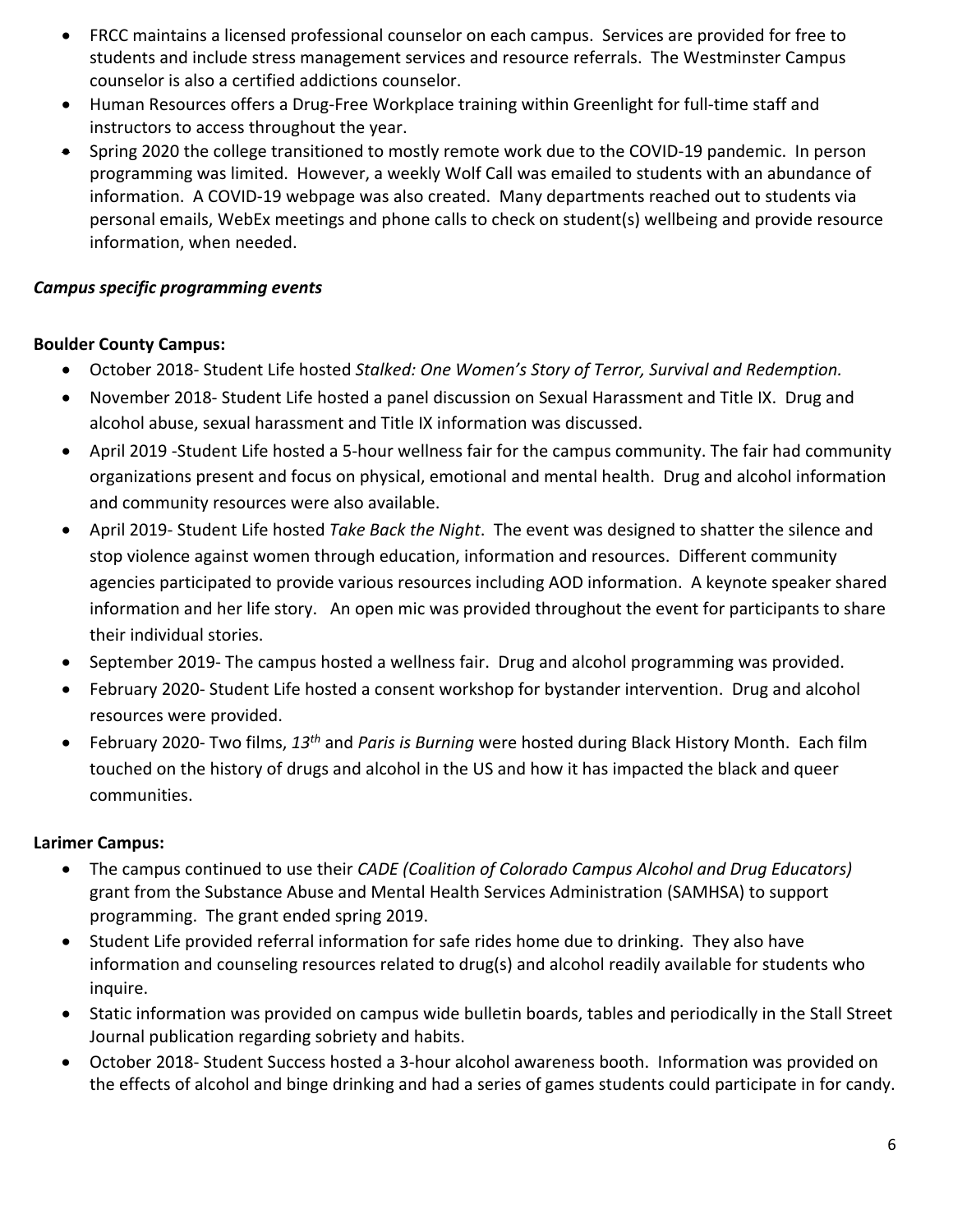- November 2018- The Vice President's Office hosted a 1-hour discussion for the campus community titled: W*hat Matters to Me: Stigma Surrounding Addiction.* The format for the discussion was similar to a TED Talk and had speakers sharing stories. The program's goal was to help the campus community better understand addiction.
- November 2018- Student Success hosted a 3-hour Mental Health Training event for Faculty and Staff. The training touched on how alcohol and drugs can affect mental health.
- February 2019- Student Success hosted a student centered 2-hour drug and alcohol awareness table. Candy along with alcohol abuse statistics were given to students.
- April 2019 The VAWA Committee hosted a 1-hour event called: *Sex and the Law.* The committee hosted a national speaker who discussed the legal ramification of sex, drugs and alcohol while in college. A question and answer session followed the presentation.
- May 2019 Student Success hosted a 1.5-hour *Student Mental Health Training* event for faculty and staff. There were presentations to help faculty and staff identify students who may be dealing with mental health issues. Drug and alcohol abuse was also discussed.
- 2019-2020 year The campus formed a Bystander Intervention Committee. The committee met monthly to discuss ways to assist the college with programming for students on sexual assault prevention. In September 2019 they hosted a series of tabling events including the It's on Us pledge drive. Students were given information on bystander intervention in various scenarios including where drugs and alcohol may be present. Students were asked to take a pledge to commit to helping create a culture of consent, bystander intervention and survivor support.
- Fall 2019- The campus officially recognized a Health and Sobriety Club. The club is a community driven group that encourages conversations about the value of sobriety without restrictions, rituals, religion or other practices. Their aim was to maintain a creative, productive and open-minded approach to better understand sobriety and to support one another through unique journeys. The club met weekly throughout the fall and during the spring semester. They held various events and educational talks on sobriety and health. The club won the Student Organization Leadership & Service award for the 2019- 2020 year.
- September 2019 The Wellness Committee hosted a table in the student center for *Be Well* week. They distributed information about drug and alcohol abuse as well as domestic violence and sexual assault resources.
- November 2019- The campus hosted a lunchtime talk called *An Elephant in the Room* as part of their "What Matters to Me" lunchtime series. The goal of the talk was to strengthen connections among the people that learn, teach, and work together at FRCC. The talk addressed the stigmas surrounding drug addiction and the speaker shared their personal story.

## **Westminster Campus:**

- The Westminster Campus was granted funds from the Coalition of Colorado Campus Alcohol and Drug Educators (CADE) grant. The grant was a multi-year grant from spring 2018-summer 2020. The campus used the grant to support various campus and identify opportunities for college wide collaboration. A college wide committee was formed to focus on drug and alcohol programming, surveying and professional development.
- August 2018- The campus hosted a *Pack a Bowl* substance abuse program for the campus community. The 4-hour event was used to educate on the effects of marijuana and how to use responsibly.
- September 2018- Student Life hosted a 2-hour student involvement fair. The event provided information on Colorado marijuana laws, the impacts of marijuana on health and how to use marijuana responsibly. During the event, they also hosted a presentation called, *Have a Little Pot* where they discussed the impacts of marijuana consumption.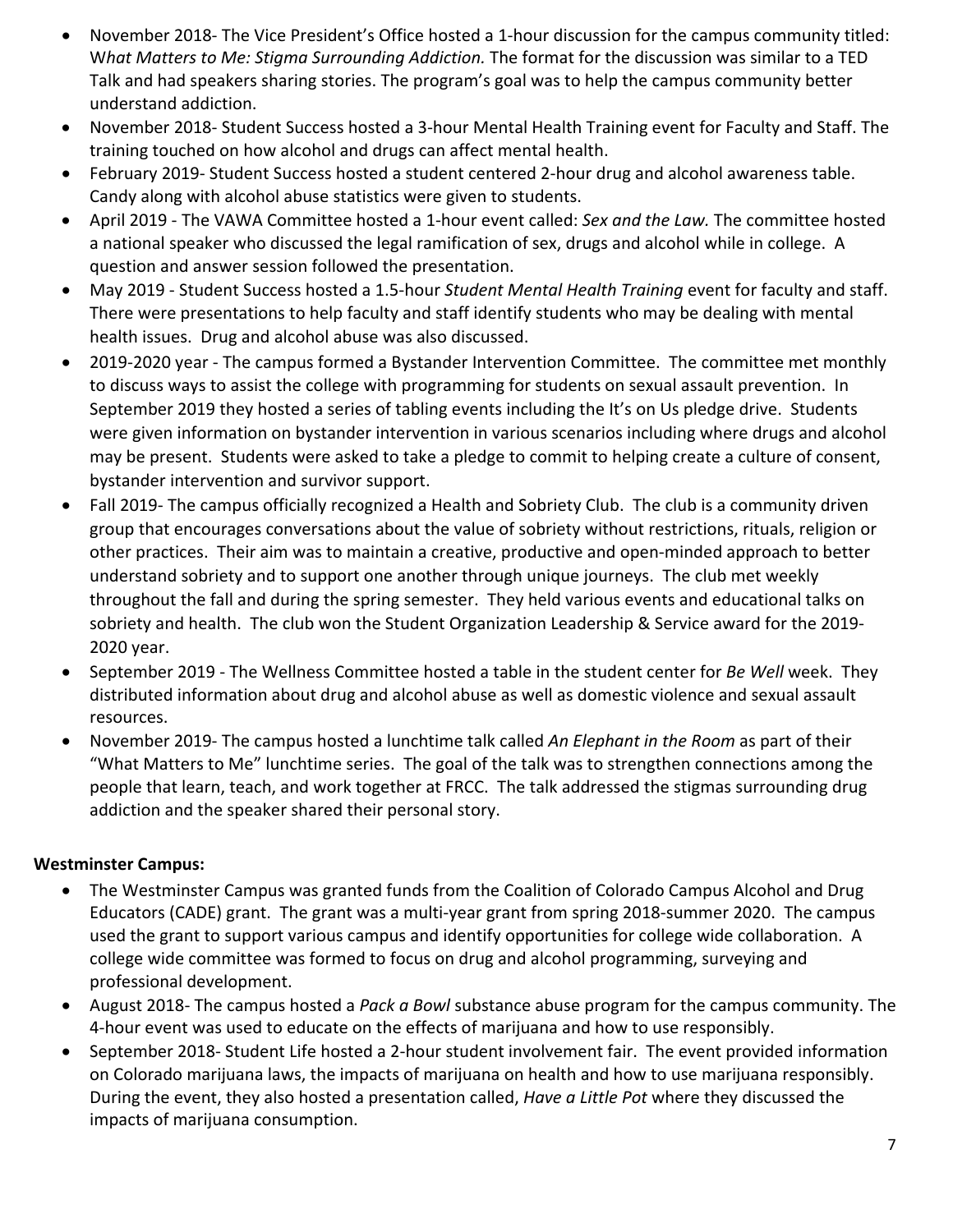- November 2018- Student Life and the Science Club hosted a program called, *Neuroscience of Addiction.*  The 1.5-hour event for students went over how drug abuse affects the brain. Programming was held during drug and alcohol awareness week.
- November 2018- Campus Security and Preparedness provided mini sessions of in person programming to students on drug and alcohol awareness, resources and health concerns.
- March 2019- Student Life hosted a 3-hour student involvement fair. There were alcohol and substance awareness activities involving impairment goggles and pedal carts.
- March 2019- Student Life and the Diversity Committee teamed up to host a 5-hour community event called *The Human Library*. Participants checked out human books to learn different stories. Some books included stories on what it is like to live with alcohol and drug addiction.
- March 2019- Student Life and the CADE Committee hosted an event called, *Safe Spring Break Awareness.*  This 4-hour student event shared tips and information on how to have a safe and responsible spring break.
- May 2019 -Student Life teamed up with the Psychology Department to host *PSY Friday.* This 4-hour event for students had various presentations on drug and alcohol prevention including sobriety testing while wearing impairment goggles.
- May 2019- Student Life held a welcome back BBQ and CADE information table. This was a 2-hour event for the campus community. The CADE Committee shared information on drug and alcohol prevention and healthy habits.
- July 2019- Student life hosted a 1.5-hour program with the CADE Committee called, *Halfway Hotdogs*. Information on drug & alcohol awareness was provided and the CADE committee had drawings for gift cards and free food.
- September 2019- The campus hosted a student involvement fair where various wellness resources were provided to students including drug and alcohol awareness programming.
- October 2019- The campus hosted the National Collegiate Alcohol Awareness week. The week aimed to bring attention to issues posed by excessive drinking among college students. Information was provided via tabling and bulletin boards throughout the campus.
- February 2020- Student Life participated in the Club and Organizational Fair. The CADE committee provided impairment goggles and an obstacle course for students. Impairment googles simulated the effects of impairment while driving.
- February 2020- The CADE committee partnered with the FRCC Diversity Committee and provided drug and alcohol programming information during the Inclusivity Festival.

## **Brighton, Loveland and Prospect Center(s):**

No campus specific programs.

## <span id="page-7-0"></span>**Resources for Students and Employees:**

Misuse of drugs and alcohol often come with legal, personal, and academic consequences. Front Range Community College (FRCC) encourages students and employees to utilize treatment services and referral resources to address alcohol and drug use. If a student(s) or employee(s) have questions or are in need of counseling, treatment, or rehabilitation programs, FRCC refers students and employees to the following:

- FRCC [community resources webpage.](https://www.frontrange.edu/being-a-student/community-resources) Each campus lists community resources available in their area.
- The [Responsibility Grows Here](https://responsibilitygrowshere.com/) website. The website provides information regarding marijuana use in Colorado, the law in Colorado, marijuana health effects as well as drug prevention.
- [Tri-County Health Department](http://www.tchd.org/487/Marijuana) provides marijuana fact sheets. The site provides information on marijuana health effects including second-hand marijuana smoke, information for parents, teens and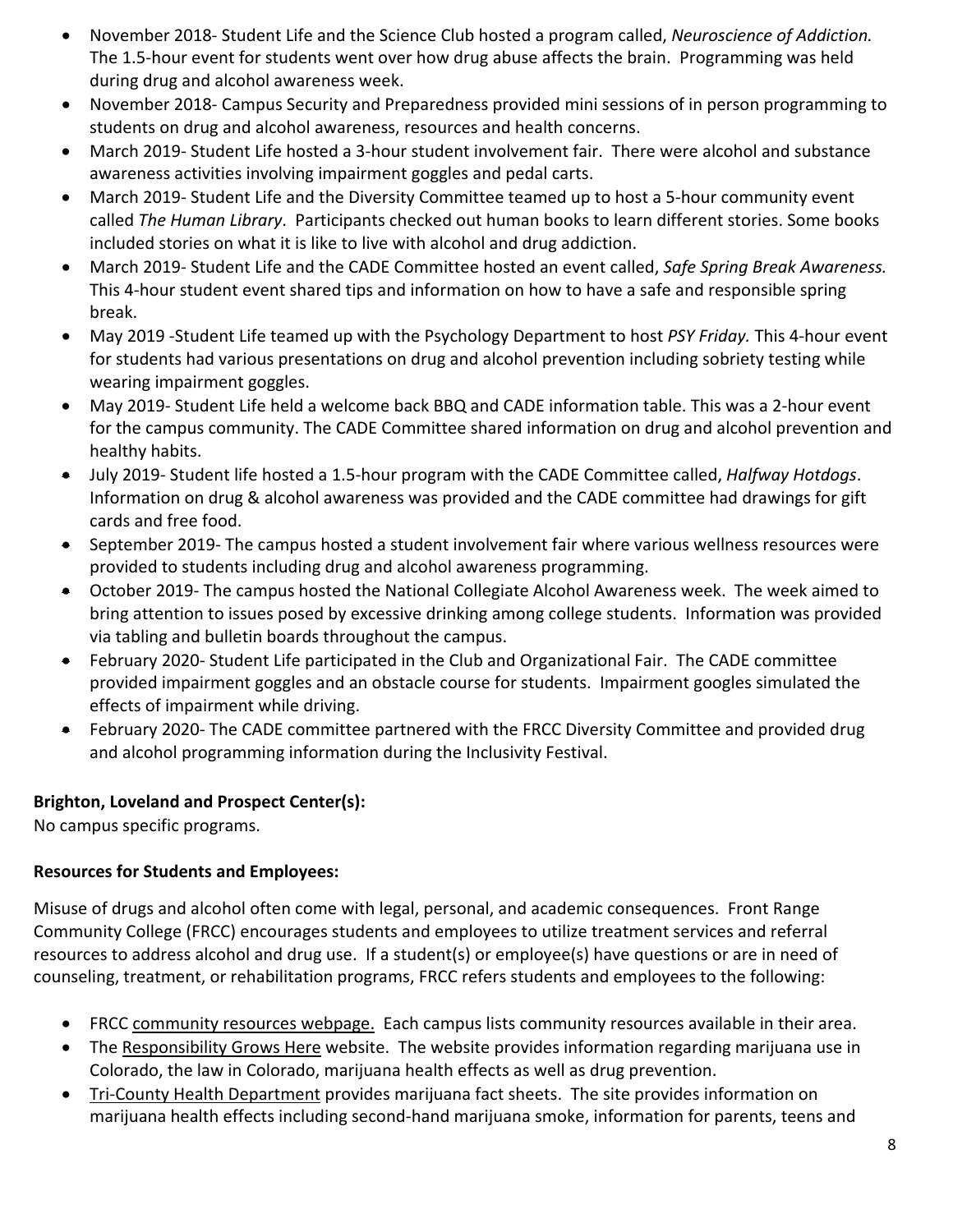youth, marijuana information for pregnant and nursing mothers and driving while under the influence of marijuana.

- [The Colorado Department of Public Health and Environment](https://www.colorado.gov/pacific/cdphe/marijuana-research) website provides research, data and marijuana use trends and health effects.
- [Alcoholics Anonymous](https://daccaa.org/) has a 24-hour hotline. AA offers strength and hope for people suffering from alcoholism. Their primary purpose is to help people stay sober and achieve sobriety. The community can contact AA for free membership.
- Human Resources maintains a [community resource d](https://www.frontrange.edu/docs/default-source/Being-a-Student/safety-security/community-resources.pdf?sfvrsn=4)ocument that contains a comprehensive list of alcohol, drug, domestic violence and legal advocacy services.

## **For FRCC employees only:**

- Family Medical Leave: FRCC employees who may have substance dependence may be eligible for leave under the [Family and Medical Leave Act](https://www.dol.gov/agencies/whd/fmla) and should consult with the Human Resources Department for more information regarding these benefits.
- Short-Term Disability Insurance: FRCC employees may be eligible to receive short-term disability insurance benefits if they are unable to work during a period of substance abuse treatment and should consult with the Human Resources Department for more information regarding these benefits.
- **[C-SEAP](https://www.colorado.gov/c-seap)** is a program the State of Colorado offers its employees. The state provides free confidential counseling and consulting services. Licensed counselors or psychologists will provide state employees free screenings and referrals for substance abuse treatment.

## **Support for Students of Concern**

Front Range Community College (FRCC) staff care about students' whole well-being. We recognize that college is stressful and can be overwhelming. Students may face pressure to experiment with drugs and alcohol during high stress times. Each campus has a team of caring individuals who help connect students to support for various concerns. If someone is concerned about friends' or their own choices or behavior, the college wants to help. We encourage students to reach out and to tell us. Crisis and stress management services and/or referrals to community counseling services are available at each campus.

Additional information and confidential referrals are located on our Personal [Counseling & Stress Management](https://www.frontrange.edu/being-a-student/advising-and-counseling/crisis-counseling-stress-management) [webpage.](https://www.frontrange.edu/being-a-student/advising-and-counseling/crisis-counseling-stress-management) Table 2 shows a list of local counseling service locations.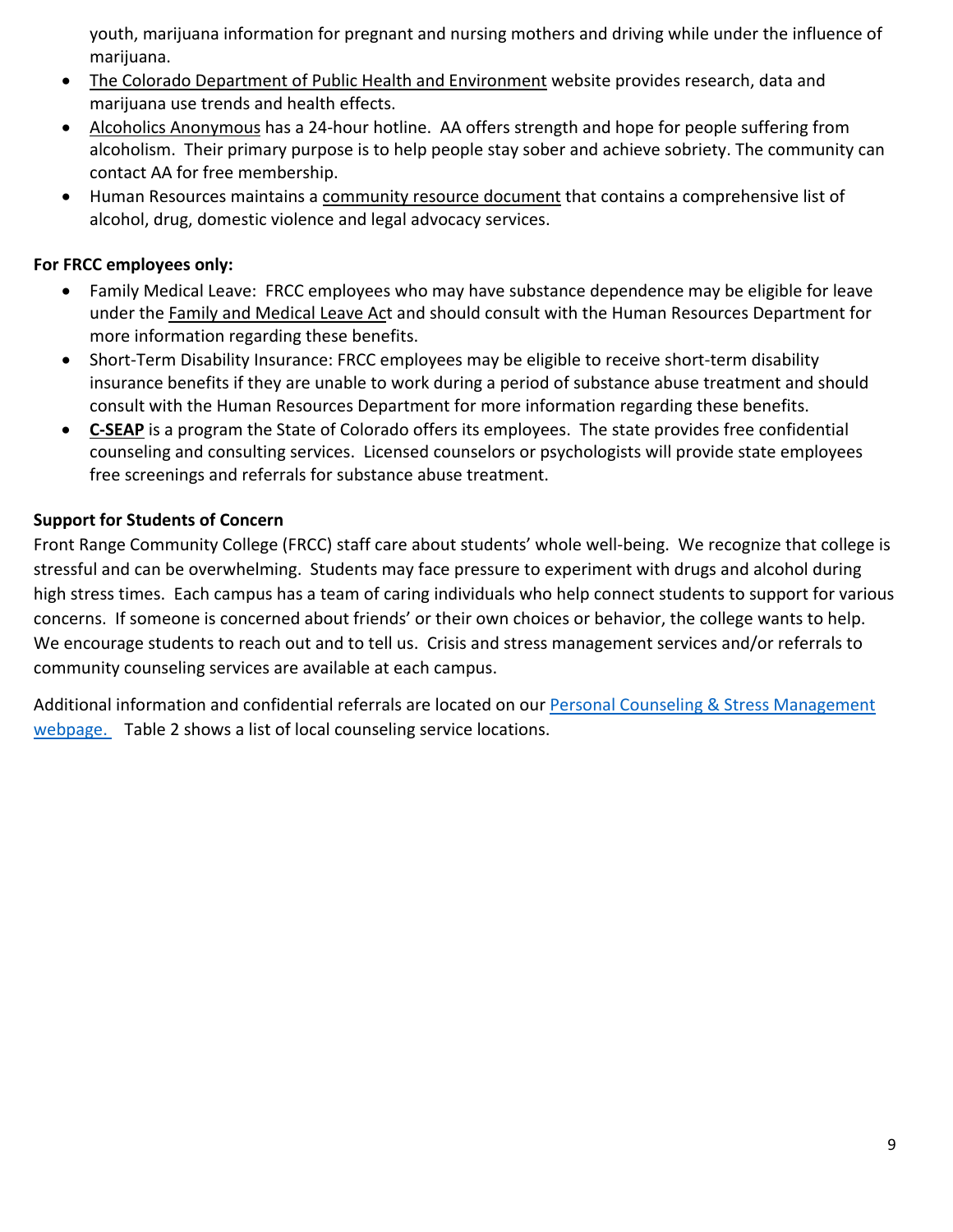#### **Table 2:**

#### **Community Counseling Services:**

#### **Boulder County Campus**

Mental Health Partners 303-443-8500 24 Hour Emergency Psychiatric Service Crisis Line & Crisis Additions Service 303-447-1665

#### **Larimer Campus**

Mountain Crest Behavioral Health Center 970-207-4800 Summit Stone Health Partners 970-494-4200

#### **Westminster Campus**

Community Reach Center 303-853-3500 Crisis Line & Crisis Additions Service 303-447-1665 Colorado Crisis Services 844-493-8255

#### **Brighton Center**

Community Reach Center 303-853-3500 Colorado Crisis Services 844-493-8255 Pennock Center for Counseling 303-655-9065

Front Range Community College also employs [Licensed Professional Counselor\(s\)](https://www.frontrange.edu/being-a-student/advising-and-counseling/crisis-counseling-stress-management) on each campus who provide free counseling services for students. Drug and alcohol educational and referral information and resources are available in each office. Counselors work closely with Front Range Community College Advising staff and faculty to identify students who may need services. The Westminster Campus Licensed Professional Counselor is also a Certified Addictions Counselor. The Larimer campus Licensed Professional Counselor is also certified in EMDR trauma.

## <span id="page-9-0"></span>**Alcohol and Drug Violation Analysis**

Students are held accountable for policy violations under the college's Student Code of Conduct. To ensure fair and consistent treatment of students and staff accused of illegal use of drugs and alcohol, the college handles all drug and alcohol cases by reviewing all applicable college policies, procedures and guidelines, as well as local, state and federal regulations.

All student code of conduct violations and sanctions are reported through Front Range Community College (FRCC) Maxient software. The software is used college-wide as one of the primary resources for managing student issues, providing intervention and crisis prevention. Most referrals are routed to the Deans of Student Affairs or Human Resources at which point they facilitate communication to and from the person of concern. Managers of the Maxient software triage referrals of reported information, investigate if necessary to gather all information and prioritize and respond with appropriate resources. This could include referrals for behavioral health concerns and/or drug and alcohol treatment. All Title IX concerns go directly to the Title IX Coordinator within the Human Resource Department.

FRCC tracks drug & alcohol-related violations of the Student Code of Conduct and fatalities reported to Deans of Student Affairs, Campus Safety & Preparedness, other campus officials (e.g. HR) and/or local law enforcement entities. The college has a very low occurrence of violations of conduct for alcohol and drug use and reported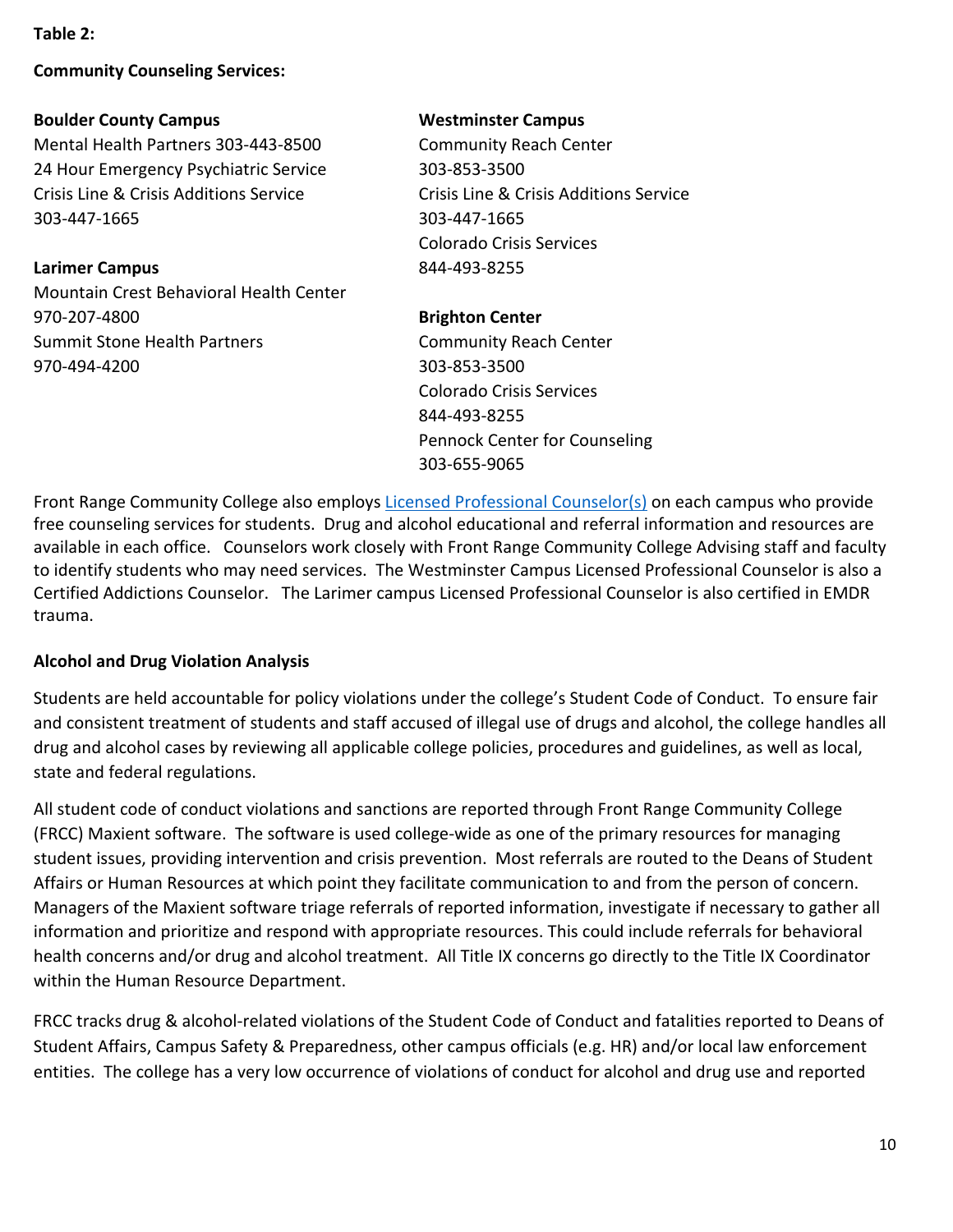incidents are low. Internal processes and protocol exist to evaluate sanction consistency and sanction decisions. Guidelines are followed with only rare exceptions to allow for professional discretion.

Table 3 shows the types of sanctions imposed by FRCC as a result of alcohol and drug related violations that occurred during this biennial review period AY 2018-19 and AY 2019-2020.

*Note: There may be data differences between the ASR and the Biennial Drug and Alcohol statistics. This is due to the classifications of small amounts of marijuana in Colorado on the ASR per the Clery Act reporting requirements for states that have decriminalized this conduct vs FRCC code of conduct policy violations.*

#### **Table 3:**

| <b>Boulder County Campus</b>                | AY 2018-2019 | AY 2019-2020 |
|---------------------------------------------|--------------|--------------|
| Total disciplinary referrals for D&A        |              |              |
| <b>Sanctioned Alcohol Policy Violations</b> |              |              |
| <b>Sanctioned Drug Policy Violations</b>    |              |              |
| Medical transports to the hospital          |              |              |
| <b>Fatalities</b>                           |              |              |

| <b>Brighton Center</b>                   | AY 2018-2019 | AY 2019-2020 |
|------------------------------------------|--------------|--------------|
| Total disciplinary referrals for D&A     |              |              |
| Sanctioned Alcohol Policy Violations     |              |              |
| <b>Sanctioned Drug Policy Violations</b> |              |              |
| Medical transports to the hospital       |              |              |
| <b>Fatalities</b>                        |              |              |

| <b>Fossil Ridge High School</b>          | AY 2018-2019 | AY 2019-2020 |
|------------------------------------------|--------------|--------------|
| Total disciplinary referrals for D&A     |              |              |
| Sanctioned Alcohol Policy Violations     |              |              |
| <b>Sanctioned Drug Policy Violations</b> |              |              |
| Medical transports to the hospital       |              |              |
| <b>Fatalities</b>                        |              |              |

| <b>Larimer Campus</b>                    | AY 2018-2019 | AY 2019-2020 |
|------------------------------------------|--------------|--------------|
| Total disciplinary referrals for D&A     |              |              |
| Sanctioned Alcohol Policy Violations     |              |              |
| <b>Sanctioned Drug Policy Violations</b> |              |              |
| Medical transports to the hospital       |              |              |
| <b>Fatalities</b>                        |              |              |

| Loveland Center vacated as of 7/22/2020 AY 2018-2019 | AY 2019-2020 |
|------------------------------------------------------|--------------|
| Total disciplinary referrals for D&A                 |              |
| Sanctioned Alcohol Policy Violations                 |              |
| <b>Sanctioned Drug Policy Violations</b>             |              |
| Medical transports to the hospital                   |              |
| <b>Fatalities</b>                                    |              |

| Prospect Center vacated as of 8/14/2020  | AY 2018-2019 | AY 2019-2020 |
|------------------------------------------|--------------|--------------|
| Total disciplinary referrals for D&A     |              |              |
| Sanctioned Alcohol Policy Violations     |              |              |
| <b>Sanctioned Drug Policy Violations</b> |              |              |
| Medical transports to the hospital       |              |              |
| <b>Fatalities</b>                        |              |              |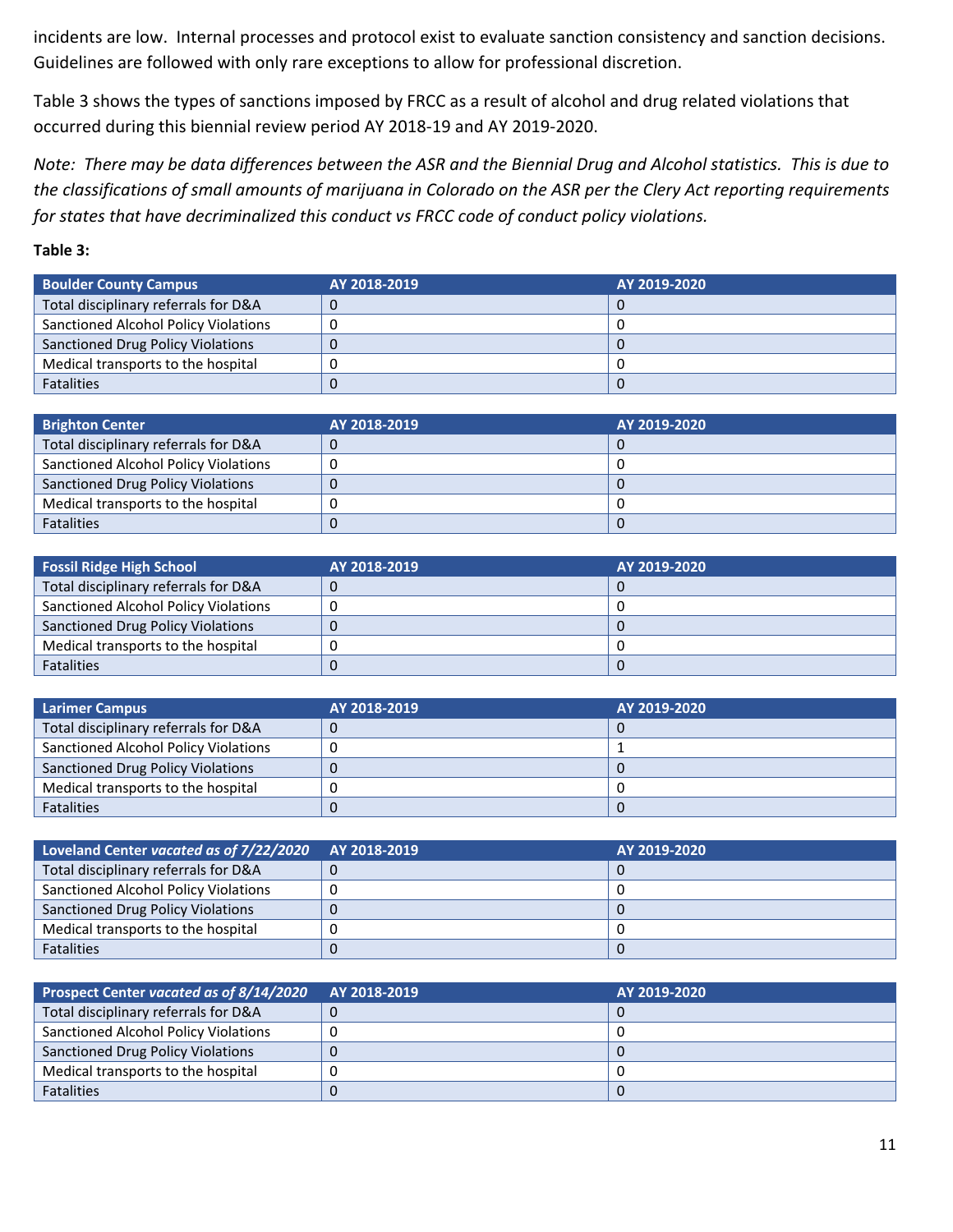| Westminster Campus                       | AY 2018-2019 | AY 2019-2020 |
|------------------------------------------|--------------|--------------|
| Total disciplinary referrals for D&A     |              |              |
| Sanctioned Alcohol Policy Violations     |              |              |
| <b>Sanctioned Drug Policy Violations</b> |              |              |
| Medical transports to the hospital       |              |              |
| <b>Fatalities</b>                        |              |              |

| <b>FRCC Campus Security and Preparedess</b> |              |              |
|---------------------------------------------|--------------|--------------|
| Not Reported in Maxient:                    | AY 2018-2019 | AY 2019-2020 |
| Total disciplinary referrals for D&A        |              |              |
| Sanctioned Alcohol Policy Violations        |              |              |
| <b>Sanctioned Drug Policy Violations</b>    |              |              |
| Medical transports to the hospital          |              |              |
| <b>Fatalities</b>                           |              |              |

## <span id="page-11-0"></span>**Alcohol and Drug Abuse Policy Information**

## **State Board for Community Colleges and Occupational Education**

The Colorado Community College System (CCCS) is governed by an 11-member board called the State Board for Community Colleges and Occupational Education (SBCCOE). The State Board for Community Colleges and Occupational Education (SBCCOE) establishes policy for Front Range Community College (FRCC) and other community colleges within its system*. Addendums A-D reference Drug and Alcohol policies covered in this report.*

## **Front Range Community College**

All FRCC campuses have been designated "Drug free" and only under certain circumstances is the consumption of alcohol permitted. The possession, sale, consumption, or furnishing of alcohol and the possession, sale, manufacture or distribution of any controlled substance is illegal under local, state and federal laws. This includes marijuana. Such laws are strictly enforced by the local law enforcement agency having jurisdiction on the campus in cooperation with Campus Security and Preparedness. Drug and alcohol violations are prohibited under the [CCCS Student Code of Conduct.](http://frontrange.smartcatalogiq.com/2016-2017/Catalog/Student-Responsibilities-Code-of-Conduct/CCCS-Common-Student-Code-of-Conduct-Statements) *Addendums E and F reference FRCC Drug and Alcohol guidelines.* 

Students who violate the CCCS Student Code of Conduct (*Addendum G*) will be subject to college [disciplinary](https://frontrange.smartcatalogiq.com/2018-2019/Catalog/Student-Matters/Student-Rights-Responsibilities-and-Code-of-Conduct/Disciplinary-Procedures)  [procedures](https://frontrange.smartcatalogiq.com/2018-2019/Catalog/Student-Matters/Student-Rights-Responsibilities-and-Code-of-Conduct/Disciplinary-Procedures) and/or [\(CCCS SP 4-30 Student Disciplinary Procedure\)](https://internal.cccs.edu/system-presidents-procedures/sp-4-30-student-disciplinary-procedure/). Sanctions include but are not limited to warnings, probation, suspension or expulsion from the college, termination of employment and referral to authorities for prosecution, as appropriate.

## **Excerpts from Colorado Revised Statue [\(CRS\) 18-18-405:](http://www.lpdirect.net/casb/crs/18-18-405.html)**

Except as specifically authorized under Colorado law, it is unlawful for any person knowingly to manufacture, dispense, sell, or distribute, or to possess with intent to manufacture, dispense, sell, or distribute, a controlled substance; or induce, attempt to induce, or conspire with one or more other persons, to manufacture, dispense, sell, distribute, or possess with intent to manufacture, dispense, sell, or distribute, a controlled substance; or possess one or more chemicals or supplies or equipment with intent to manufacture a controlled substance.

Except as otherwise provided for an offense concerning marijuana and marijuana concentrate in section 18-18- 406 and for special offenders as provided in section 18-18-407, any person who violates any of the provisions of subsection (1) of this section (a) commits a level 1 drug felony and is subject to the mandatory sentencing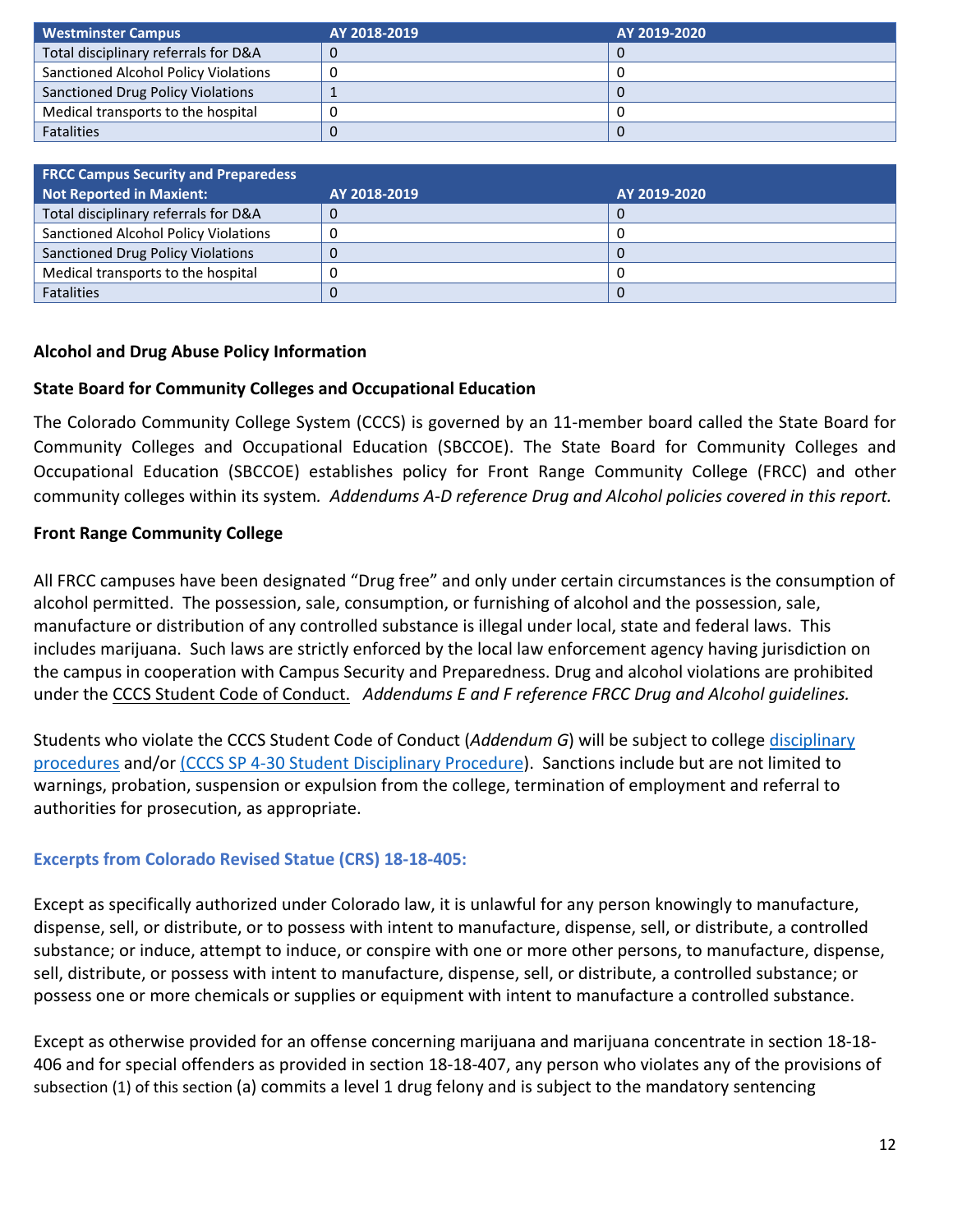provisions in section 18-1.3-401.5 (7) if certain conditions apply. All drug possession charges and penalties are classified by schedule, except for Marijuana possession.

For a list of federal charges\potential sentencing, visit the [Drug Enforcement Administration](https://www.dea.gov/index.shtml) website.

## **Effectiveness and Analysis**

Defining the learning outcomes for college-wide drug and alcohol programing and assessing the outcomes continues to be challenging, due to the nature of Front Range Community College (FRCC) as a 2-year commuter campus. While the population of 18-24 year olds is growing, FRCC has a large older adult population. Students often work full time and/or have family obligations outside of school and do not engage in campus activities.

The college is continuing to review ways to effectively track how many students we are reaching regarding drug and alcohol programming. We want to ensure information provided is helpful to the student population and is influencing behavior. After the 2018 biennial review, the college created a programming and tracking compliance form where the campus community can enter and track programming efforts. The Directors of Student Success on the Larimer and Westminster Campuses collaborate with the Student Life Directors, Campus Security and Preparedness and the Student Affairs Dean(s) to coordinate alcohol and drug programming.

Over the last two years, it has been a challenge to get students to commit or follow through in attending any large-scale alcohol and drug programs if it falls outside the student's normal schedule. Disseminating information about drug and alcohol abuse and counseling resources appears to have the most impact on students by passive display. FRCC continued to implement drug and alcohol programing by practicing proactive approaches to building relations with students, law enforcement and staff. The college used multiple avenues for reporting incidents and for referrals to resources. This included direct reports to Campus Security and Preparedness, Faculty, Deans of Student Affairs, Licensed Professional Counselors, Campus Reporting Authorities as well as through the [Student of Concern webpage link.](https://www.frontrange.edu/being-a-student/campus-security/report-a-concern-or-incident) 

FRCC Licensed Professional Counselors on each campus continued to see an increase in students participating in free counseling services. They provided drug and alcohol educational referral information and resources to students, when needed. Each campus has a CARE (Campus Response, Assessment and Evaluation) Team that provided early crisis identification and response to emerging student concerns which included drug and alcohol referrals. The CARE Team used nationally established assessment tools and best practices to respond to each student on a case-by-case basis. A list of CARE Team contacts for each campus is located on the Front Range Community College [CARE Team webpage.](https://www.frontrange.edu/being-a-student/advising-and-counseling/student-consultation-team) 

The College Wide Drug and Alcohol Assessment Committee based out of the Westminster Campus, met several times throughout the fall to gather feedback from a variety of departments. The committee discussed best strategies for assessing drug and alcohol use at FRCC. An 8-question survey was created and distributed in the fall of 2018, spring 2019, fall 2019, and spring 2020 to gather longitudinal data. The goal of the survey was to gather student data on attitudes and alcohol, marijuana, and opiates use. *Addendum H shows longitude survey data covered in this biennial report.*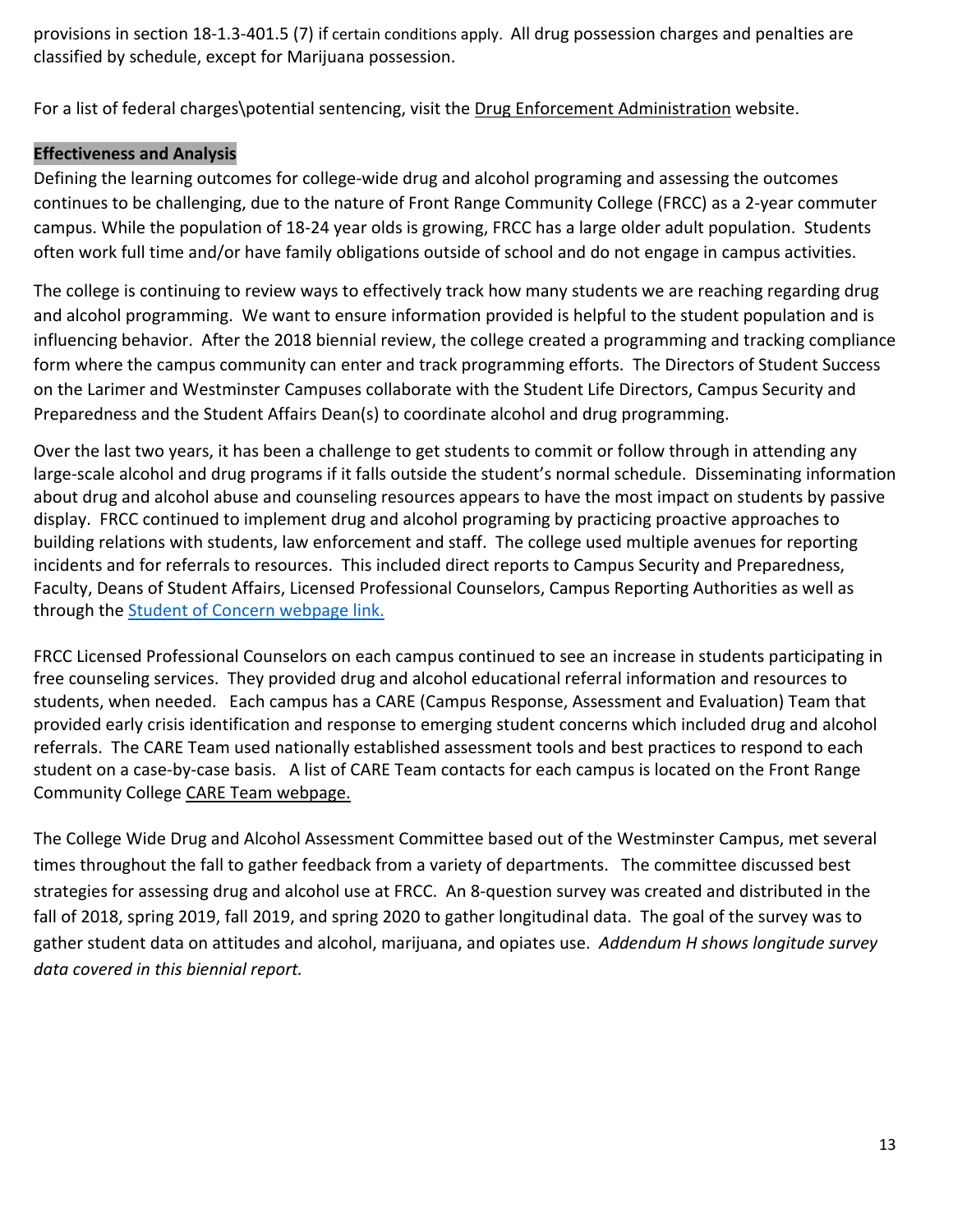## <span id="page-13-0"></span>**Summary of Front Range Community College (FRCC) survey data**

## **Fall 2018**

The FRCC college wide survey of use and beliefs regarding others' use of alcohol, marijuana and opiates, was administered through SurveyMonkey to all enrolled students in fall 2018. The survey was active for 5 weeks. In total, 253 students responded to the survey.

Students reported their own use for all three substances at much lower rates than they reported their perception of peers' use of these substances. For example, almost 48% of respondents reported having not used alcohol at all in the past month, but only about 7% believed that this was also true of other FRCC students. For marijuana, about 75% of respondents reported that they have not used in the past month but 89% believed that their fellow students would have used at least once. Only 5 respondents reported having used opiates in the last month but about 45% of respondents believed that their peers would have used at least one time in the last month.

Over half of respondents indicated that they would use or refer a friend to substance use counseling (58.44%), Student Life alternative weekend programming (40.74), support groups for substance use (48.5%) or support groups for people affected by others' substance use (65.43%) if they were available on campus. 53.9% of students reported not having experienced any of the listed negative effects from their own substance use. The highest reported negative effects were that substance use "led to increased tolerance" (15.02%) and "cost me more money than I would like" at 15.02%.

#### **Spring 2019**

The (FRCC) college wide survey of use and beliefs regarding others' use of alcohol, marijuana and opiates, was administered through SurveyMonkey to all enrolled students in spring 2019. The survey was active for 5 weeks. In total 248 students responded to the survey.

Almost 53.23% of respondents reported having not used alcohol at all in the past month, but only about 5.7% believed that this was also true of other FRCC students. For marijuana, about 79% of respondents reported that they have not used in the past month but about 96% believed that their fellow students would have used at least once. Three respondents reported having used opiates in the last month but about 40% of respondents believed that their peers would have used at least one time in the last month.

The majority of respondents indicated that they would use or refer a friend to substance use counseling (57.02%), Student Life alternative weekend programming (53.19%), support groups for substance use (57.45%), or support groups for people affected by others' substance use (46.38%) if they were available on campus. 78.5% percent of students reported not having experienced any of the listed negative effects from their own substance use. The highest reported negative effects were that substance use "led to increased tolerance" at 14.57% and "Caused me to disregard some of my responsibilities at work, school and/or in my social life" at 12.55%

## **Fall 2019**

The (FRCC) college wide survey of use and beliefs regarding others' use of alcohol, marijuana and opiates, was administered through SurveyMonkey to all enrolled students in fall 2019. The survey was active for 5 weeks. In total 301 students responded to the survey.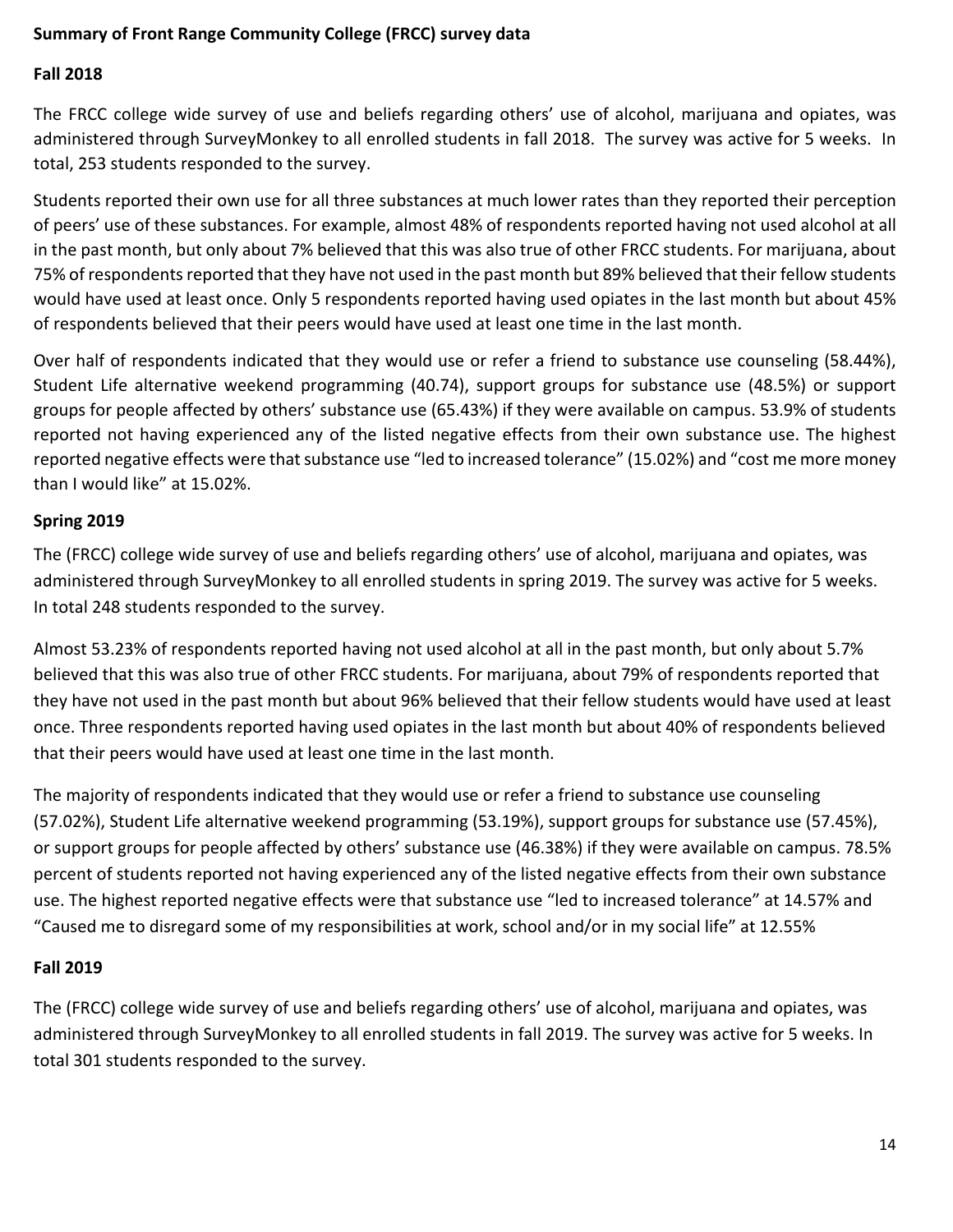Almost 55.15% of respondents reported having not used alcohol at all in the past month, but only about 7.3% believed that this was also true of other FRCC students. For marijuana, about 77% of respondents reported that they have not used in the past month but about 96% believed that their fellow students would have used at least once. Only 2 respondents reported having used opiates in the last month but about 40% of respondents believed that their peers would have used at least one time in the month.

Over half of respondents indicated that they would use or refer a friend to substance use counseling (58.51%), Student Life alternative weekend programming (43.62%), support groups for substance use (58.16%), or support groups for people affected by others' substance use (54.61%) if they were available on campus. 72.15% of students reported not having experienced any of the listed negative effects from their own substance use. The highest reported negative effects were that substance use "led to increased tolerance" at 18.12% and "Caused me to disregard some of my responsibilities at work, school and/or in my social life" at 17.45%

## **Spring 2020**

The (FRCC) college wide survey of use and beliefs regarding others' use of alcohol, marijuana and opiates, was administered through SurveyMonkey to all enrolled students in spring 2020. The survey was active for 5 weeks. In total 266 students responded to the survey.

As in all previous semesters, students again reported their use for all three substances included in the survey at much lower rates than they reported their perception of peers' use of these substances. For example, almost 56.76% of respondents reported having not used alcohol at all in the past month, but only about 3.8% believed that this was also true of other FRCC students. For marijuana, about 74.8% of respondents reported that they have not used in the past month but about 92% believed that their fellow students would have used at least once. Only 7 respondents reported having used opiates in the last month but about 43% of respondents believed that their peers would have used at least one time in the last month.

Over half of respondents indicated that they would use or refer a friend to substance use counseling (60.48%), Student Life alternative weekend programming (53.23%), support groups for substance use (62.10%), or support groups for people affected by others' substance use (56.05%) if they were available on campus. About 75% of students reported not having experienced any of the listed negative effects from their own substance use. The highest reported negative effects were that substance use "Cost more money than I liked" at 17.49% and tied at about 13% was "Caused me to disregard some of my responsibilities at work, school and/or in my social life" and "Led to increased tolerance".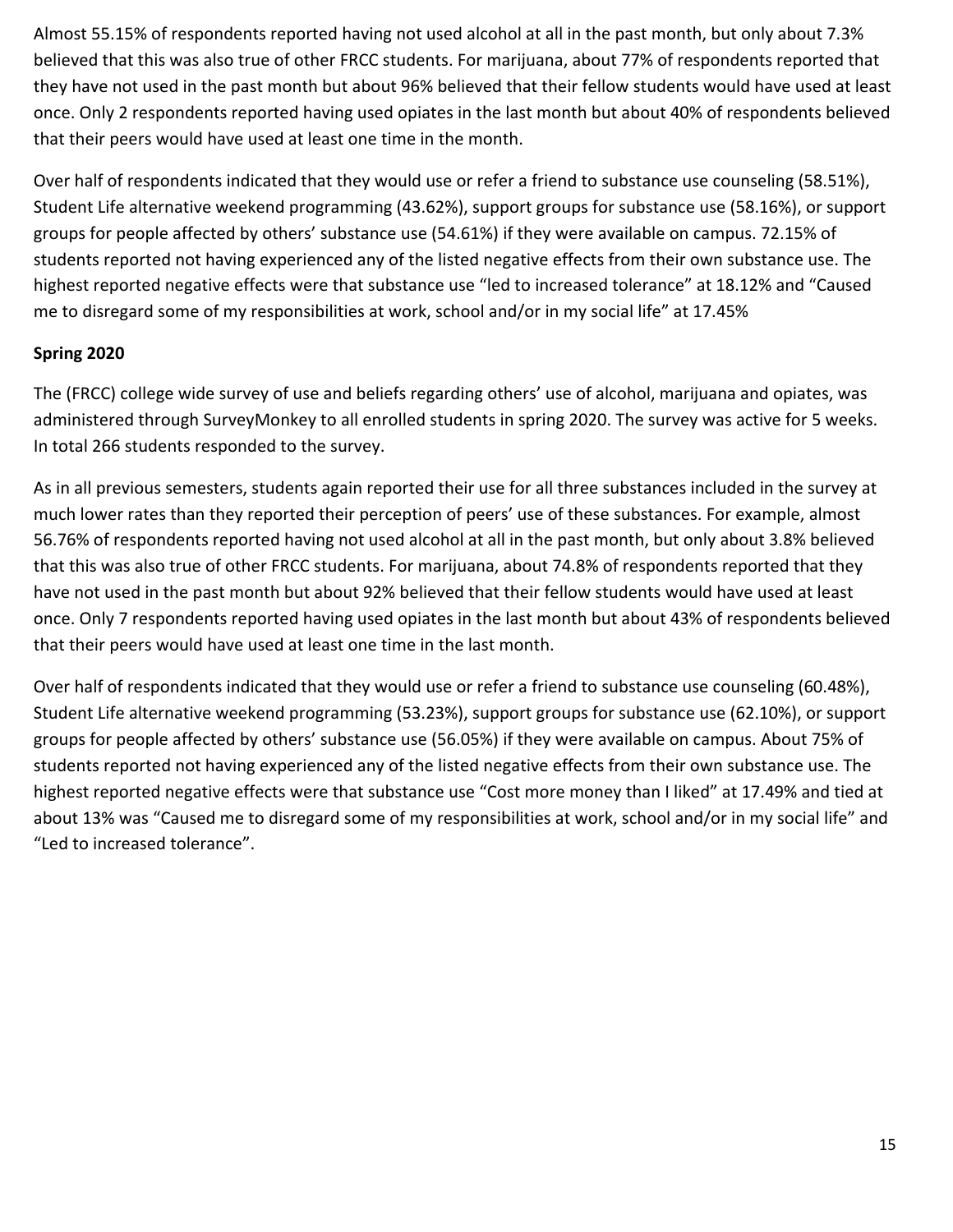## <span id="page-15-0"></span>**Data Analysis**

While the data showed consistent trends each semester the survey was administered, it did show a small decline in alcohol use with a slight increase in marijuana use among students. In 2013, Colorado passed Amendment 64 that permits persons 21 years of age or older to possess limited amounts of marijuana. Since then there has been an increase in marijuana retail operations throughout the state. Amendment 64's passage and the benefit and risk factors of marijuana use was not reviewed or mentioned in survey questions or responses.

Survey data consistently showed student perceptions of the frequency of alcohol and drug use among their peers to be higher than actual consumption. Marijuana use and perceptions was higher than alcohol use and perceptions.

The spring 2020 survey was administered in February 2020 before the college moved to mostly remote work in March 2020 due to the COVID-19 pandemic. The data for this semester did not show significant fluctuations in responses from previous semesters. After March of 2020, traditional and passive on-campus programming became more challenging with less students physically on campus. Therefore, response rates may have been different if administered later in the semester.

A significant number of our students indicated that they were open to accessing substance abuse counseling. Support groups for substance use and individual substance use counseling were the programming resources students indicated most interest in.

## <span id="page-15-1"></span>**Recommendations**

## **Survey recommendations:**

- Recommend the Student Affairs Dean(s)/Drug and Alcohol Committee add/revise the current college wide survey to ask/include questions related to:
	- o Mental health services and their impact on drug and alcohol use.
	- o Drug and alcohol frequency of use and its correlation on class participation and grades.
	- o Race/ethnicity and gender differences in drug and alcohol use.
	- o Alcohol and marijuana use and perceptions, focusing more on marijuana programming.
- During our partnership with the Substance Abuse and Mental Health Services Administration (SAMHSA) through our receipt of the CADE grant, there was an interest in collaborating to administer a national survey. We recommend exploring participation in a national drug and alcohol survey.

## **Programming, training and outreach recommendations:**

- Provide programs that focus specifically on mental health/alcohol and drug abuse correlations.
- Include Front Range Community College satellite campus in more activities related to drug and alcohol programming.
- Continue to build upon the college wide resources webpage and include resource information on how to potentially seal a criminal justice record from public view related to misdemeanor drug and alcohol charges.
- Collaborate with the Student Communications team to utilize college wide social media platforms to provide resources and information pertaining to drugs and alcohol to the campus community.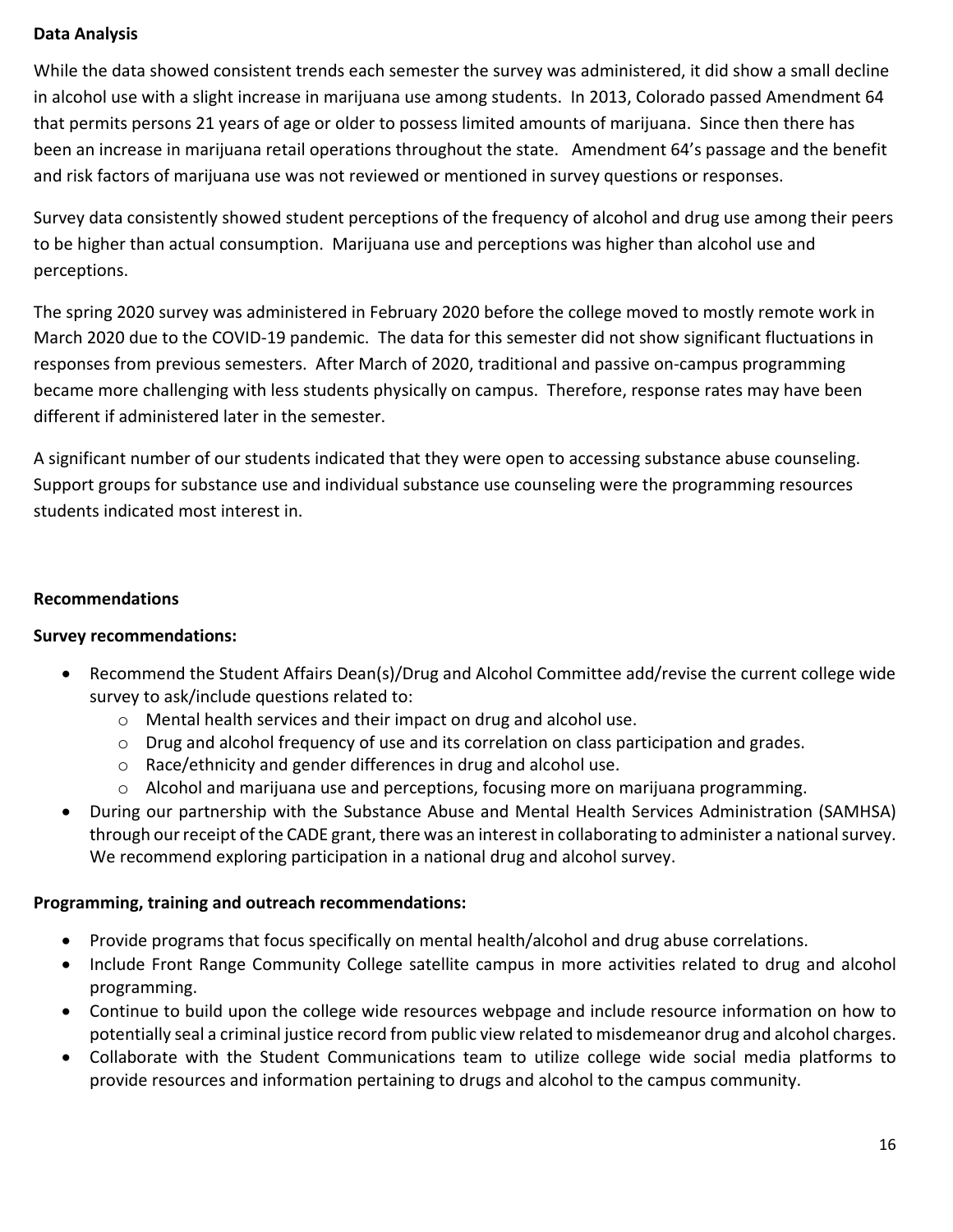#### **Oversight recommendations:**

- Publish contact information for the college wide drug and alcohol committee each year to ensure a diverse representation from each campus.
- Publish yearly drug and alcohol committee goals and widely share with each campus.
- The Student Affairs Dean on each campus oversee drug and alcohol programming information is reported via the College Wide Program Compliance Tracking Form as part of a campus wide event approval process.
- Administer and maintain the College Wide Alcohol and Drug Survey data with analysis being the responsibly of Student Affairs Dean(s)/Director(s) of Student Success and the Drug and Alcohol Committee.

#### <span id="page-16-0"></span>**Individuals and Departments Participating and Contributing to the Biennial Review Process**

| <b>Name</b>                     | Title                                               | <b>Department</b>                                |
|---------------------------------|-----------------------------------------------------|--------------------------------------------------|
| Gordon Goldsmith                | Director; Clery Act Compliance Officer              | <b>Campus Security and Preparedness</b>          |
| Kelly O'Rourke-Hwang            | Clery Compliance Coordinator                        | Campus Security and Preparedness                 |
| Monica Kopcow                   | Student Information and Title IV Compliance Officer | <b>Enrollment Management and Student Success</b> |
| Robert Gregory                  | Director of Employee Relations                      | <b>Human Resources</b>                           |
| <b>Student Life Programming</b> | College Wide                                        | Student Life                                     |
| <b>Staff</b>                    |                                                     |                                                  |
| <b>Brandon Fox</b>              | Director of Student Success                         | <b>Student Affairs</b>                           |
| Danielle Boileau                | Former Coordinator of Student Success - Westminster | <b>Student Affairs</b>                           |
|                                 | Campus                                              |                                                  |

#### <span id="page-16-1"></span>**Oversight and Secondary Review: Student Affairs Council**

| <b>Name</b>       | <b>Title</b>                           | <b>Department</b>                              |
|-------------------|----------------------------------------|------------------------------------------------|
| Dr. Tamara White  | Vice President                         | <b>Enrollment Services and Student Success</b> |
| Erica Ingles      | Dean of Student Affairs                | <b>Westminster Campus Student Services</b>     |
| Carla Stein       | Dean of Student Affairs                | <b>Boulder County Campus Student Services</b>  |
| Kyla Antony       | Dean of Student Affairs                | Larimer Campus Student Services                |
| Chico Garcia      | <b>Director Online Student Success</b> | <b>Online Learning</b>                         |
| Carolee Goldsmith | <b>Financial Aid Director</b>          | <b>Financial Aid</b>                           |
| Sonia Gonzales    | Registrar                              | Office of the Registrar & Publications         |

#### **Presidents Review and Approval**



#### <span id="page-16-2"></span>**President's Review and Approval**

The Front Range Community College 2020 Drug-Free Schools and Communities Act Biennial Review has been reviewed and approved for release and posting on the college website.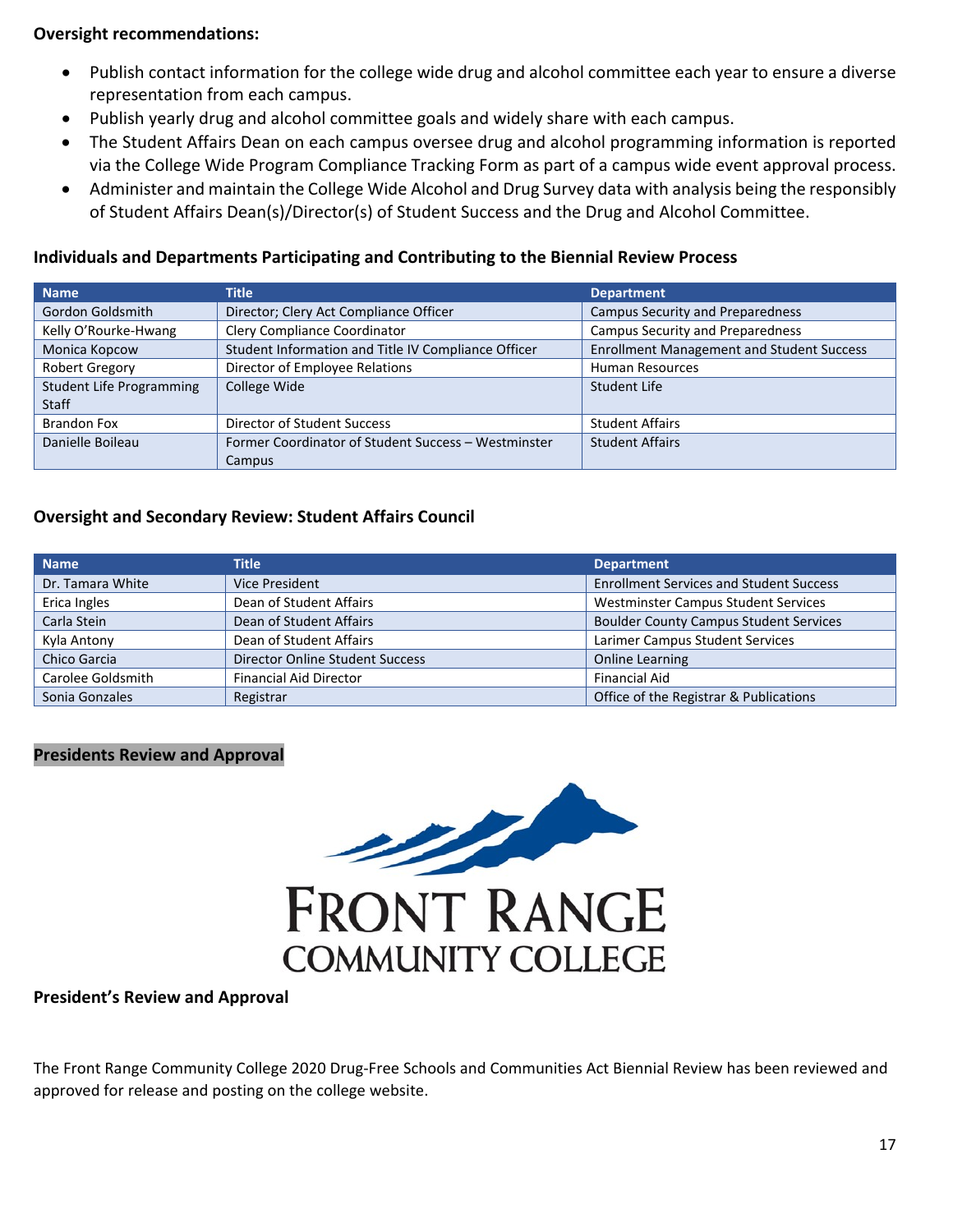**Andrew Dorsey, President Date:**

\_\_\_\_\_\_\_\_\_\_\_\_\_\_\_\_\_\_\_\_\_\_\_\_\_\_\_\_

#### **Front Range Community College**

#### <span id="page-17-0"></span>**Addendum A:**

#### **[STATE BOARD FOR COMMUNITY COLLEGES AND OCCUPATIONAL EDUCATION Drug Free Workplace \(BP 3-24\)](https://www.cccs.edu/bp-3-24-drug-free-workplace/)**

| <b>APPROVED:</b>  | February 9, 1989   |
|-------------------|--------------------|
| <b>EFFECTIVE:</b> | February 9, 1989   |
| <b>REPEALED:</b>  | September 14, 2000 |
| <b>READOPTED:</b> | August 25, 2001    |
| <b>REVISED:</b>   | February 13, 2019  |

#### **REFERENCES:**

Drug-Free Workplace Act of 1988, 102, Stat. 4304 Drug-Free Schools and Communities Act Amendments of 1989 (20 USC 1011i) Controlled Substances Act of 1970 (21 USC, Sec. 801 et. seq.) and Implementing Regulations Colorado Revised Statutes Section 42-4-1301 and Sections 18-18-203 through 207 System President's Procedure SP 3-24, Drug-Free Workplace Board Policy 19-30 Drug Free Schools State Personnel Board Rules and Personnel Director's Administrative Procedures **APPROVED:** Dr. Byron McClenney /

Dr. Byron McClenney, Chair

#### **Policy Statement**

The unlawful manufacture, distribution, dispensation, possession, or use of a controlled substance is prohibited in the workplace.

#### **Scope**

This policy applies to all employees in the Colorado Community College System (CCCS or System).

#### **Sanctions**

Observance of this policy is a condition of employment and violation of such will subject the employee to appropriate disciplinary action which may include termination.

#### **Reporting of Charges/Convictions**

Any employee who is charged with or convicted of a criminal drug violation or violation involving alcohol occurring in the workplace or while performing job duties must notify their Human Resources office as outlined in SP 3-24, Drug-Free Workplace, which may trigger additional notification requirements upon the System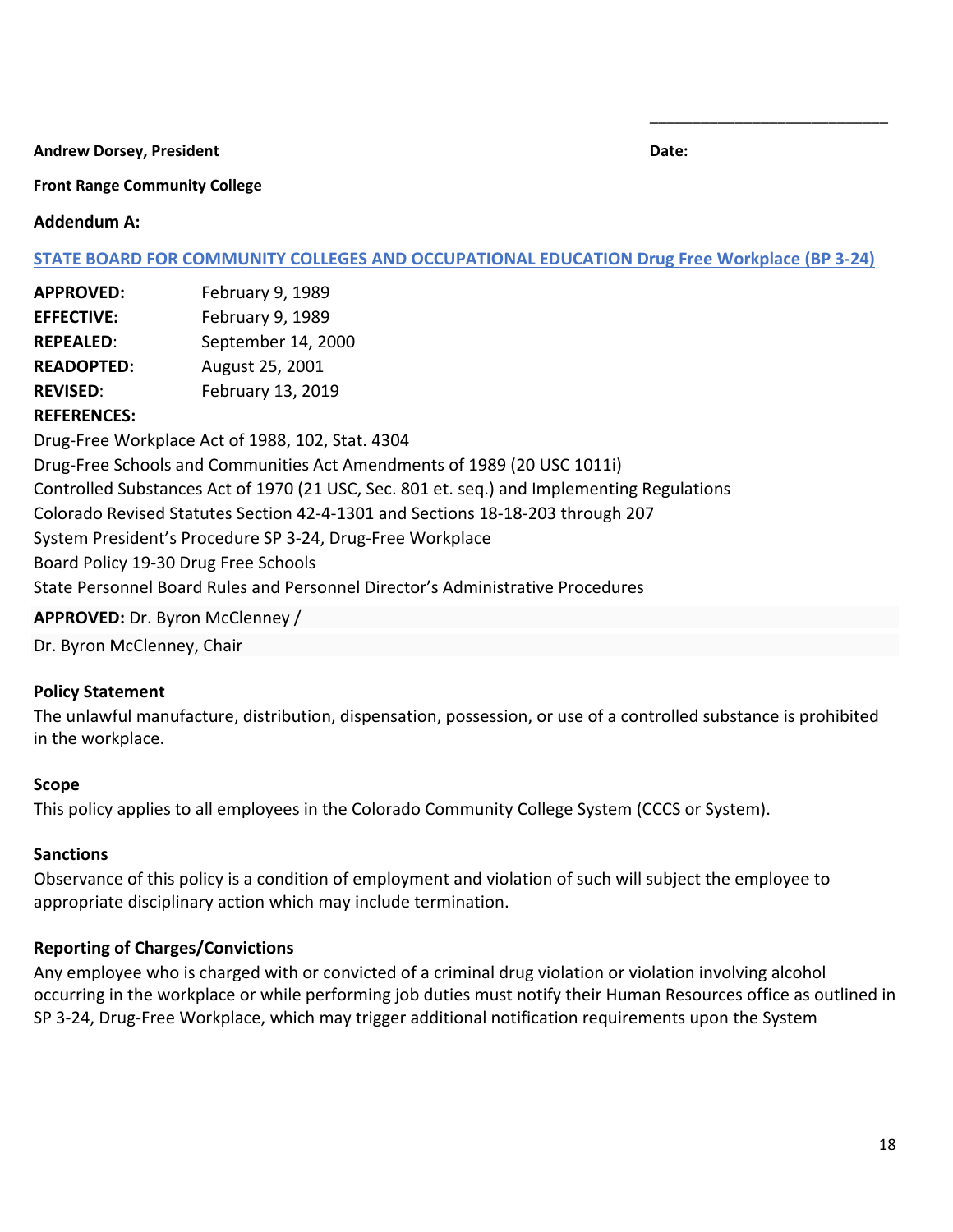#### **Drug-Free Awareness Program**

The Colleges and the System shall establish drug-free awareness programs which will inform all employees about this policy. The programs will also inform employees about the dangers of drug abuse and about available drug counseling, rehabilitation, and employee assistance programs.

#### **Procedures:**

The Chancellor shall promulgate any procedures which may be necessary to implement this policy.

#### <span id="page-18-0"></span>**Addendum B:**

**[STATE BOARD FOR COMMUNITY COLLEGES AND OCCUPATIONAL EDUCATION Drug Free Schools \(BP 19-30\)](https://www.cccs.edu/policies-and-procedures/board-policies/bp-19-30-drug-free-schools/)**

**APPROVED:** July 12, 1990 **EFFECTIVE:** October 1, 1990 **REPEALED:** September 14, 2000 **READOPTED:** August 25, 2001 **REVISED:** February 11, 2015 **REFERENCES:** Drug Free Schools and Communities Amendments of 1989 (PL 101-226) **ISSUED BY:** Richard E. Martinez Jr.

#### **Policy Statement**

It is the policy of the Board to maintain compliance with the Drug-Free Schools and Communities Act Amendments of 1989, Public Law 101-226, (the "Act"). The Act requires that, as a condition of receiving funds or any other form of financial assistance under any federal program, an institution of higher education ("IHE"), state educational agency ("SEA"), or local educational agency ("LEA") must certify that it has adopted and implemented a program to prevent the unlawful possession, use, or distribution of illicit drugs and alcohol by students and employees. This includes providing an annual notice to all students and employees and a biennial review of college drug and alcohol prevention programs.

In compliance with the federal Drug Free Schools and Communities Act, the Colorado Community College System prohibits the unlawful manufacture, dispensation, possession, use, or distribution of a controlled substance (illicit drugs and alcohol) of any kind and in any amount. These prohibitions cover any individual's actions that are part of any college activities, including those occurring while on college property or in the conduct of college business away from the campus.

#### **Scope**

This policy applies to the state system community colleges.

## **Sanctions**

Failure to comply with the law may result in the loss of all federal funds.

## **Procedures**

The System president shall promulgate procedures as necessary to implement this policy.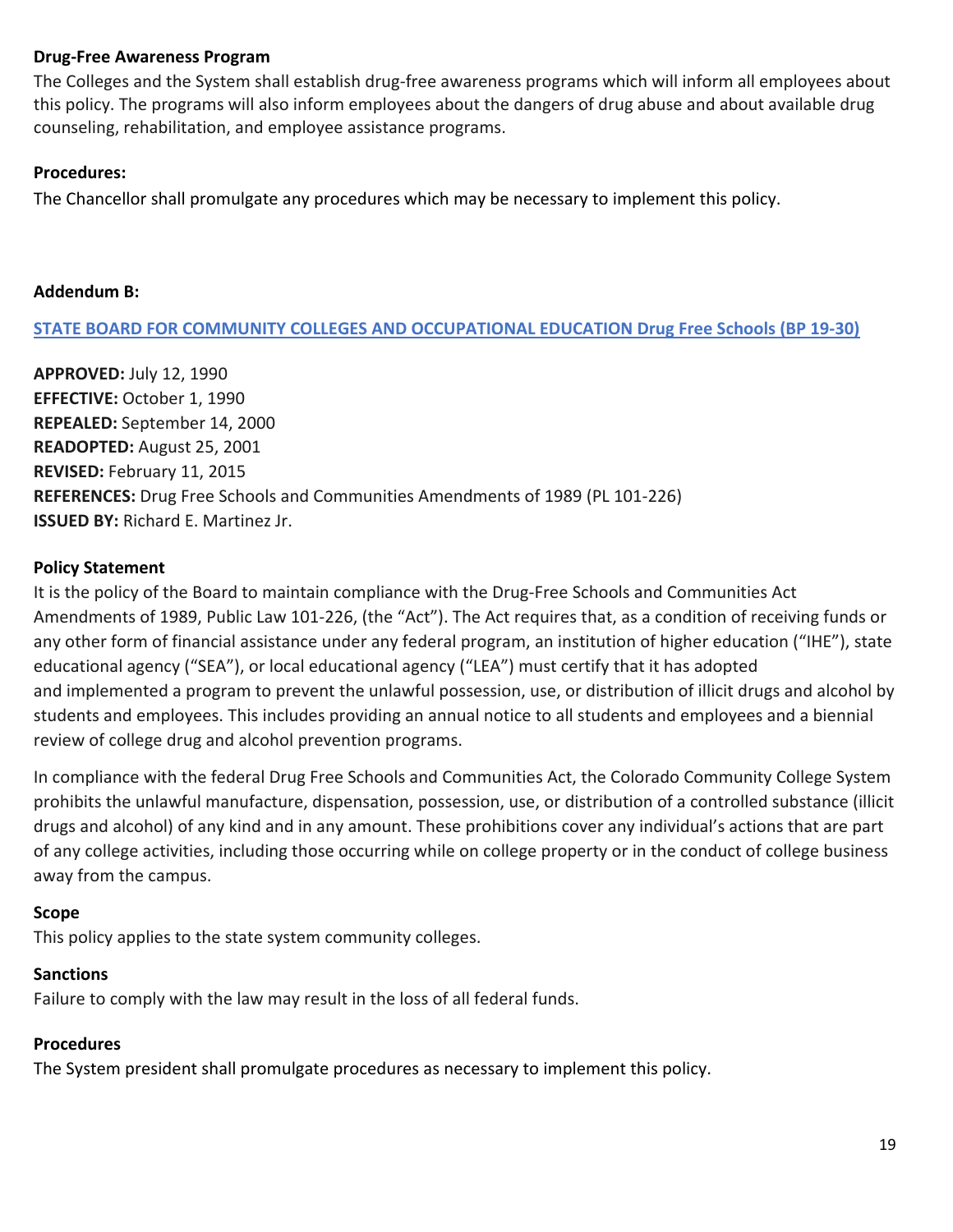#### <span id="page-19-0"></span>**Addendum C:**

#### **COLORADO COMMUNITY COLLEGE SYSTEM PROCEDURE Drug Free Schools SP 19-30 – [Drug Free Schools](https://www.cccs.edu/policies-and-procedures/system-presidents-procedures/sp-19-30-drug-free-schools/)**

**EFFECTIVE:** October 1, 1990 **RETITLED:** September 14, 2000 **RETITLED:** August 25, 2001 **REVISED:** March 27, 2015 **REFERENCES:** Board Policy on Drug Free Schools, BP 19-30; Drug Free Schools and Communities Act Amendments of 1989 **APPROVED:** / Nancy J. McCallin / Nancy J. McCallin, Ph.D.

System President

#### **APPLICATION**

This procedure applies to all the Community Colleges within the Colorado Community College System (CCCS).

#### **BASIS**

Board Policy (BP) 19-30 provides that all Community Colleges within CCCS must comply with the Drug Free Schools and Communities Act Amendments of 1989.

#### **PROCEDURE**

Each College shall adopt and implement a program to prevent the abuse of alcohol and use of illegal drugs by students and employees.

- 1. The program shall consist, at a minimum, of the following:
	- Develop, implement and annually distribute the College's Drug and Alcohol Abuse Prevention Program (Program) to all students and employees (see attached Sample Program). Distribution requirement may be satisfied by inclusion of the Program in class schedule(s), catalog(s), direct mail bill(s), College issued email(s), or any other method that will accomplish notice. Additionally, the program information can be posted on the web with notification made to students and staff using the exact web address as to the location of the information. Colleges must have a plan to distribute the Program to new students and employees who enroll or are hired after the annual notification. The Human Resources and Student Services offices shall keep records, in order to document distribution to all employees and students.
	- Review the Program biennially in every even-numbered year to determine its effectiveness, implement necessary changes, and ensure that sanctions are consistently enforced. The report should be complete and made available by October  $1<sup>st</sup>$  of every even-numbered year.
- 2. Keep records documenting compliance with the law for a minimum of three years after the federal fiscal year in which the record was created.

#### **REVISING THIS PROCEDURE**

CCCS reserves the right to change any provision or requirement of this procedure at any time and the change shall become effective immediately.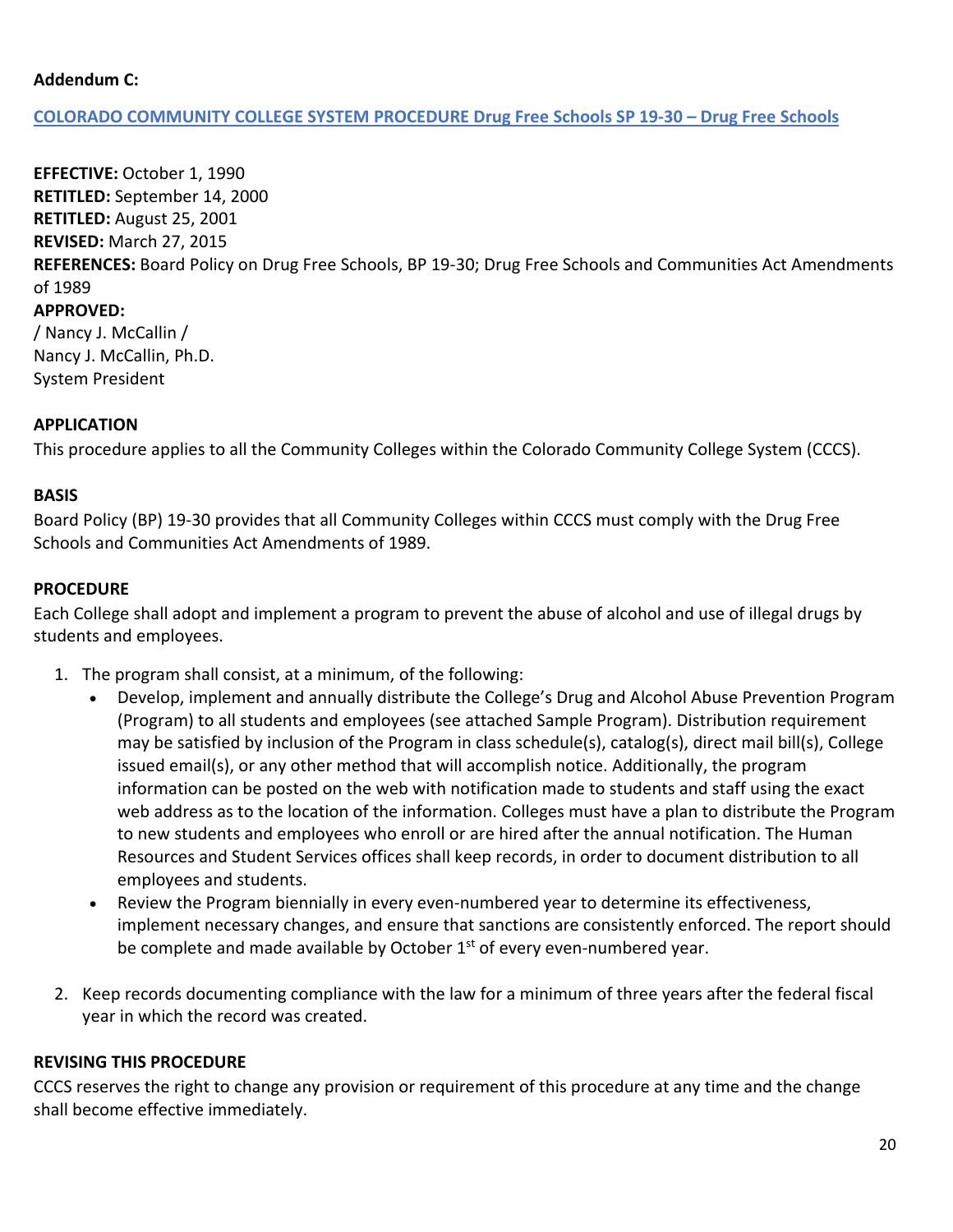#### **ATTACHMENT**

#### **DRUG AND ALCOHOL ABUSE PREVENTION PROGRAM**

<span id="page-20-0"></span>Front Range Community College is a Community College governed by the State Board for Community Colleges and Occupational Education (Board). Board Policy 19-30, Drug Free Schools, requires the College to comply with the Drug Free Schools and Communities Amendments of 1989 (PL 101-226 in federal law). The College has adopted the following Drug and Alcohol Abuse Prevention Program:

#### **Standard of Conduct**

In compliance with the federal Drug Free Schools and Communities Act, Front Range Community College prohibits the unlawful manufacture, dispensation, possession, use, or distribution of a controlled substance (illicit drugs and alcohol) of any kind and in any amount including marijuana. These prohibitions cover any individual's actions which are part of any College activities, including those occurring while on College property or in the conduct of College business away from the campus.

#### **Legal Sanctions for Violation of the Standards of Conduct**

Any student or employee who is convicted of the unlawful manufacture, distribution, dispensation, possession, use/abuse of illicit drugs or alcohol is subject to criminal penalties under local, state and federal law. A single federal drug offense can carry a fine of up to \$4,000,000.00 and/or life in prison. At the state level, the most serious single drug offense carries a fine of up to \$1,000,000.00 and up to 32 years imprisonment and the least serious single drug offense carries a fine of up to \$5,000.00 and/or up to 18 months imprisonment.

State laws regulating the production, dispensation, possession, and use of alcohol are in Titles 12 and 18 of the Colorado Revised Statutes. A person under the age of 21 who possesses or consumes alcohol may be subject to a fine of \$100.00 and/or mandated substance abuse education for a first time offense. Provision of alcohol to any person under the age of 21, a visibly intoxicated person, or a known alcoholic may be punishable by a fine of up to \$1,000.00 and a one-year jail sentence. Contributing to the delinquency of a minor can result in a \$500,000.00 fine and an eight-year imprisonment.

Under Title 42 of the Colorado Revised Statutes, operation of a motor vehicle while under the influence of alcohol and/or drugs can be subject to a \$1,000.00 fine, up to one year in jail, license revocation, and community service for a first time offense.

Finally, depending on where the College is located, local ordinances may also impose a variety of offenses for drug and alcohol violations. More information can be found at:<https://library.municode.com/co>

#### **Penalties Which May be Imposed by the College**

Students and/or employees who violate the above standard of conduct will be subject to disciplinary action pursuant to the applicable employee and student disciplinary policies and procedures. The sanctions may include, but are not limited to, a requirement to complete an appropriate rehabilitation or re-entry program, discipline up to and including expulsion for students and termination for employees, and/or referral to authorities for prosecution.

**Health Risks Associated With Use of Illicit Drugs and Alcohol Abuse**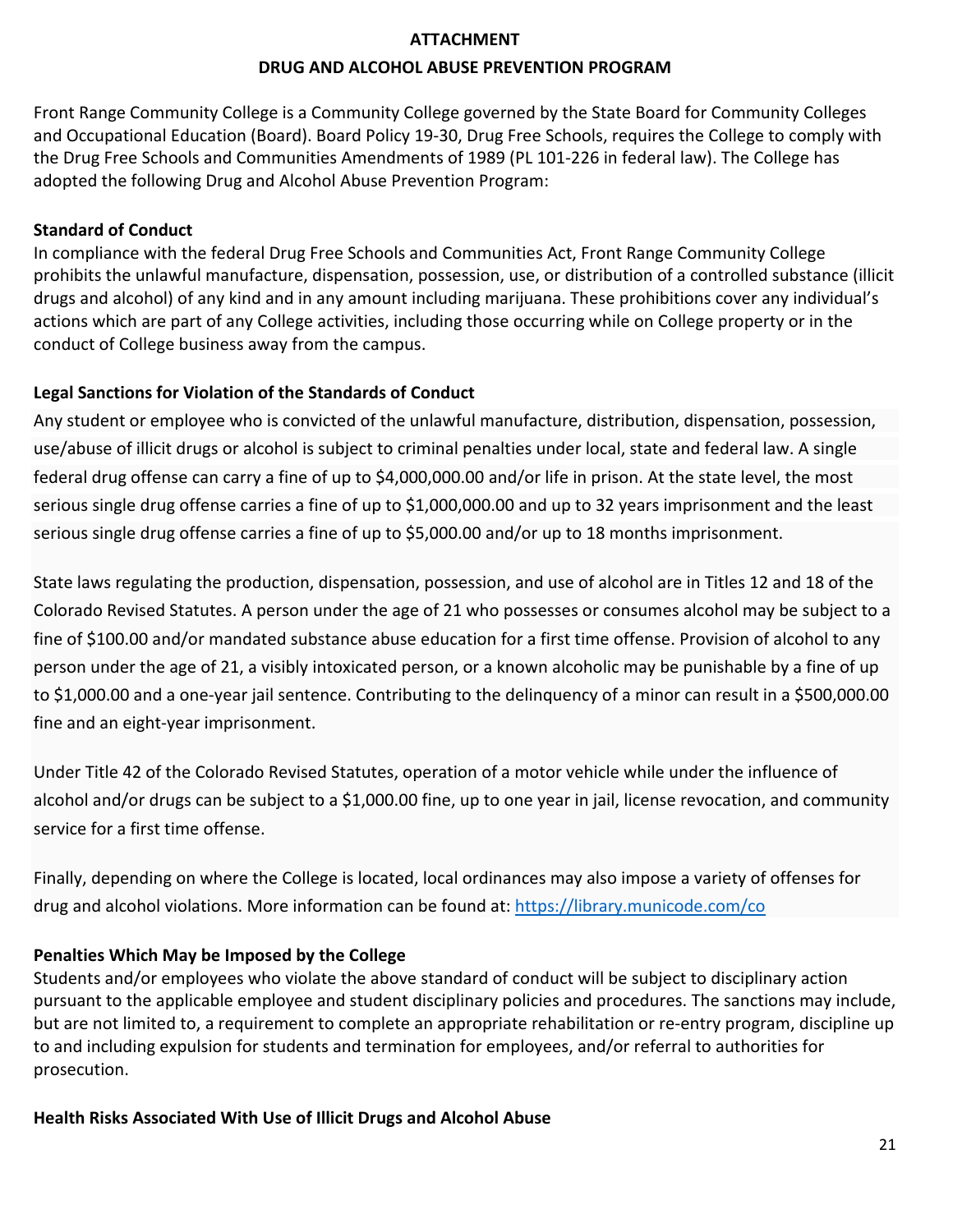Health risks associated with drug and alcohol abuse include, but are not limited to: malnutrition, brain damage, heart disease, and pancreatitis, cirrhosis of the liver, mental illness, death, low birth weight babies, and babies with drug addictions.

## **Available Counseling, Treatment, Rehabilitation or Re-entry Programs**

Information on available counseling, treatment, and rehabilitation or re-entry programs is available at each Front Range Community College campus or the Colorado Department of Health.

## <span id="page-21-0"></span>**Addendum D**

## **COLORADO [COMMUNITY](https://www.cccs.edu/policies-and-procedures/system-presidents-procedures/sp-3-24-drug-free-workplace/) COLLEGE SYSTEM PROCEDURE DRUG-FREE WORKPLACE SP 3-24**

**EFFECTIVE:** April 20, 1989 **REVISED:** July 1, 1997 **RETITLED:** September 14, 2000 **RETITLED:** August 25, 2001 **REVISED:** January 10, 2019 **REVISED:** June 17, 2019

#### **REFERENCES:**

Drug-Free Workplace Acts of 1988 and 1998 (41 USC, Sec. 81) Drug-Free Schools and Communities Act Amendments of 1989 (20 USC 1011i) Controlled Substances Act of 1970 (21 USC, Sec. 801 *et. seq.*) and Implementing Regulations Colorado Revised Statutes Section 42-4-1301 and Sections 18-18-203 through 207 Board Policy 3-24, Drug-Free Workplace Board Policy 19-30 Drug Free Schools State Personnel Board Rules and Personnel Director's Administrative Procedures **APPROVED:** /Joseph A. Garcia / Joseph A. Garcia, Chancellor

## **Application**

This procedure applies to all employees, as defined in BP 3-10, and volunteers in the Colorado Community College System (CCCS or System).

#### **Basis**

CCCS is committed to protecting the safety, health and well-being of its employees, students, authorized volunteers, guests, and visitors through implementation of this procedure outlining the requirements for drugfree awareness programs at each College and the System Office.

Employees impaired by alcohol**,** controlled substances, or other drugs including prescription and non-prescription medications during work hours may pose safety and health risks. It is the System's intent to comply with each of the provisions of the Drug-Free Workplace Acts of 1988 and 1998 which prohibit the unlawful manufacture, distribution, dispensation, possession and/or use of a controlled substance where CCCS employees work, including while operating any state or CCCS owned vehicles or while conducting business for or representing CCCS. Additionally, it is the intent of CCCS to comply with the Drug-Free Schools and Communities Act Amendments as outlined in Board Policy (BP) and System President's Procedure (SP) 19-30, Drug Free Schools.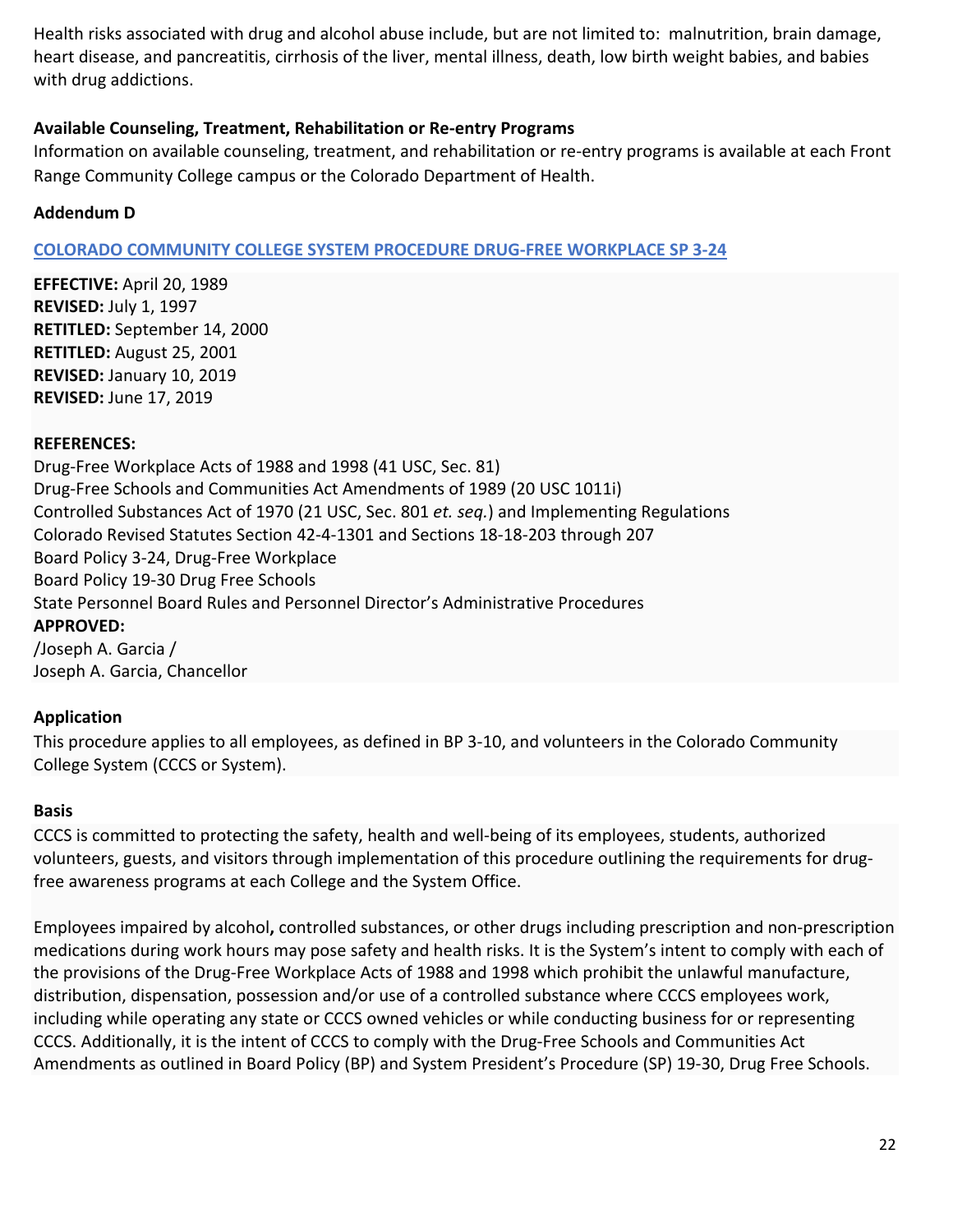All employees are encouraged to report dangerous behavior or evidence of impairment in the workplace to their supervisor or Human Resources Department.

## **Definitions**

*Controlled Substance:* A drug, substance, or immediate precursor included in schedules I through V, as further defined in federal and state law, including cocaine, marijuana, marijuana concentrate, cathinones, any synthetic cannabinoid, and salvia divinorum (21 USC, Sec. 812 and related federal regulations, as well as Colorado Revised Statute § 18-18-102(5), §§ 18-18-203—207).

*Prescription and Prescribed Medication:* A written or oral order for a pharmaceutical drug for use by a particular person given by a practitioner in the course of professional practice, including controlled substances prescribed in accordance with the regulations promulgated by the Director of the United States Drug Enforcement Administration, pursuant to the federal drug abuse control laws.

## **Federal Sanctions**

A federal agency may apply the following sanctions when an institution or organization receiving federal grants or contracting with a federal agency fails to comply with the provisions of the Drug-Free Workplace Act:

- 1. Suspend payments under the contract or grant;
- 2. Suspend or terminate the contract or grant;
- 3. Debar or prohibit the institution or organization from receiving federal grants or contracting with the federal government for a period of up to five years.

#### **Compliance**

Compliance with the Drug-Free Workplace Act requires an institution that receives federal grants; or that allocates federal funds to individuals; or that contracts with a federal agency; to provide a drug-free workplace and to obtain certification from individuals receiving funds that they will comply with applicable policies and laws related to drugs.

Students who receive grants from federal funds are required to complete the certification form provided by the federal agency, which is the funding source.

Institutions that receive funds allocated for the Perkins Loan, College Work-Study, and Supplemental Educational Opportunity Grant programs, must complete the annual Certification Regarding Drug-Free Workplace Requirements provided by the United States Department of Education.

#### **Procedure**

All employees are required to refrain from reporting to work or being subject to duty while their ability to perform job duties is impaired due to on or off-duty use of alcohol or drugs. This procedure applies during all work hours, whenever conducting business or representing CCCS and while on-call. If an employee tests positive for alcohol or other drugs during work hours, he or she may be in violation of this procedure and may be subject to disciplinary action, up to and including termination.

Employees taking prescribed or over-the-counter medications will be responsible for consulting the prescribing physician and/or pharmacist to ascertain whether the medication may affect their ability to safely and efficiently perform their job duties. Any employee whose prescription or over-the-counter drugs may affect job performance must contact the College's or System's Human Resources office. In order to avoid unsafe workplace practices, if the use of a medication could compromise the safety of the employee, fellow employees or the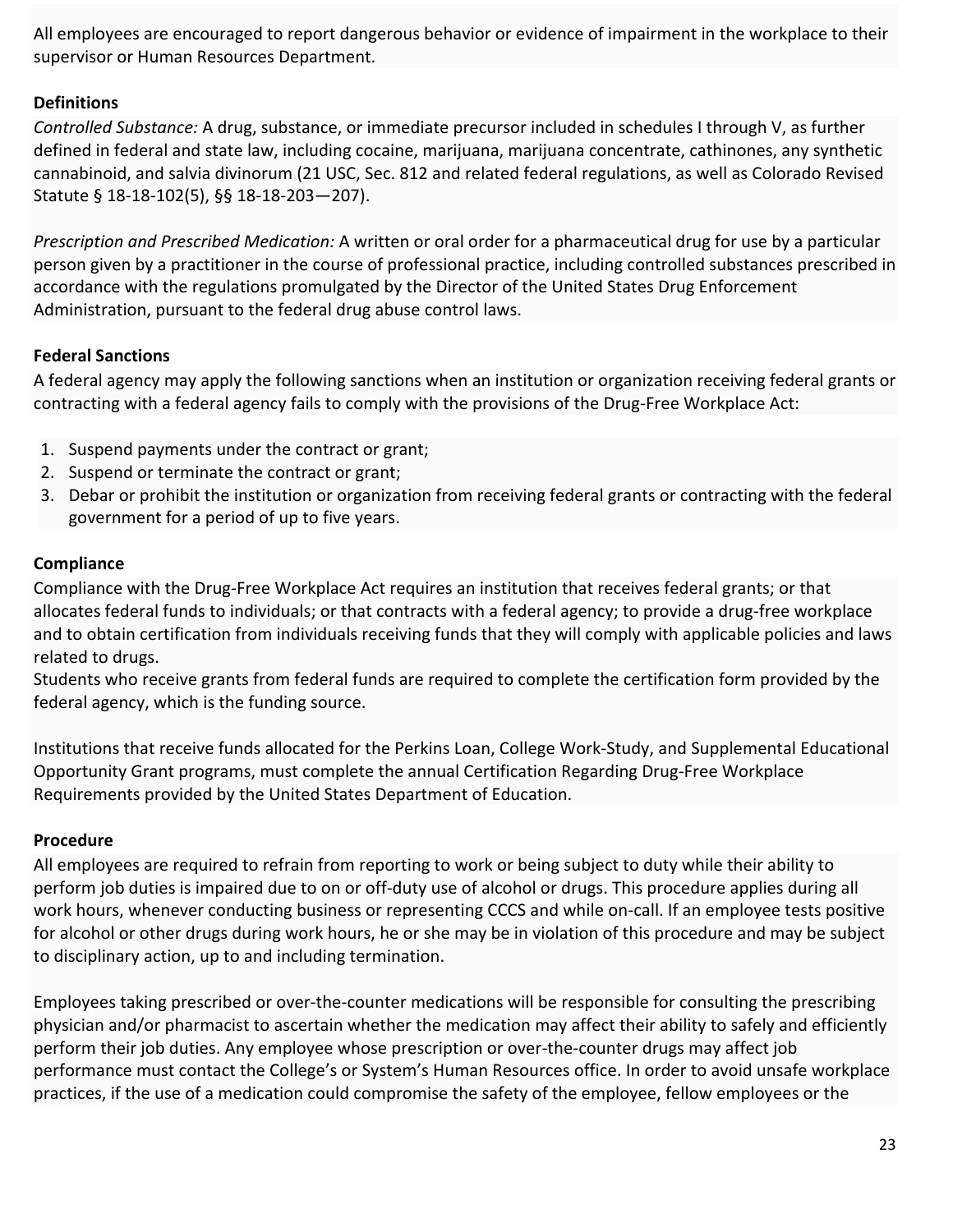public, it is the employee's responsibility to notify her/his supervisor and the supervisor must notify Human Resources, or the employee may notify their Human Resources office directly.

## **Prohibited Behavior**

It is a violation of this procedure for an employee to unlawfully possess, manufacture, use, sell or transfer, or be impaired by alcohol, marijuana, controlled substances, over-the-counter drugs, or other intoxicants during working hours, whenever conducting business or representing the System, and while on-call. The illegal or unauthorized use of prescription drugs is also prohibited. If an employee tests positive for alcohol or other drugs during work hours, the employee may be in violation of this policy.

#### **Notification Requirements**

Any employee who is charged with or convicted of a criminal drug violation occurring in the workplace or while performing job duties must notify her/his Human Resources office in writing as soon as possible, but no later than within five (5) calendar days of the charge or conviction. Employees must notify their Human Resources office within the same timeframe of any charges or convictions involving alcohol occurring in the workplace or while performing job duties, as well.

Consistent with the Drug-Free Workplace Act, upon notification from the employee pursuant to this procedure, or actual notification from any other source that an employee has been convicted of violating any criminal drug statute in the workplace, the Chancellor or College President or respective designee(s) shall take the following steps:

- 1. Within ten days of receipt of notice of the conviction, send notification of such to appropriate federal agency(ies); and
- 2. Within 30 days of receipt of notice of any relevant conviction, take appropriate personnel action up to and including termination, or require the employee to satisfactorily participate in a drug abuse assistance or rehabilitation program approved by an appropriate federal, state, local, or other agency.

If the College or System receives notice that a classified employee has been convicted of violating a criminal drug statute in the workplace, a copy of the College's or System's notification of such to appropriate federal agencies must be forwarded to the State Personnel Director.

The System or each College receiving federal grants or contracts should refer to its contractual requirements and grant obligations after being notified by an employee convicted of a criminal drug crime occurring in the workplace, as many of these agreements include mandatory reporting requirements by the College or System to a federal component.

## **Applicable Alcohol and Drug Testing**

To ensure the accuracy and fairness of our testing program, the System's alcohol and drug testing vendors will comply with the model collection and drug testing standards issued by the United States Department of Health and Human Services through state price agreements in place for substance abuse testing.

All employees may be required to participate in reasonable suspicion testing when it is determined by the College or System that reasonable suspicion exists to suggest that the employee is under the influence of alcohol or drugs while on the job. Employees may be subject to post-accident testing when they cause or contribute to accidents that seriously damage a state vehicle, machinery, equipment, or property and/or result in an injury to the employee or another employee requiring offsite medical attention.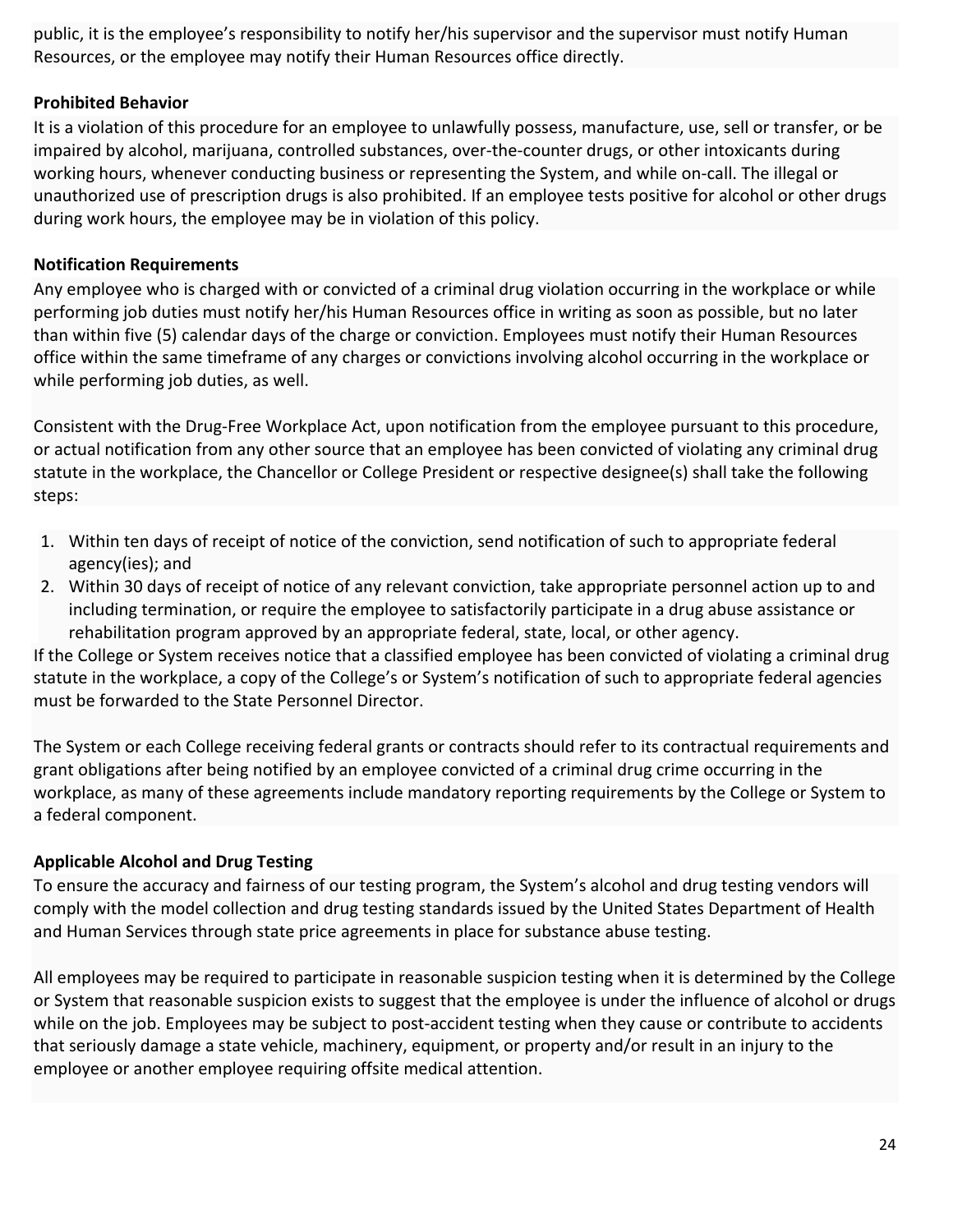In addition to reasonable suspicion testing, some employees, depending on the nature and place of their duties or employment, and subject to applicable law including, but not limited to, Federal Motor Carrier Safety Administration regulations, may be subject to the following tests:

- Pre-employment
- Post- accident
- Random
- Return-to-duty
- Follow-up
- Other testing required by third-party affiliates, such as clinical sites

Testing for the presence of alcohol may be conducted by analysis of breath and/or urine. Testing for the presence of the metabolites of drugs may be conducted by the analysis of urine.

An employee who refuses to cooperate in the testing process, or who adulterates, dilutes, tampers with, or otherwise interferes with accurate testing may be subject to the same consequences as a positive test.

Any employee who tests positive will be given the opportunity to provide an explanation for the positive result.

## **Consequences and Personnel Actions**

One of the goals of this procedure is to encourage employees to voluntarily seek help with alcohol and/or drug problems. An employee who violates this procedure may be subject to referral for treatment. In addition, violations of this procedure may result in personnel action, up to and including termination of employment depending on the circumstances involved.

In the case of applicants, if an individual violates this procedure, the offer of employment can be withdrawn.

Violators of the procedure may also be referred to the appropriate authorities for prosecution depending on the circumstances of the violation.

## **Return to Duty Agreements**

If a College or the System determines that it is appropriate for positions requiring a commercial driver's license, a Return-to-Duty (RTD) agreement may be implemented when an employee violates this procedure but remains employed or is otherwise retained by the entity. RTD work agreements are implemented to ensure the employee abides by the provisions set forth in the RTD agreement, while performing their job duties. An employee who violates an RTD work agreement may be subject to corrective and/or disciplinary action, up to and including termination.

## **Colorado State Employee Assistance Program**

The Colorado State Employee Assistance Program (C-SEAP) is available to provide consultation regarding substance abuse issues. When an employee tests positive for alcohol, controlled substances, or other drugs including prescription and over-the-counter drugs or otherwise violates this procedure, and the appointing authority determines that the employee will be retained, the College or System is encouraged to utilize the resources available through C-SEAP.

It is the role and function of C-SEAP to: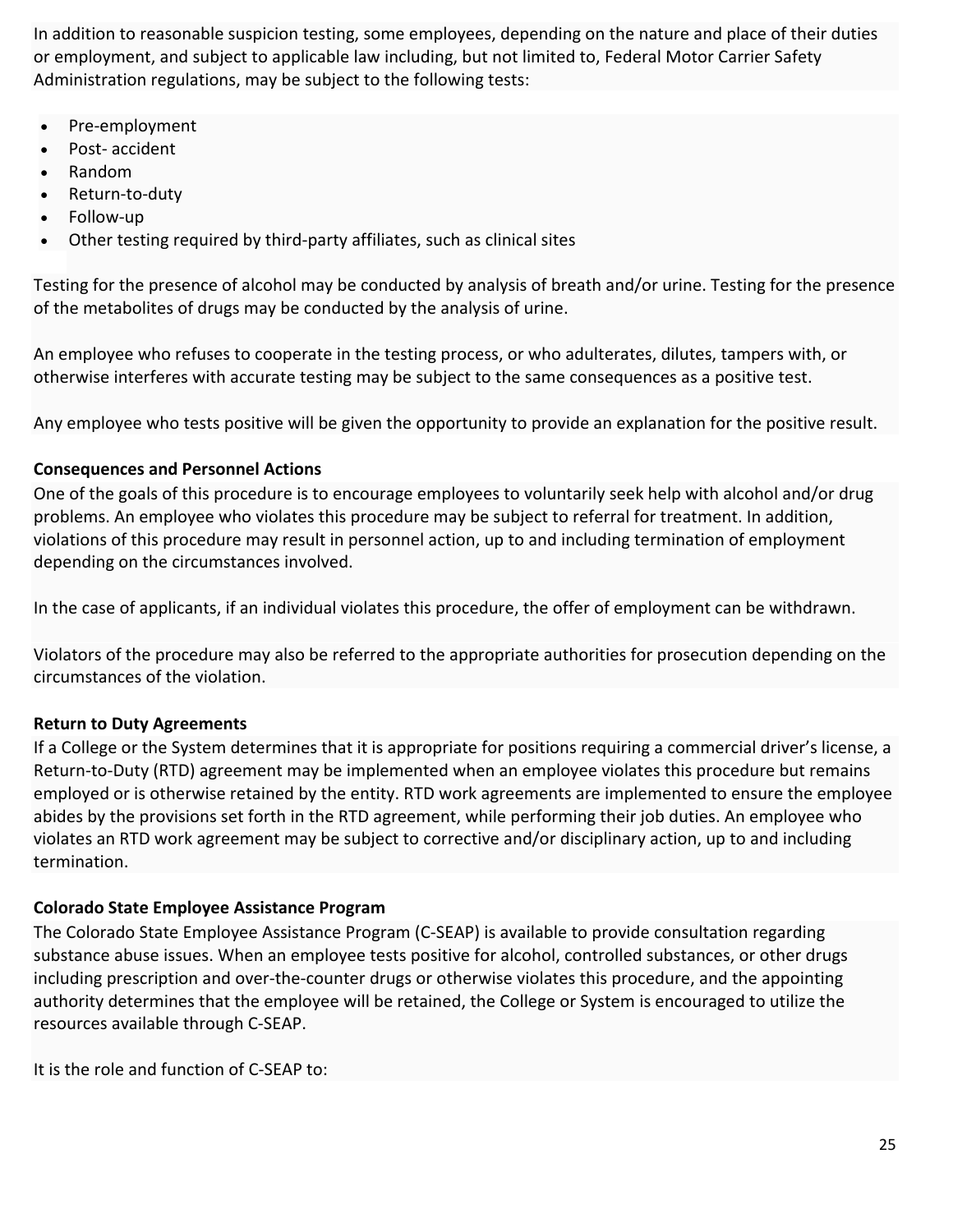- Provide initial assessment, determine and monitor the services necessary and appropriate, and make referrals to community resources; and
- Provide return-to-duty consultation and assistance, including monitoring the employee's compliance and/or progress.

Any employee referred to C-SEAP under this procedure for mandatory treatment will be required to sign a release of information allowing C-SEAP to report progress to the employee's appointing authority.

An employee may seek assistance from C-SEAP at any time. The C-SEAP staff is also available for consultation with the Colleges or System regarding drug-free workplace education and training.

## **Confidentiality**

CCCS respects the privacy of all employees. Therefore, reasonable precautions will be taken to ensure the privacy and confidentiality of an employee throughout the testing process and to administer procedures fairly and consistently. Access to this information is limited to those who have a legitimate "need to know" in compliance with relevant laws and policies. All drug testing information will be maintained in separate confidential records.

## **Distribution of Policy Statement and Verification**

Each College and the System will require that each employee covered by this procedure receive a copy of the Drug-Free Workplace Policy Statement, which is based on BP 3-24, and that each employee signs an Employee Acknowledgment Form verifying receipt and acknowledging compliance as a condition of employment.

## **Revising this Procedure**

CCCS reserves the right to change any provision or requirement of this procedure at any time and the change shall become effective immediately.

## **Appendix**

<span id="page-25-0"></span>Employee Acknowledgement Form Drug-Free Workplace Policy Statement

## **EMPLOYEE ACKNOWLEDGMENT FORM DRUG-FREE WORKPLACE POLICY STATEMENT**

Name of College/System

 $\overline{\phantom{a}}$  , which is a set of the set of the set of the set of the set of the set of the set of the set of the set of the set of the set of the set of the set of the set of the set of the set of the set of the set of th

I, THE UNDERSIGNED EMPLOYEE have received a copy of the Drug-Free Workplace Policy Statement; and

- 1. I agree to abide by the terms of the policy statement; and
- 2. I agree to notify my supervisor if I am charged with or convicted of violating a criminal drug statute in the workplace no later than five (5) days after the date of such conviction.

Employee Name (Printed) Employee Signature Date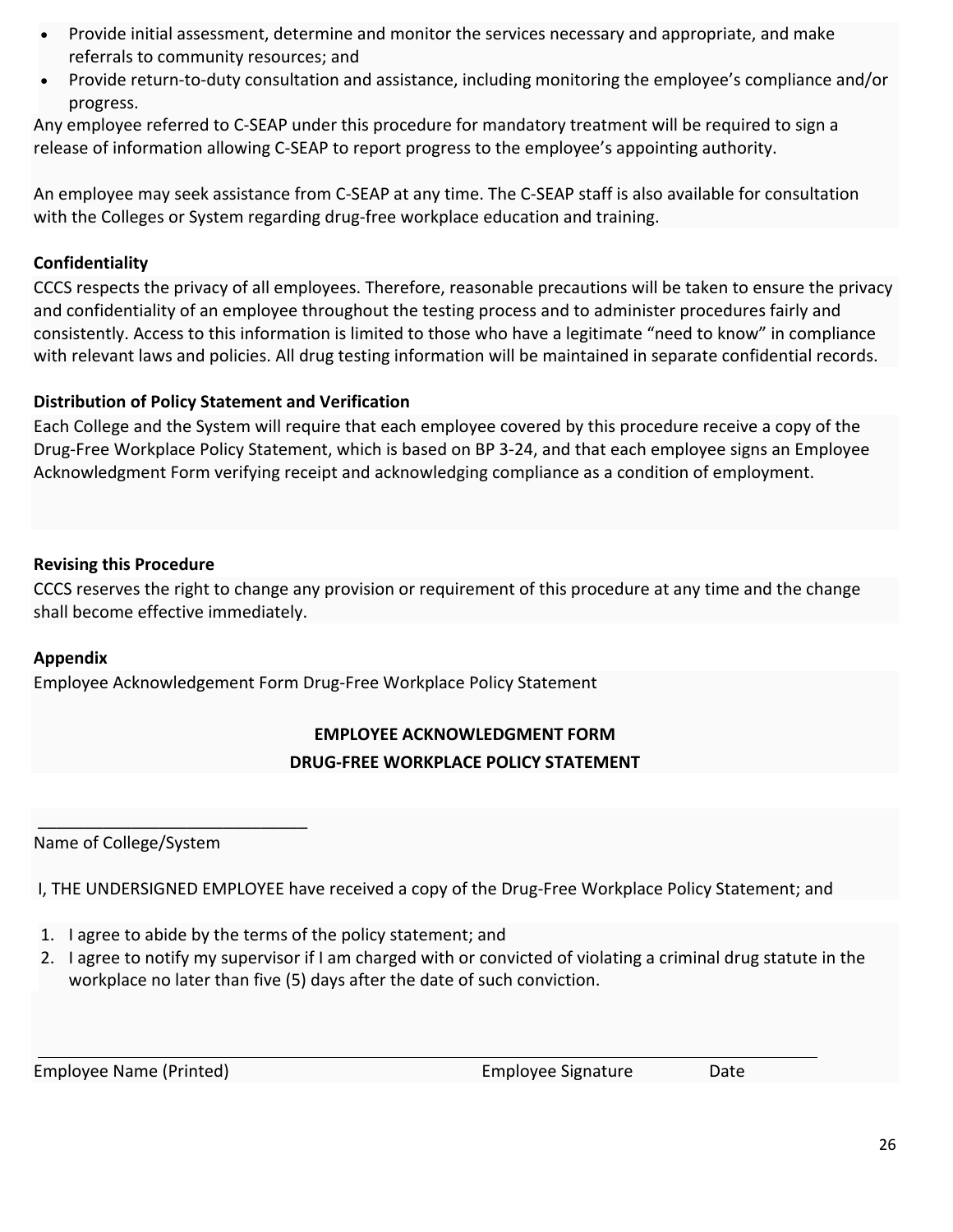#### <span id="page-26-0"></span>**Addendum E:**

#### **[Front Range Community College 2.14: Drug & Alcohol Abuse Prevention Program](https://inside.frontrange.edu/ppgteam/Shared%20Documents/Human%20Resources/HR%202.14%20Enable%20Talent_DrugAlcoholAbusePrevention.pdf#search=Drug%20%26%20alcohol%20abuse%20prevention%20program)**

**Category:** Enable Talent **Title:** Drug & Alcohol Abuse Prevention Program **Issued:** October 27, 2014, September 25, 2018 **Legal or Other Authority**: BP 3-24; SP 3-24; BP 19-30, SP 19-30 Sponsored by: Human Resources

FRCC acknowledges the problem of substance abuse in our society and perceives this problem as a serious threat to employees and students. It is the intent of the College to establish and maintain a drug-free work place. It is the College's further intent to comply in every respect with the Drug-Free Schools and Communities Act Amendment of 1989 (Public Law 101-226) as presently constituted, to be amended in the future. The College has adopted the following Drug and Alcohol Abuse Prevention Program:

**Scope:** This guideline applies to all employees of Front Range Community College

#### **Standard of Conduct**

Employees shall not be under the influence, manufacture, possess, cultivate, distribute, purchase, or sell alcohol and/or drugs (illegal and/or dangerous or controlled substance, including marijuana) and/or alcohol/drug paraphernalia while on College property and/or at any function authorized or supervised by the college and/or in state owned or leased vehicles.

Only under certain circumstances is the consumption of alcohol permitted, such as licensed special events where permits for the day have been obtained by the College prior to an event. As a condition of employment, each employee shall: 1) Abide by the terms of this policy statement, and 2) Notify the College/System of any drug statute conviction for a violation occurring in the workplace no later than five days after such conviction.

#### **Legal Sanctions for Violation of the Standards of Conduct**

Any employee who is convicted of the unlawful manufacture, distribution, dispensation, possession, use/abuse of illicit drugs or alcohol is subject to criminal penalties under local, state and federal law. These penalties range in severity from a fine of up to \$100 to life imprisonment and/or a fine of \$48,000.00. The exact penalty assessed depends upon the nature and severity of the individual offense.

#### **Penalties, which may be imposed by the College**

Employees who violate the above standard of conduct will be subject to disciplinary action under employee disciplinary policies. The sanctions include, but are not limited to, a requirement to complete an appropriate rehabilitation or re-entry program; expulsion from College or termination of employment; and/or referral to authorities for prosecution.

## **Dangers of Substance Abuse in the Workplace and Health Risks Associated With Use of Illicit Drugs and Alcohol Abuse**

Alcohol and drug use in the workplace poses significant safety and health risks not only to the employee, but to others as well. Substance abuse in the workplace can result in lost productivity, an increase in health insurance claims, injuries and fatalities. Health risks associated with drug and alcohol abuse include, but are not limited to: malnutrition, brain damage, heart disease, pancreatitis, cirrhosis of the liver, mental illness, death, low birth weight babies, and babies with drug addictions.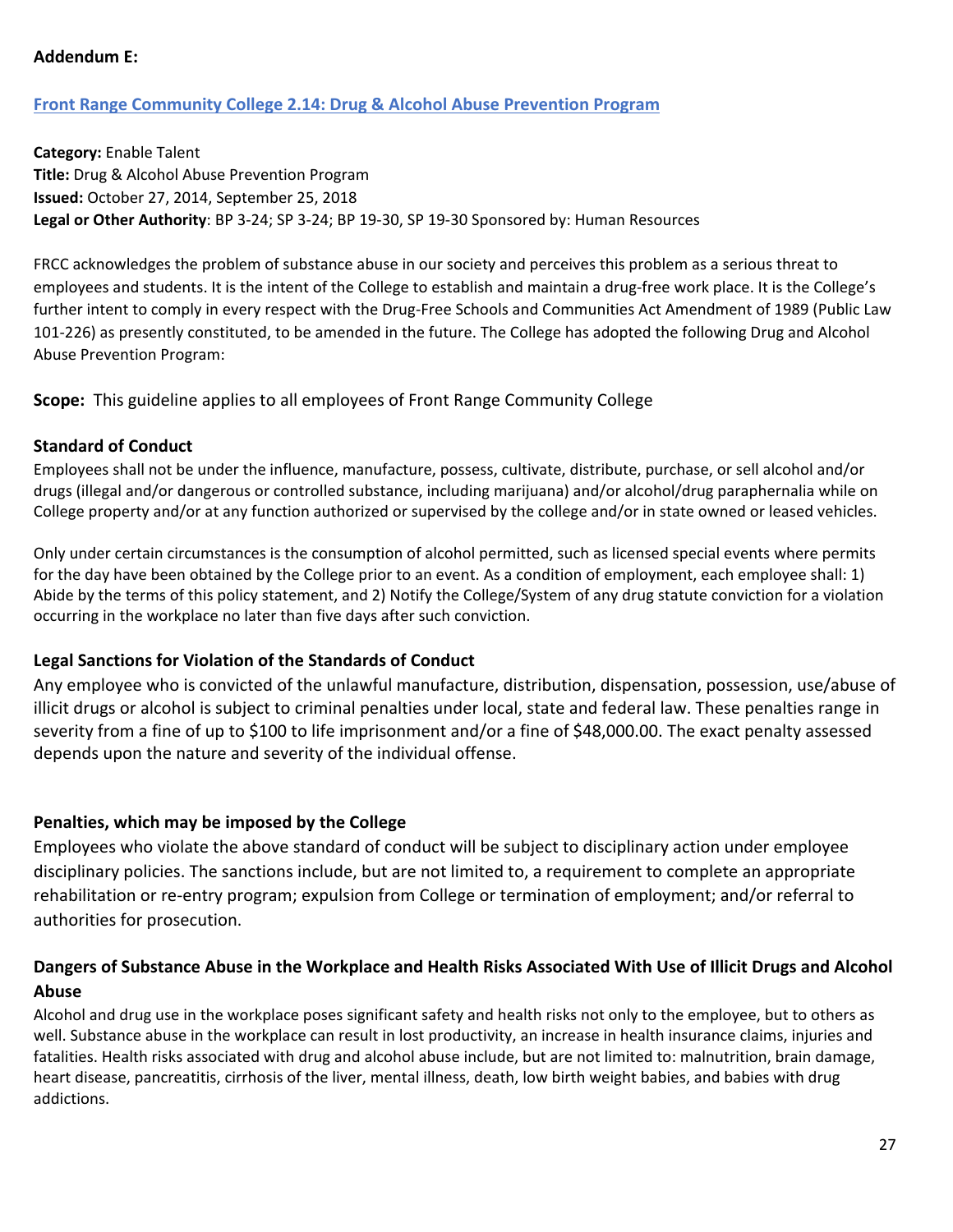## **Available counseling, Treatment, Rehabilitation or Re-entry Programs**

Information on available counseling, treatment, rehabilitation or re-entry programs is available at the Campus Security and Preparedness office on each campus, Deans of Students Offices, Human Resources, or the Colorado Department of Health.

## <span id="page-27-0"></span>**Addendum F:**

#### **[Front Range Community College Guidelines:](https://www.frontrange.edu/docs/default-source/being-a-student/safety-security/frcc-amendment-64-marijuana.pdf?sfvrsn=e89207a7_7) [Amendment 64 and Marijuana on Campus](https://www.frontrange.edu/docs/default-source/being-a-student/safety-security/frcc-amendment-64-marijuana.pdf?sfvrsn=e89207a7_7)**

Despite the passage of **Amendment 64** the use, possession, sale, or distribution of marijuana (including medical marijuana and products containing marijuana) on any college owned or controlled property is illegal and against FRCC guidelines. You cannot bring it on any of these properties, smoke or consume it in the parking lot, or come to class or work under the influence.

In November 2012, Colorado voters approved [Amendment 64 t](https://www.fcgov.com/mmj/pdf/amendment64.pdf)o the Colorado Constitution that permits persons 21 years of age and older to possess limited amounts of marijuana, regulates the cultivation and product manufacturing facilities and retail sales outlets. In January 2013, Governor Hickenlooper certified the election results, and over the past year, the Colorado legislature and local governments have been working on the specific regulations required in the amendment. One of the more highly visible elements is the establishment of retail sales operations that opened on January 1, 2014. Now under Colorado law a person age 21 or older can purchase and possess up to one ounce of marijuana. The law does not allow for public use of marijuana and local governments have been enacting local regulations as allowed in the amendment.

## <span id="page-27-1"></span>**Addendum G:**

## <span id="page-27-2"></span>**Colorado Community College System SP 4-30 – Student Disciplinary Procedure**

**EFFECTIVE:** July 1, 1998 **RETITLED:** September 14, 2000 **RETITLED:** August 25, 2001 **REVISED:** January 10, 2011 **REVISED:** May 9, 2012 **REVISED:** July 31, 2013 **REVISED:** June 1, 2014 **REVISED:** October 1, 2014 **REVISED:** June 30, 2015 **REFERENCES:** Board Policy (BP) 4-30; System President's Procedure (SP) 4-31a

**APPROVED:**/ Nancy J. McCallin /Nancy J. McCallin, Ph.D. System President

## **Application**

The procedure applies to students within the Colorado Community College System (CCCS).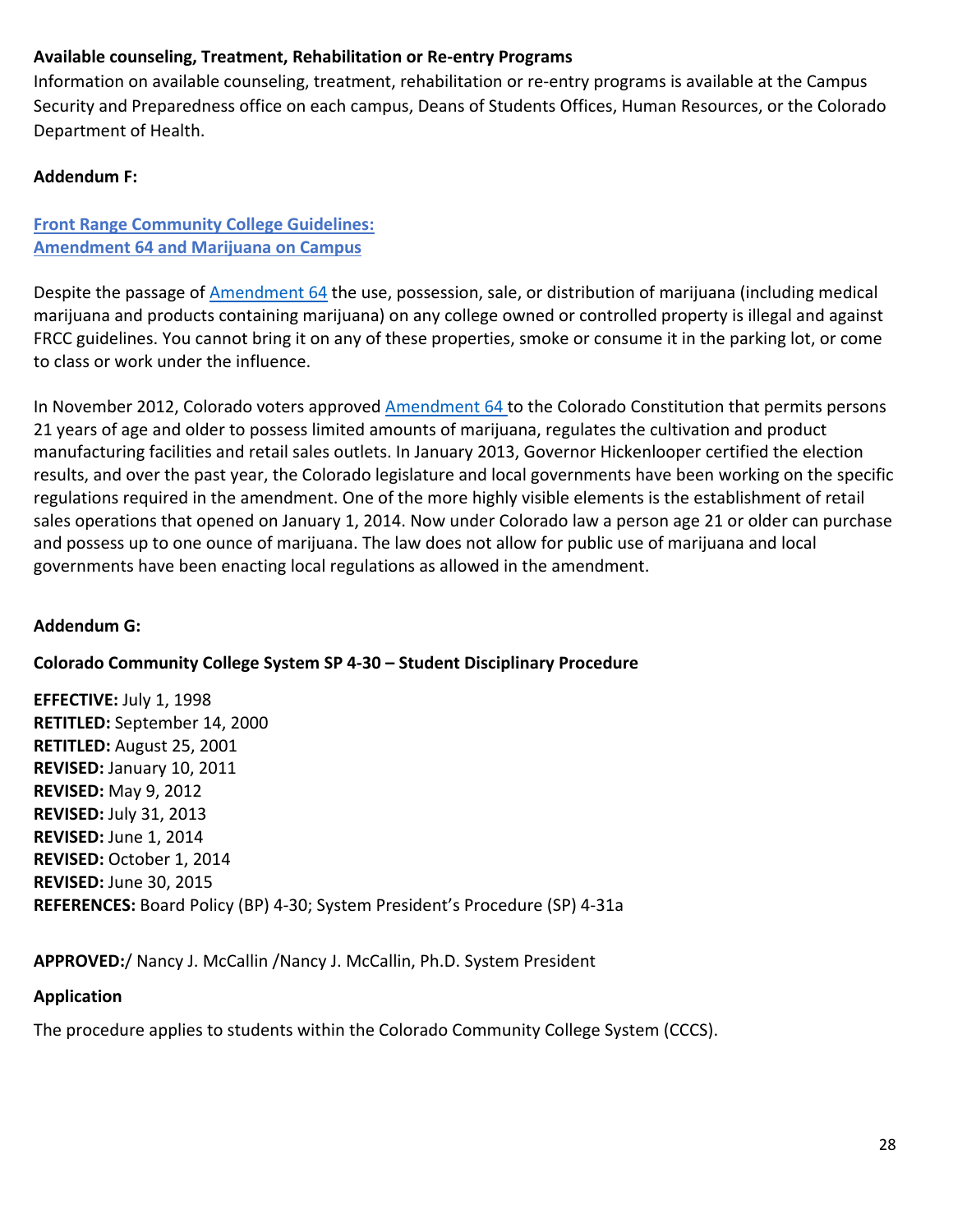#### **Basis**

Students are expected to adhere to the Student Code of Conduct and policies and procedures of the College. If a student is charged with violating her/his College's Code, these are the procedures to be used in resolving the charge.

#### <span id="page-28-0"></span>**Definitions**

#### **Chief Student Services Officer (CSSO):**

The individual designated by the College President to administer student affairs and be responsible for administering the College's Student Code of Conduct and this procedure. The CSSO may delegate student discipline to another individual (designee).

#### **Code of Conduct:**

A document developed and published by each College which defines prescribed conduct of students.

#### **Complainant(s):**

A person(s) who is subject to the alleged misconduct or related retaliation. For purposes of this procedure, a complainant can be a CCCS employee(s), student(s), authorized volunteer(s), guest(s), or visitor(s).

#### **Day:**

Refers to working day unless otherwise noted below.

#### **Jurisdiction:**

Applies to behaviors that take place on the campus, at System or College sponsored events; and may also apply off-campus and to online activity when the Chief Student Services Officer (CSSO), or designee, determines that the off-campus conduct affects a substantial System or College interest. A substantial College interest is defined to include the following:

- Any action that constitutes criminal offense as defined by federal or Colorado law. This includes, but is not limited to, single or repeat violations of any local, state or federal law committed in the municipality where the System or the College is located;
- Any situation where it appears that the accused individual may present a danger or threat to the health or safety of self or others;
- Any situation that significantly impinges upon the rights, property or achievements of self or others or significantly breaches the peace and/or causes social disorder; and/or
- Any situation that is detrimental to the educational interests of the System or the College.
- Any online postings or other electronic communication by students, including cyber-bullying, cyberstalking, cyber-harassment, etc. occurring completely outside of the System or the College's control (e.g., not on System or College networks, websites or between System or College email accounts) will only be subject to this procedure when those online behaviors can be shown to cause a substantial on-campus disruption. Otherwise, such communications are considered speech protected by the First Amendment to the Constitution.

Notice: Notices which are required to be given by this procedure shall be considered served upon the student when given by personal delivery, mailing by certified mail, or emailing the student to their official College email address requesting a delivery receipt notification. If notice is mailed, student shall be given three (3) additional days to respond.

#### **Respondent:**

A student whose alleged conduct is the subject of a complaint or incident.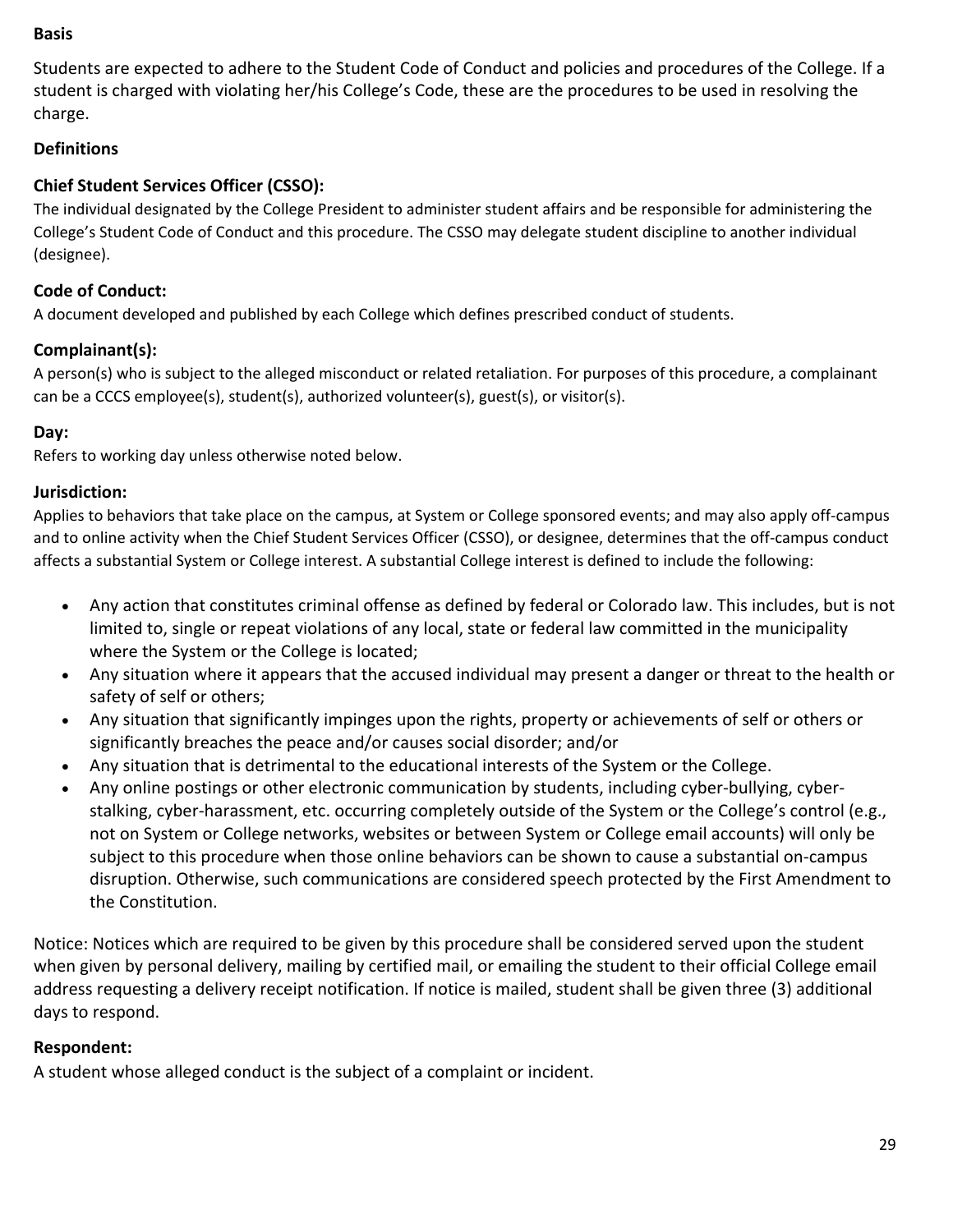#### **Retaliatory Acts:**

Include but not limited to intimidation, verbal or physical threats, harassment, coercion, or other adverse action(s) against a person who reports an incident of misconduct.

#### **Sanctions:**

One or more of the following may be imposed when there is a finding that a student has violated the College's Code of Conduct:

#### *Warning:*

A Notice served upon the student advising her/him that he/she is violating or has violated College regulations.

#### *Probation:*

After a finding of violation of the Code of Conduct, restriction of student's privileges for a designated period of time including the probability of more severe disciplinary sanctions if the student is found to be violating any College regulations during the probationary period.

#### *Other Disciplinary Sanction:*

Fines, restitution, denial of privileges (including extra-curricular activities or holding office in student organizations), assignment to perform services for the benefit of the College or community; educational sanctions such as mediation, letter of reflection, attendance at a workshop, seminar, or training writing a letter of apology seeking academic advising; reassignment or eviction from campus housing, substance abuse screening, re-assignment to another class section, including a potential online section, or other sanction that doesn't result in the student being denied the right of attending classes, or any combination of these.

#### *College Suspension or Expulsion:*

An involuntary separation of the student from the College for misconduct not based on academic performance for a specified period of time.

#### **Suspension:**

Suspension is a separation that shall not exceed three academic terms (including summer term) per suspension for any singular offense or situation. While a student is suspended, he or she is not eligible for admission or readmission at any of the community Colleges within the System.

Additionally, if a student is suspended at any of the other Auraria Campus Institutions (i.e., Metropolitan State University of Denver [MSUD] or the University of Colorado Denver [UCD]), he or she will not be eligible for admission or re-admission at the Community College of Denver (CCD).

Consequently, if a student is suspended at MSUD or UCD and attempts to enroll at one of the other twelve community Colleges within the System, he or she may be denied pursuant to the process under Board Policy 4- 10, Admission, Continued Enrollment and Re-enrollment of Students.

Once the suspension is lifted at any of the community Colleges within the System, MSUD or UCD, the student may be eligible for admission or re-admission.

Examples of suspension include, but are not limited to the following: the College, a department or program, a class, use of a College facility or an activity.

Students may be suspended from one class period by the responsible faculty member or adjunct instructor. Longer suspensions can only be implemented by the CSSO or designee in accordance with this procedure.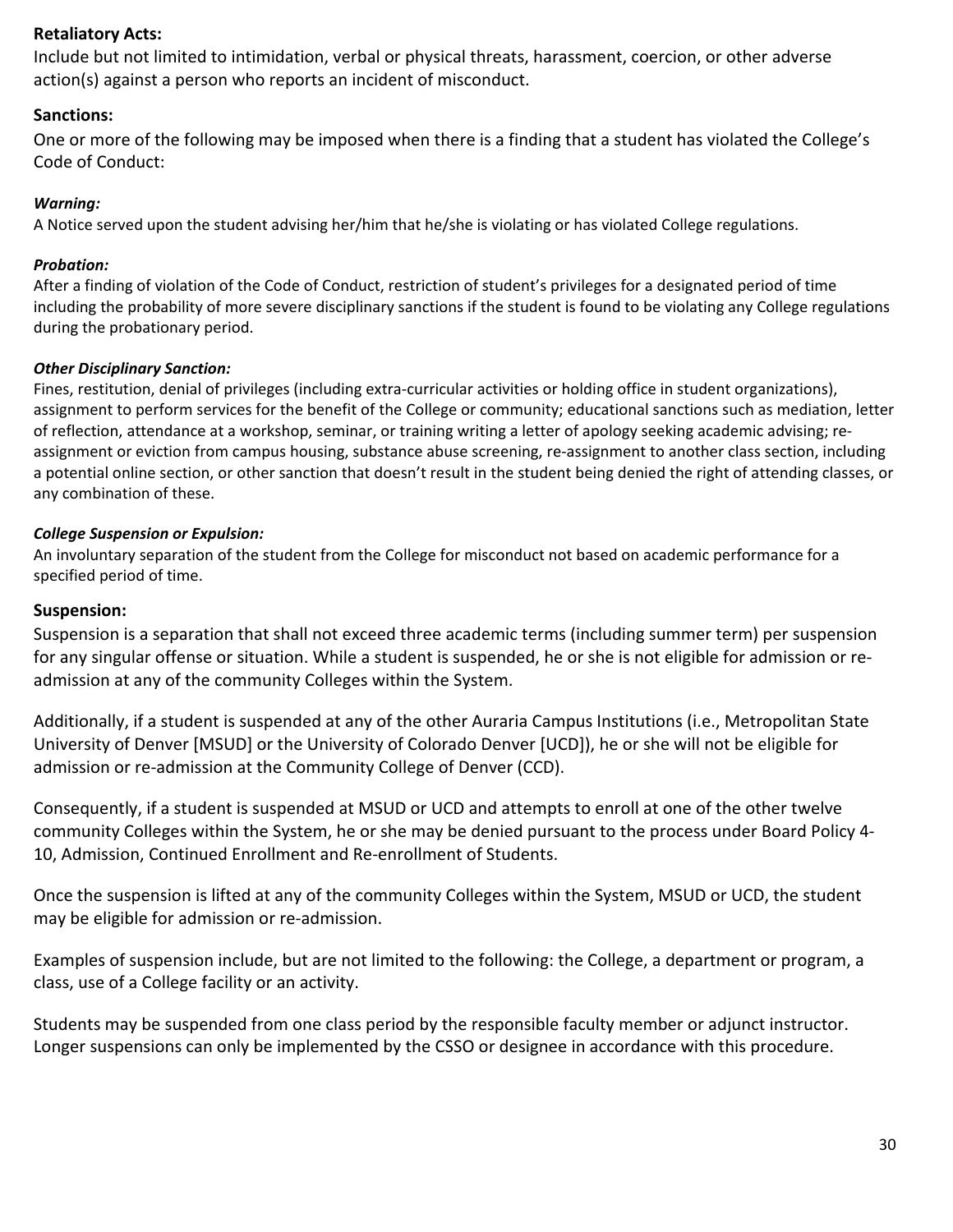#### **Expulsion:**

Expulsion is an indefinite separation from the College. The expelled student is not eligible for admission or re-admission at any of the community Colleges within the System.

Additionally, if a student is expelled at MSUD or UCD, he or she will not be eligible for admission or re-admission at CCD.

Consequently, if a student is expelled at MSUD or UCD and attempts to enroll at one of the other twelve community Colleges within the System, he or she may be denied pursuant to the process under Board Policy 4- 10, Admission, Continued Enrollment and Re-enrollment of Students.

In exceptional cases where a student wants to be considered for admission or re-admission after an expulsion has been implemented, the student bears the burden to prove that the behavior resulting in the expulsion has been resolved. It is the College's discretion to admit or deny the student.

#### *Interim Action:*

An immediate action taken by the CSSO or designee, to ensure the safety and well-being of members of the System or College community; preservation of System or College property; or if the student poses a definite threat of disruption or interference to others or the normal operations of the System or College. In the event of an interim action, the hearing before the CSSO or designee shall occur as soon as possible following the interim action. If the College issues a permanent sanction, the student shall be afforded appeal rights as discussed below. If the College does not implement a permanent sanction, the interim action will be removed from the student's record.

**Cease Communications/No Contact/No Trespass: The College may issue a "Cease Communications", "No Contact", and/or "No Trespass" directive, also referred to as a persona non grata.**

#### **Student:**

All persons currently taking courses at or sponsored by the College(s), pursuing either credit or non-credit courses (or both), including those concurrently attending secondary or post-secondary institutions and College. Persons who are not officially enrolled for a specific term, but who have a continuing relationship with the College are considered students.

## **Continuing Relationship:**

A student registered for an upcoming term or has indicated intent via a transaction such as a financial aid application to register for an upcoming term. A continuing relationship also includes students who are first time enrollees who engage in misconduct prior to the time of enrollment. For students in a continuing relationship status, jurisdiction and the reasonable person standard must be considered in pursuing disciplinary charges. The Student Conduct Code shall apply to a student's conduct even if the student withdraws from school while a disciplinary matter is pending.

## **Title IX Coordinator(s) and Title VI and VII Coordinator(s) (EO Coordinator):**

Designated by the College President to oversee all civil rights complaints.

Training: All College officials involved with the investigation and discipline process will be trained annually on the issues related to domestic violence, dating violence, sexual assault, and stalking.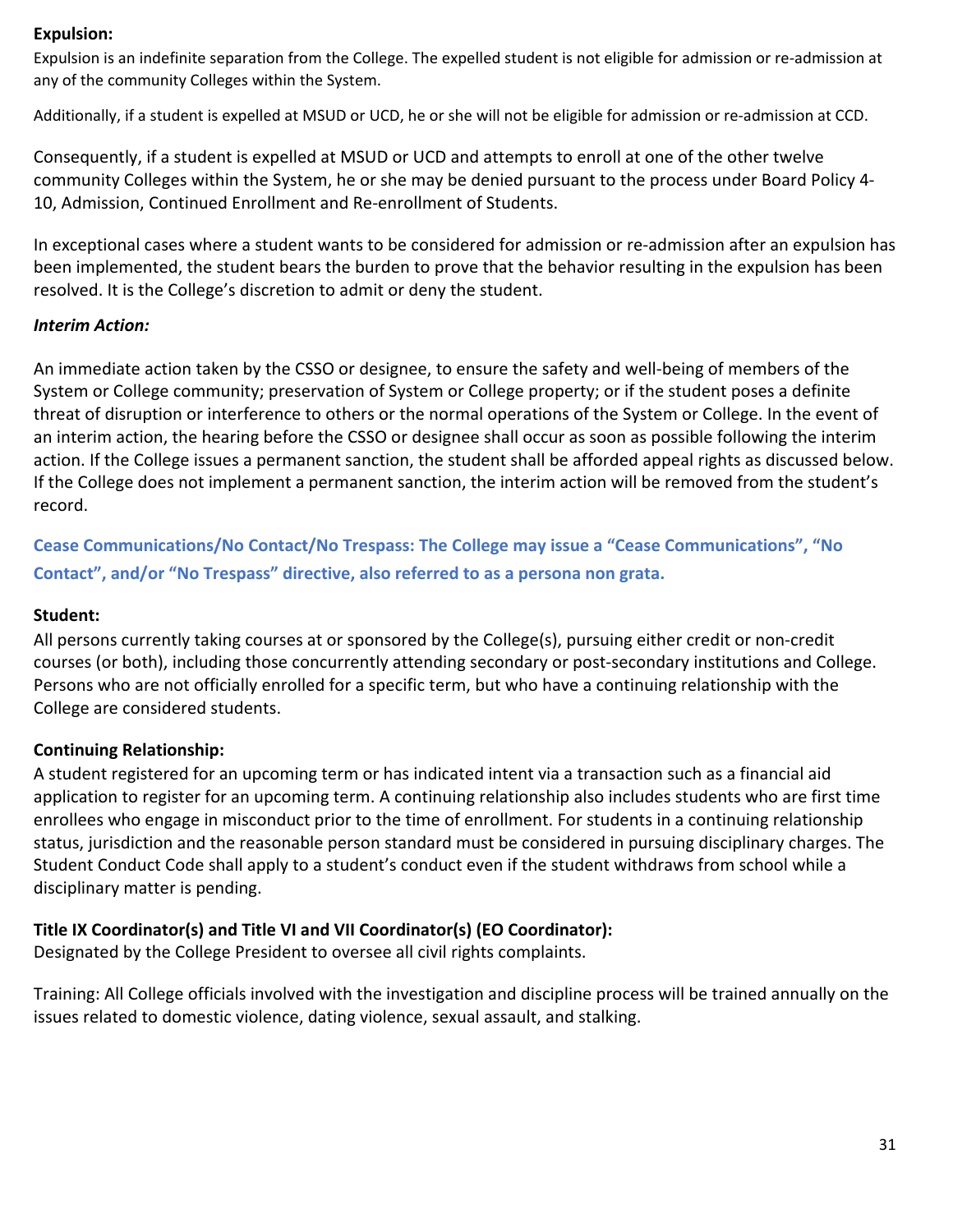#### <span id="page-31-0"></span>**Procedures**

The CSSO or designee shall receive all allegations of student misconduct, investigate the complaints, which includes meeting with the student to give him/her the opportunity to respond to the allegations of misconduct. If the allegations of misconduct are discrimination and/or harassment based on federal or state civil rights laws, the College will investigate those incidents through the Civil Rights Grievance and Investigation Process, System President's Procedures (SP) 3-50b and (SP) 4-31a via the following link: https://www.cccs.edu/about-cccs/stateboard/policies-procedures/.

Once the investigation is complete, either through this process or the Civil Rights Grievance and Investigation Process, the CSSO or designee shall render a sanction decision.

1. The CSSO or designee may decide that the charges can be disposed of administratively by mutual consent of the parties involved on a basis acceptable to them. If an administrative resolution is not achieved, the CSSO or designee shall issue a decision which determines whether the alleged conduct occurred; whether the conduct violated the Code of Conduct or College procedures; and impose a sanction(s) if appropriate.

In cases of domestic violence, dating violence, sexual assault and stalking, the complainant and the respondent will be notified simultaneously in writing of the outcome of any disciplinary proceeding, as well as any changes to those results or disciplinary actions prior to the time that such results become final and shall be given the rationale for the discipline decision.

The student shall receive written notice of the decision and be advised of her/his right to appeal the decision, subject to the grounds below, by filing a written appeal with the CSSO or designee within seven (7) days of service of the decision.

## <span id="page-31-1"></span>**Appeal**

In the event of an appeal, the CSSO or designee shall give written notice to the other party (e.g., if the accused student appeals, the appeal is shared with the complainant who may also wish to file a response), and then the CSSO or designee will draft a response memorandum (also shared with all parties). All appeals and responses are then forwarded to the Appeals Officer or committee for initial review to determine if the appeal meets the limited grounds and is timely. The original finding(s) and sanction(s) will stand if the appeal is not timely or substantively eligible, and the decision is final.

If the appeal has standing, the documentation is reviewed. Because the original finding(s) and sanction(s) are presumed to have been decided reasonably and appropriately, the party appealing the decision must specifically cite the error(s) in the original determination on which the appeal is based. The only grounds for appeal are as follows:

- 1. A material procedural or substantive error occurred that significantly impacted the outcome of the hearing (e.g. substantiated bias, material deviation from established procedures); which must be explained in the written appeal; or
- 2. To consider new evidence, unavailable during the investigation or hearing that could substantially impact the original finding or sanction. A summary of this new evidence and its potential impact must be included in the written appeal, as well as the reasons the new evidence was not available during the original proceeding. Failure to participate in the initial process does not constitute as new information for the appeal process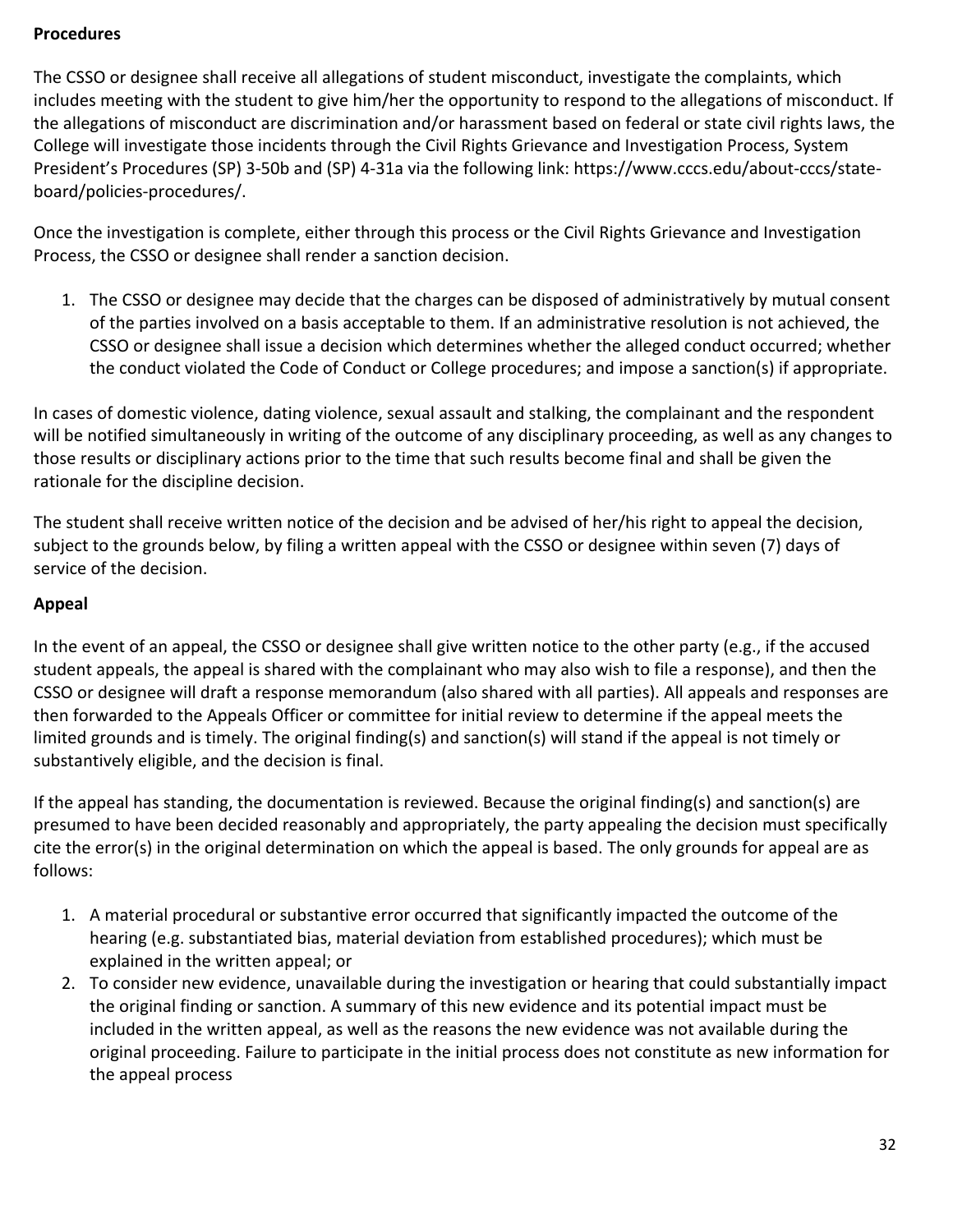If the Appeals Officer or committee determines that a material procedural or substantive error occurred, it may return the complaint to the CSSO or designee with instructions to reconvene, in order to cure the error. In rare cases of bias, where the procedural or substantive error cannot be cured by the CSSO or designee, the Appeals Officer or committee may order that a new hearing be held by a different individual acting in the place of the designated CSSO or designee. The results of a reconvened hearing cannot be appealed. The results of a new hearing can be appealed once on (either or both of) the two applicable grounds for appeals.

If the Appeals Officer or committee determines that new evidence should be considered, it will return the complaint to the CSSO or designee to reconsider in light of the new evidence, only. If the subject matter pertains to civil rights violations pursuant to SP 4-31a, the Appeals Officer or committee will return the complaint to the Title IX/EO Coordinator to reconsider in light of the new evidence, only. The reconsideration of the CSSO, designee, or Title IX/EO Coordinator is not appealable.

The procedures governing the hearing of appeals include the following:

- All parties should be timely informed of the status of requests for appeal, the status of the appeal consideration, and the results of the appeal decision.
- If the Appeals Officer or committee determines there is new evidence or error in the original proceeding, every opportunity to return the appeal to the CSSO or designee for reconsideration (remand) should be pursued.
- Appeals are not intended to be a full rehearing of the complaint (de novo). In most cases, appeals are confined to a review of the written documentation or record of the original hearing, and pertinent documentation regarding the grounds for appeal.
- An appeal is not an opportunity for an Appeals Officer or committee to substitute their judgment for that of the CSSO or designee, merely because they disagree with her/his finding and/or sanctions.
- Appeals decisions are to be deferential to the original decision, making changes to the findings only where there is clear error and a compelling justification to do so.
- Sanctions imposed are implemented immediately, unless the CSSO or designee stays their implementation in extraordinary circumstances, pending the outcome of the appeal.
- The Appeals Officer or committee will render a written decision on the appeal to all parties within seven (7) days of receiving the appeal request. The committee's decision to deny appeal requests is final.

## <span id="page-32-0"></span>**Additional Process Provisions**

- The student may have the opportunity to be advised by a personal advisor of their choice, at their expense, at any stage of the process and to be accompanied by that advisor at any meeting or hearing. An advisor may only consult and advise her/his advisee, but not speak for the advisee at any meeting or hearing. These procedures are entirely administrative in nature and are not considered legal proceedings. The CSSO may remove or dismiss an advisor who becomes disruptive or who does not abide by the restrictions on their participation.
- The student is responsible for presenting her/his own case and, therefore, advisors are not permitted to speak or to participate directly in any hearing, except when the student is under the age of eighteen (18) or incapacitated.
- Student shall have the right to identify documents, witnesses and other material he/she would like the CSSO or designee to review before making a final decision.
- Any hearing held shall be conducted in private unless all parties agree otherwise.
- A record of the hearing should be maintained by the CSSO or designee.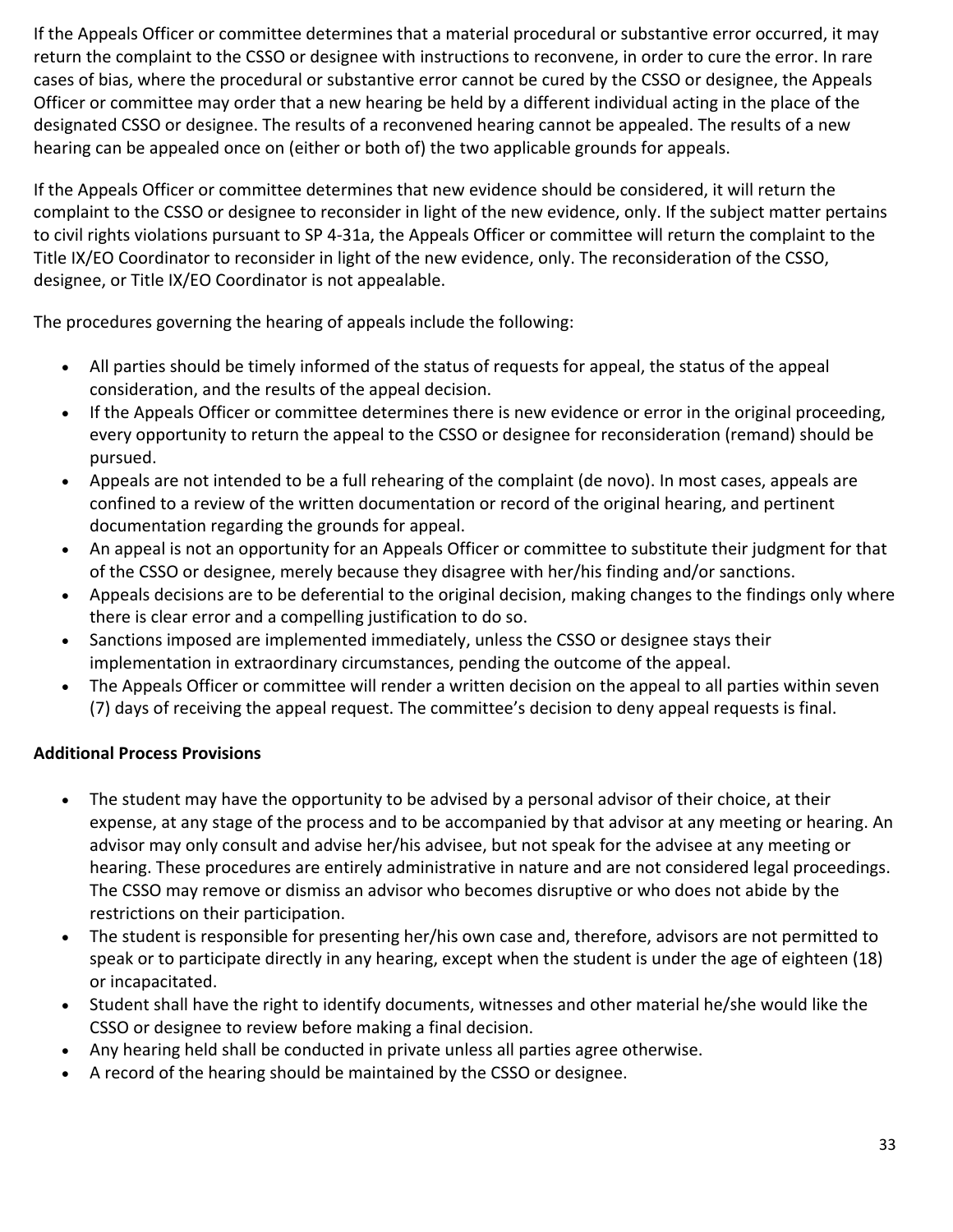- Audio and/or Video Recording the College, at its discretion, may audio or video record any meeting throughout the process. Should a recording exist, the student may request a copy at the end of the process. No other audio or video recording will be allowed.
- If student has a disability and would like to request an accommodation to assist her/him through the discipline process, he/she may do so by informing the CSSO or designee. The CSSO or designee will then work with disability support services to accommodate the request.
- Proceedings under this procedure may be carried out prior to, simultaneously with, or following civil or criminal proceedings off-campus.
- Standard of proof the College will use the preponderance of evidence standard in the disciplinary proceedings, meaning, the College will determine whether it is more likely than not that a conduct code was violated.
- All sanctions imposed by the original decision maker will be in effect during the appeal. A request may be made to the CSSO or designee for special consideration in exigent circumstances, but the presumptive stance of the College is that the sanctions will stand. Graduation, study abroad, internships/externships, clinical placements, extra-curricular activities, etc. do not (in and of themselves) constitute exigent circumstances, and students may not be able to participate in those activities during their appeal. In cases where the appeal results in reinstatement to the College or of privileges, all reasonable attempts will be made to restore the student to their prior status, recognizing that some opportunities lost may be irretrievable in the short term.
- The procedural rights afforded to students above may be waived by the student.
- All timelines may be extended as agreed upon by both parties.

## <span id="page-33-0"></span>**Retaliatory Acts**

It is a violation of this procedure to engage in retaliatory acts against any employee or student who reports an incident(s) of Code of Conduct violations or any employee or student who testifies, assists or participates in the discipline proceeding, investigation or hearing relating to such allegation(s) of Code of Conduct violations.

## <span id="page-33-1"></span>**Revising this Procedure**

CCCS reserves the right to change any provision or requirement of this procedure at any time and the change shall become effective immediately.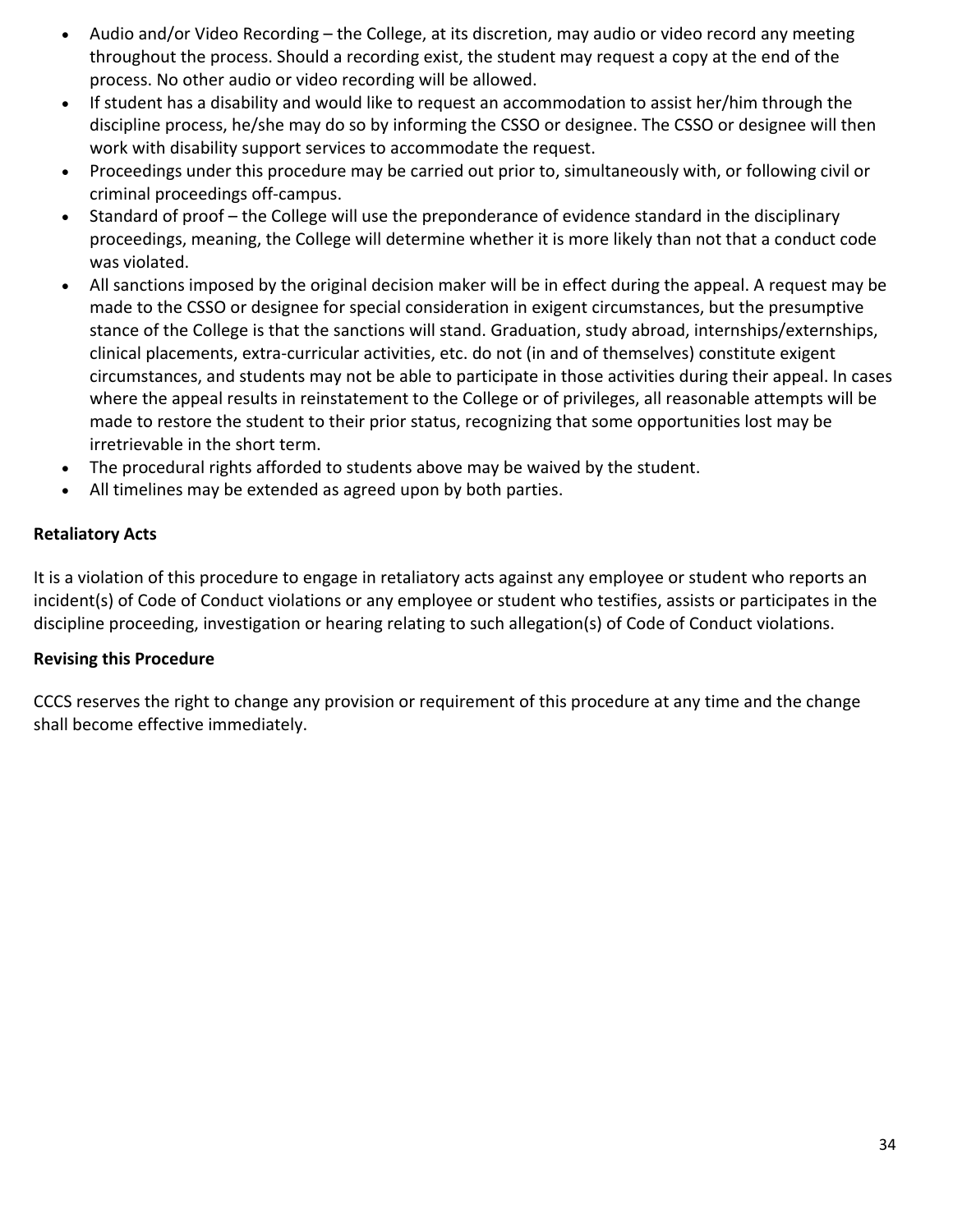<span id="page-34-0"></span>



|                  | Every day      | Three to five<br>days a week | One or two days<br>a week | <b>Once or twice</b> | Not at all | I've used<br>alcohol before<br>but not in the<br>last month |
|------------------|----------------|------------------------------|---------------------------|----------------------|------------|-------------------------------------------------------------|
| <b>Fall 2018</b> | $\overline{4}$ | 8                            | 33                        | 84                   | 96         | 28                                                          |
| Spring 2019      |                |                              | 29                        | 79                   | 95         | 37                                                          |
| <b>Fall 2019</b> | $\overline{4}$ | 18                           | 30                        | 83                   | 117        | 49                                                          |
| Spring 2020      | 3              | 12                           | 30                        | 70                   | 115        | 36                                                          |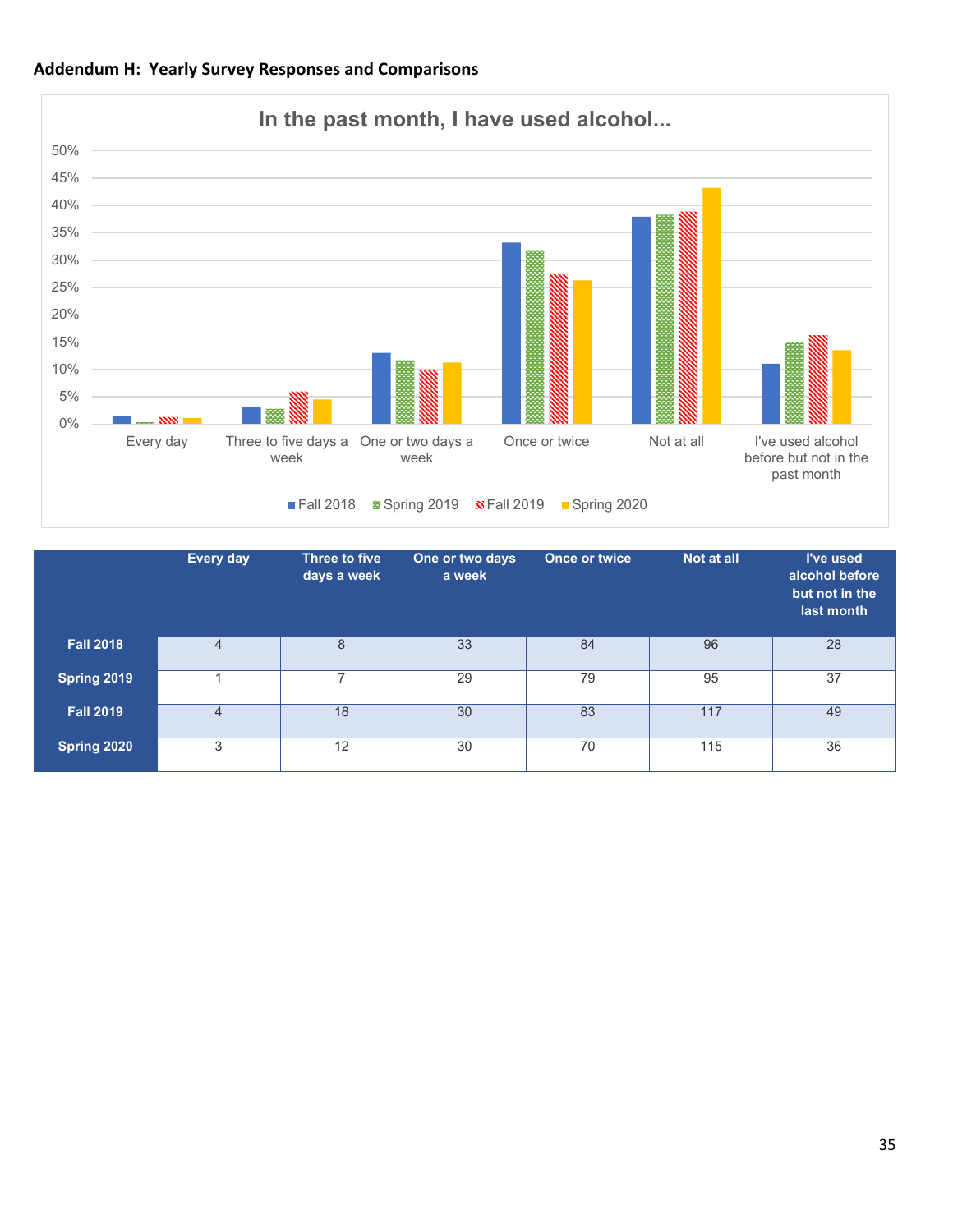# **If you were to estimate how often most other students at FRCC used alcohol, what would you guess?**



|                  | <b>Every day</b> | Three to five<br>days a week | One or two days<br>a week | <b>Once or twice</b> | Not at all | They've used<br>alcohol before<br>but not in the<br>last month |
|------------------|------------------|------------------------------|---------------------------|----------------------|------------|----------------------------------------------------------------|
| <b>Fall 2018</b> | 10               | 62                           | 122                       | 42                   | 9          | $\overline{7}$                                                 |
| Spring 2019      | 6                | 61                           | 117                       | 48                   |            | 7                                                              |
| <b>Fall 2019</b> | 13               | 59                           | 159                       | 48                   | 13         | 9                                                              |
| Spring 2020      | 10               | 53                           | 144                       | 45                   | 3          |                                                                |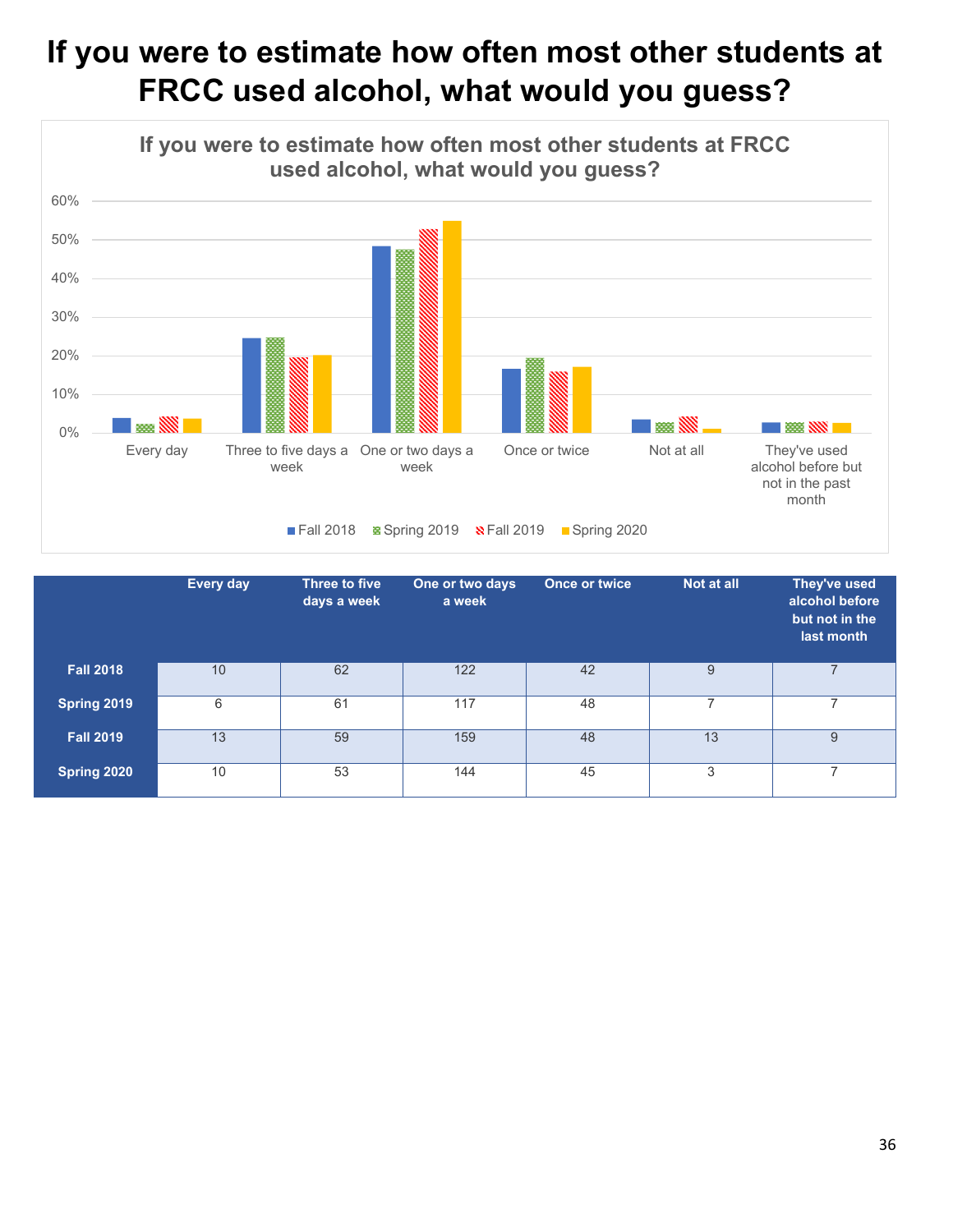# **In the past month I have used marijuana**



|                  | Every day | Three to five<br>days a week | One or two days<br>a week | <b>Once or twice</b> | Not at all | I have used<br>marijuana<br>before but not in<br>the last month |
|------------------|-----------|------------------------------|---------------------------|----------------------|------------|-----------------------------------------------------------------|
| <b>Fall 2018</b> | 20        | 17                           | 11                        | 14                   | 167        | 25                                                              |
| Spring 2019      | 24        | 12                           | ⇁                         | 9                    | 169        | 26                                                              |
| <b>Fall 2019</b> | 31        | 12                           | 13                        | 13                   | 192        | 39                                                              |
| Spring 2020      | 28        | 10                           | 11                        | 18                   | 168        | 31                                                              |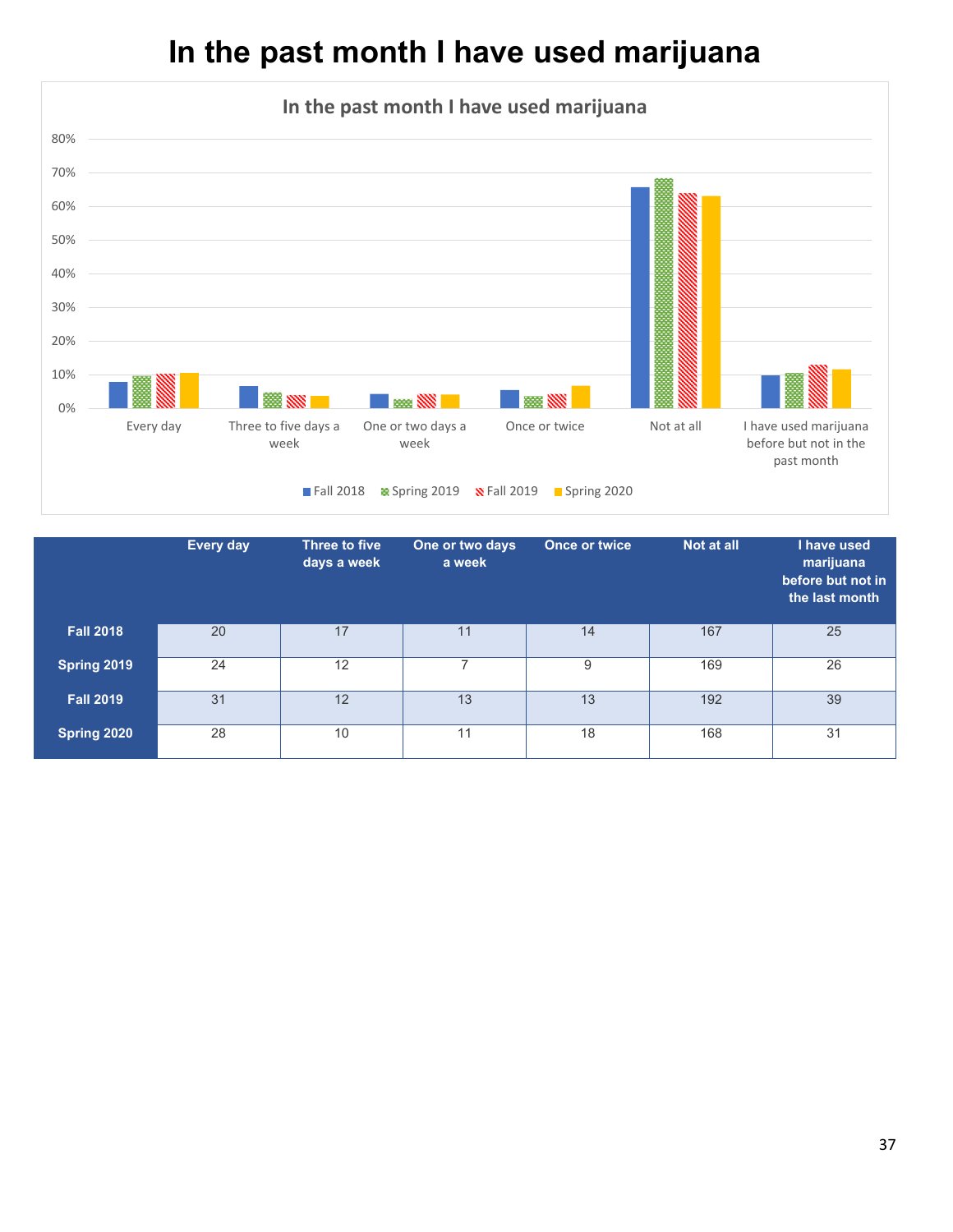# **If you were to estimate how often most other students at FRCC used marijuana, what would you guess?**



|                  | Every day | Three to five<br>days a week | One or two<br>days a week | <b>Once or twice</b> | Not at all     | They've used<br>marijuana<br>before but not<br>in the last<br>month |
|------------------|-----------|------------------------------|---------------------------|----------------------|----------------|---------------------------------------------------------------------|
| <b>Fall 2018</b> | 38        | 76                           | 70                        | 45                   | 14             | 8                                                                   |
| Spring 2019      | 46        | 72                           | 74                        | 42                   | $\overline{7}$ | 5                                                                   |
| <b>Fall 2019</b> | 47        | 105                          | 76                        | 51                   | 15             | 7                                                                   |
| Spring 2020      | 43        | 69                           | 77                        | 53                   | 9              | 11                                                                  |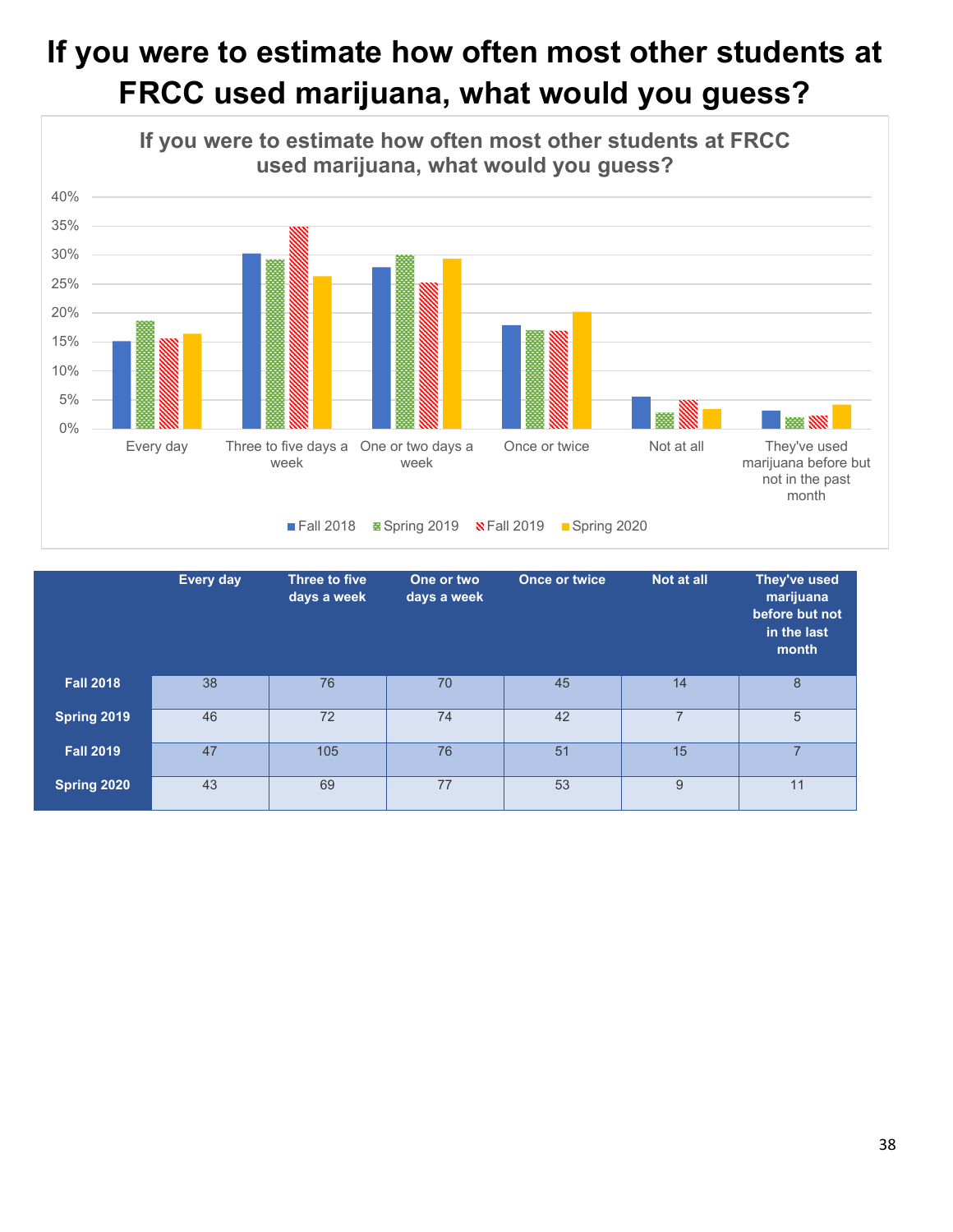# **In the past month I have used opiates**



|                  | Every day      | Three to five<br>days a week | One or two days<br>a week | Once or twice  | Not at all | I have used<br>opiates before<br>but not in the<br>last month |
|------------------|----------------|------------------------------|---------------------------|----------------|------------|---------------------------------------------------------------|
| <b>Fall 2018</b> | $\overline{2}$ | $\mathbf{0}$                 |                           | $\overline{2}$ | 242        | 6                                                             |
| Spring 2019      | $\overline{2}$ |                              | 0                         | $\Omega$       | 232        | 13                                                            |
| <b>Fall 2019</b> |                | $\overline{0}$               | 0                         |                | 274        | 24                                                            |
| Spring 2020      | 3              | $\mathbf 0$                  |                           | 3              | 239        | 20                                                            |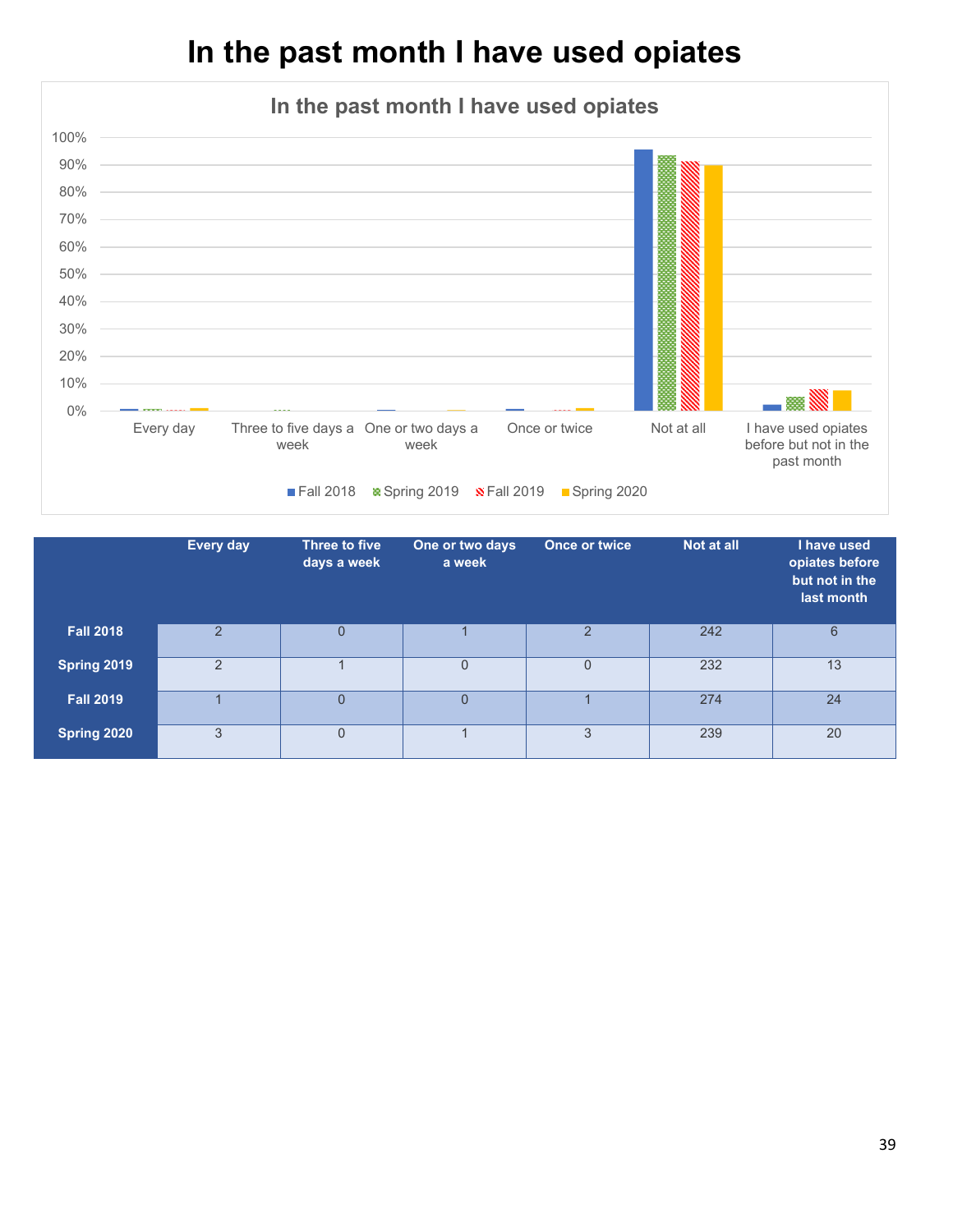# **If you were to estimate how often most other students at FRCC used opiates, what would you guess?**



|                  | Every day | Three to five<br>days a week | One or two days<br>a week | <b>Once or twice</b> | Not at all | They've used<br>opiates before<br>but not in the<br>last month |
|------------------|-----------|------------------------------|---------------------------|----------------------|------------|----------------------------------------------------------------|
| <b>Fall 2018</b> |           | 9                            | 31                        | 87                   | 69         | 47                                                             |
| Spring 2019      | 3         | 10                           | 32                        | 100                  | 58         | 41                                                             |
| <b>Fall 2019</b> | 5         | ⇁                            | 35                        | 135                  | 77         | 41                                                             |
| Spring 2020      | 8         | 3                            | 19                        | 117                  | 76         | 38                                                             |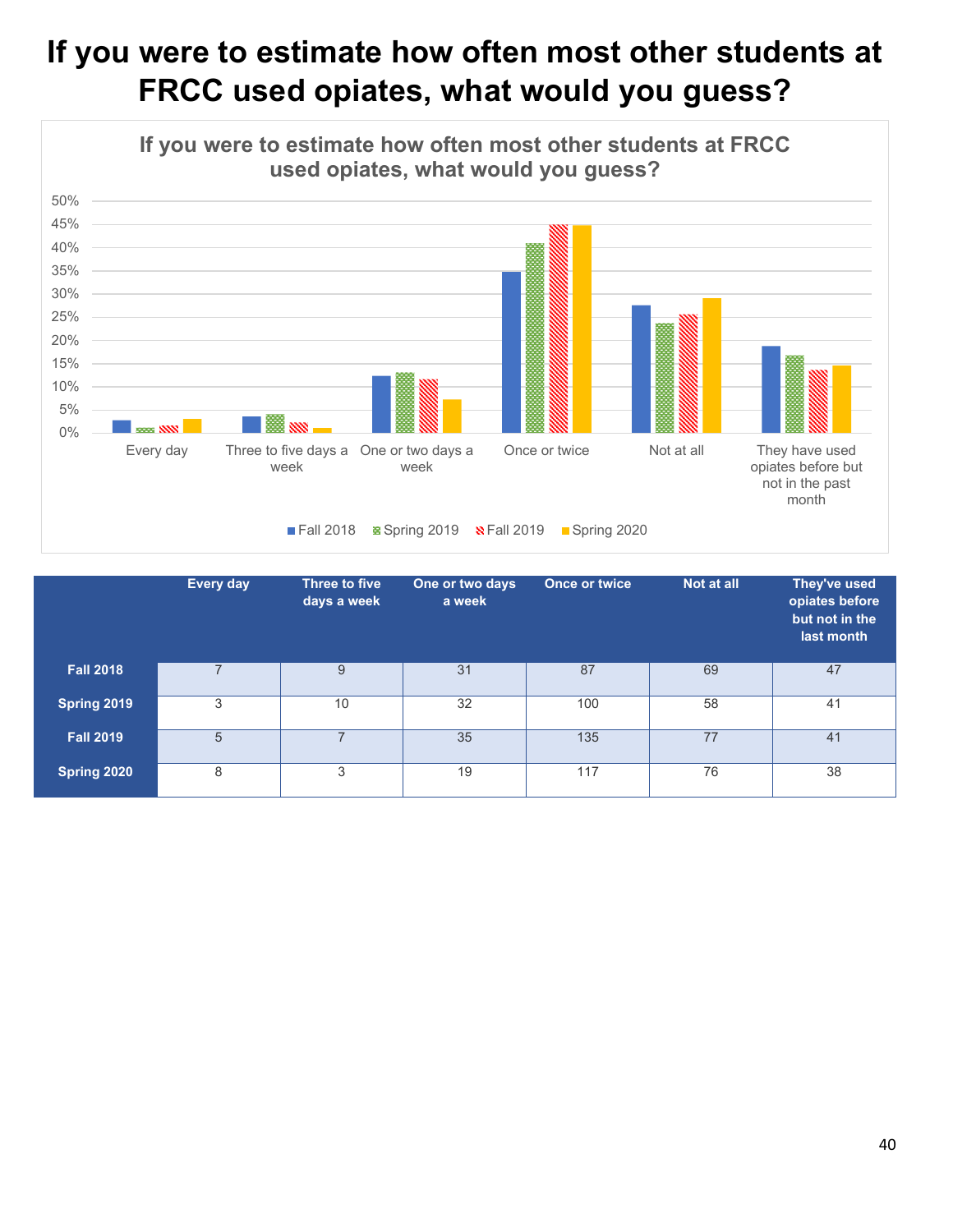# **What sorts of on campus services do you think you might use or refer a friend to if they were available?**



|                  | <b>Substance use</b><br>counseling | <b>Educational</b><br>programs about<br>substance use | <b>Student Life</b><br>programming<br>that provides<br>alternative<br>activities on<br>weekends | Recovery/substance<br>free community | <b>Support groups</b><br>for substance<br><b>use</b> | <b>Support groups</b><br>for people<br>affected by<br>others'<br>substance use |
|------------------|------------------------------------|-------------------------------------------------------|-------------------------------------------------------------------------------------------------|--------------------------------------|------------------------------------------------------|--------------------------------------------------------------------------------|
| <b>Fall 2018</b> | 142                                | 99                                                    | 113                                                                                             | 119                                  | 159                                                  | 129                                                                            |
| Spring 2019      | 134                                | 82                                                    | 125                                                                                             | 101                                  | 135                                                  | 109                                                                            |
| <b>Fall 2019</b> | 165                                | 118                                                   | 123                                                                                             | 123                                  | 164                                                  | 154                                                                            |
| Spring 2020      | 150                                | 91                                                    | 132                                                                                             | 125                                  | 154                                                  | 139                                                                            |